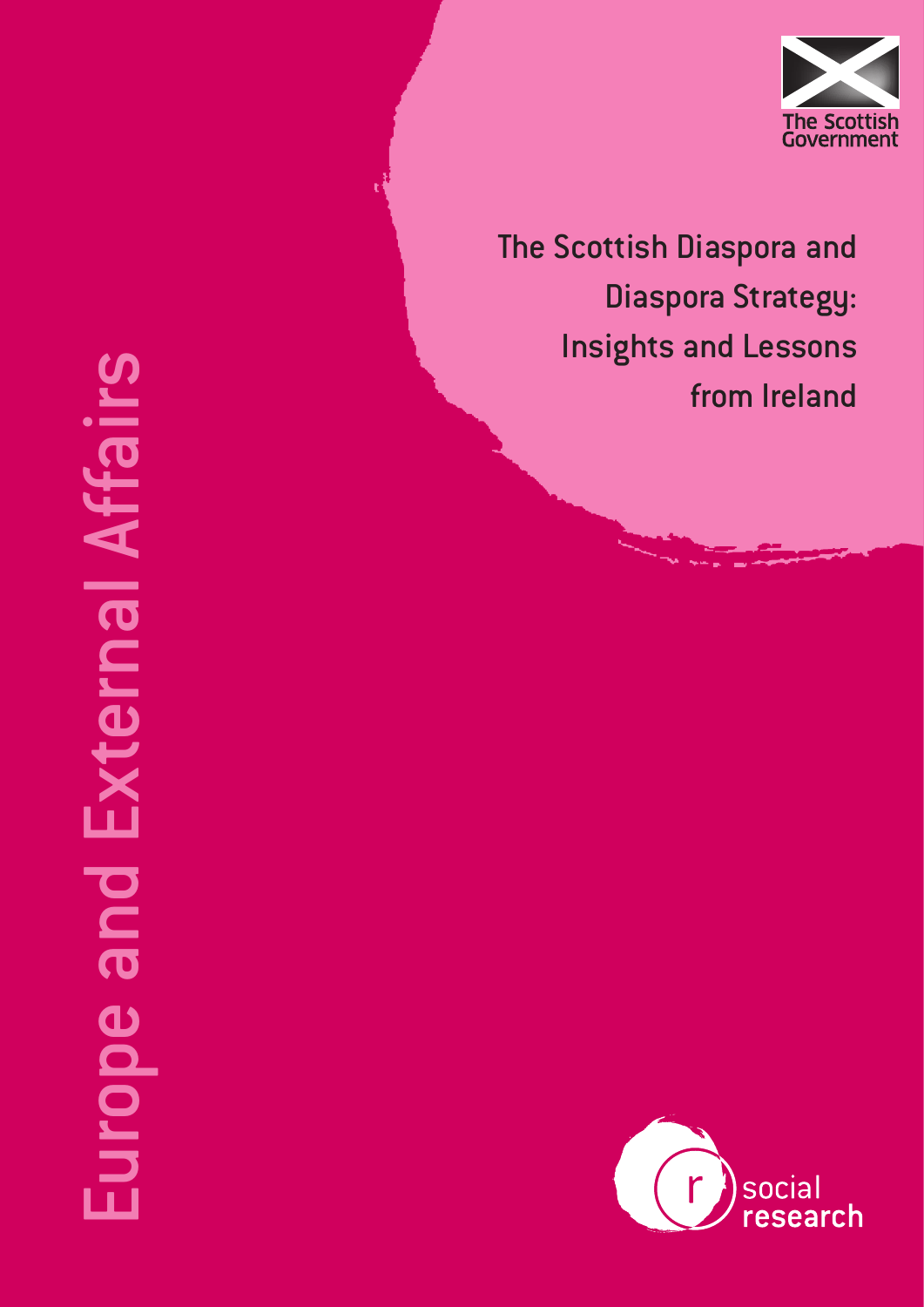# **THE SCOTTISH DIASPORA AND DIASPORA STRATEGY: INSIGHTS AND LESSONS FROM IRELAND**

**Dr Delphine Ancien, Prof. Mark Boyle and Prof. Rob Kitchin**  Department of Geography and National Institute for Regional and Spatial Analysis, National University of Ireland

> Scottish Government Social Research 2009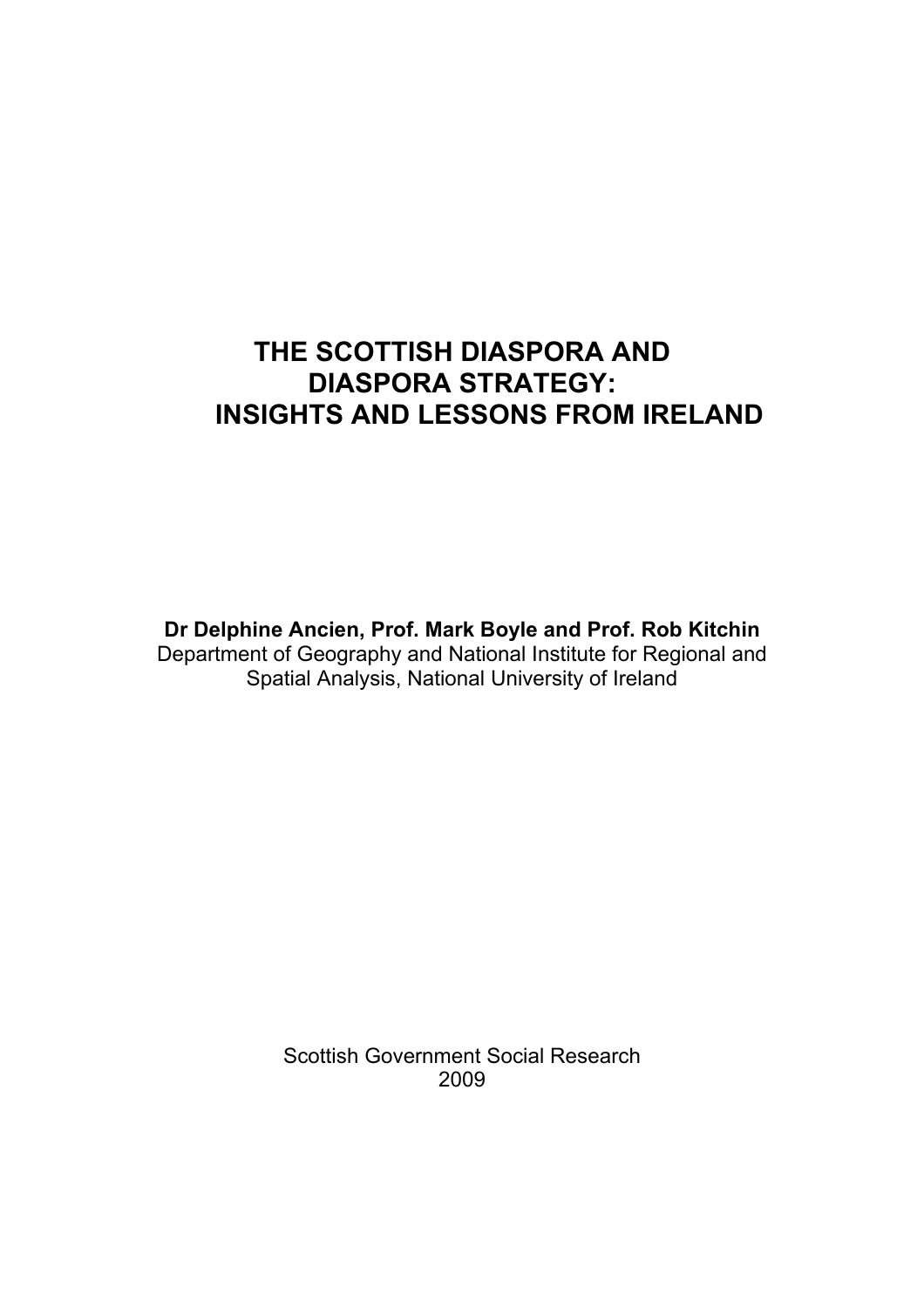This report is available on the Scottish Government Social Research website only www.scotland.gov.uk/socialresearch.

### **The views expressed in this report are those of the researcher and do not necessarily represent those of the Scottish Government or Scottish Ministers.**

© Crown Copyright 2009 Limited extracts from the text may be produced provided the source is acknowledged. For more extensive reproduction, please contact the Queens Printers of Scotland, Admail, ADM 4058, Edinburgh EH1 1NG. Email: licensing@oqps.gov.uk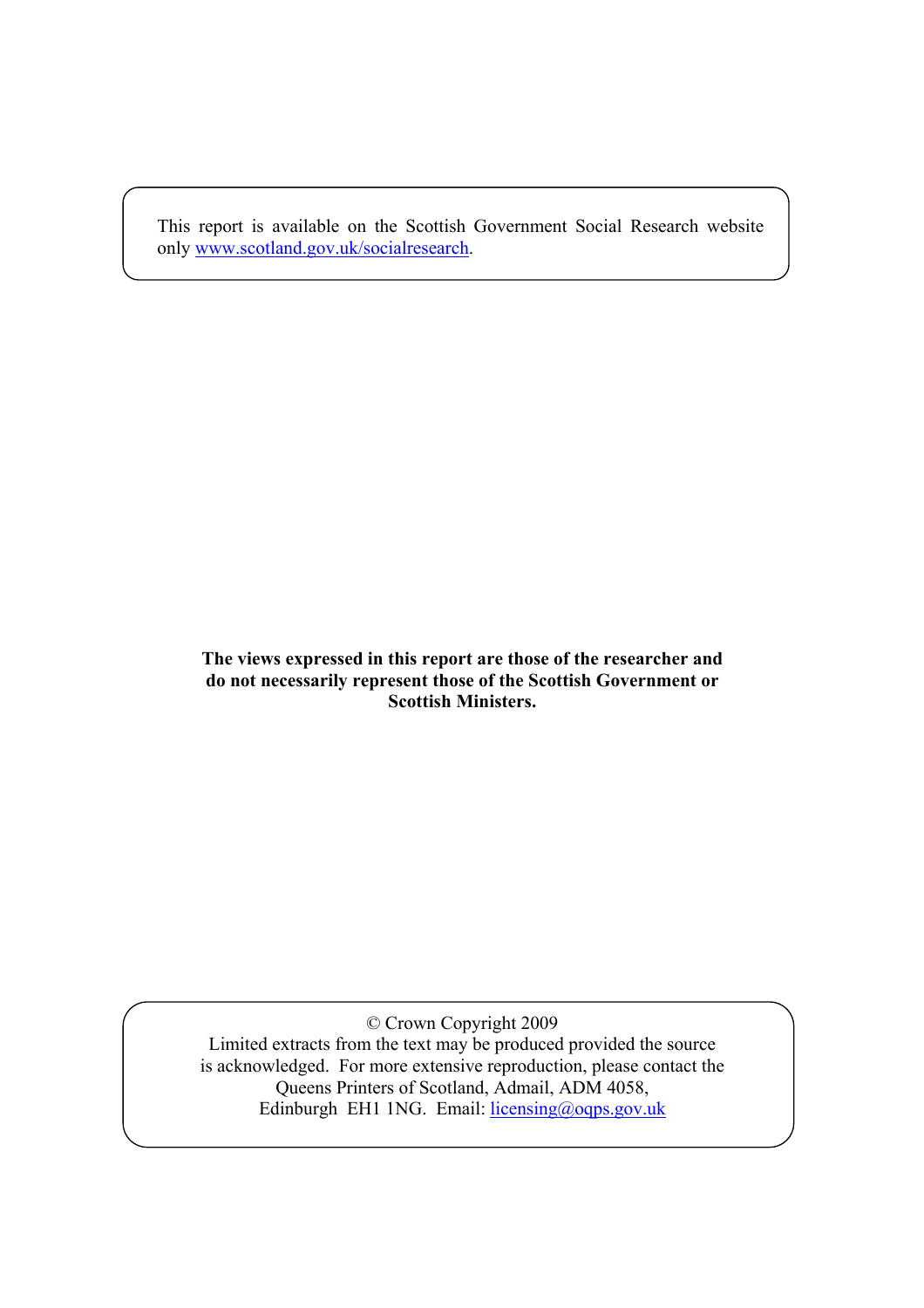Table of Contents

| $\mathcal{P}$                                    | 5              |
|--------------------------------------------------|----------------|
| THE VALUE OF THE COMPARATIVE APPROACH<br>3       | 8 <sup>8</sup> |
| DRAWING BORDERS: WHO BELONGS TO THE DIASPORA? 21 |                |
| 5 <sub>1</sub>                                   | 26             |
| THE CHARACTERISTICS OF EACH DIASPORA  32<br>6    |                |
| THE RATIONALE FOR ENGAGING THE DIASPORA 27       |                |
| CONCRETE DIASPORA POLICES PURSUED BY EACH<br>8   |                |
|                                                  | 31             |
| 9. CONCLUSION: AN AGENDA FOR ROUNDTABLE          |                |
|                                                  | 57             |
|                                                  |                |
|                                                  |                |
|                                                  |                |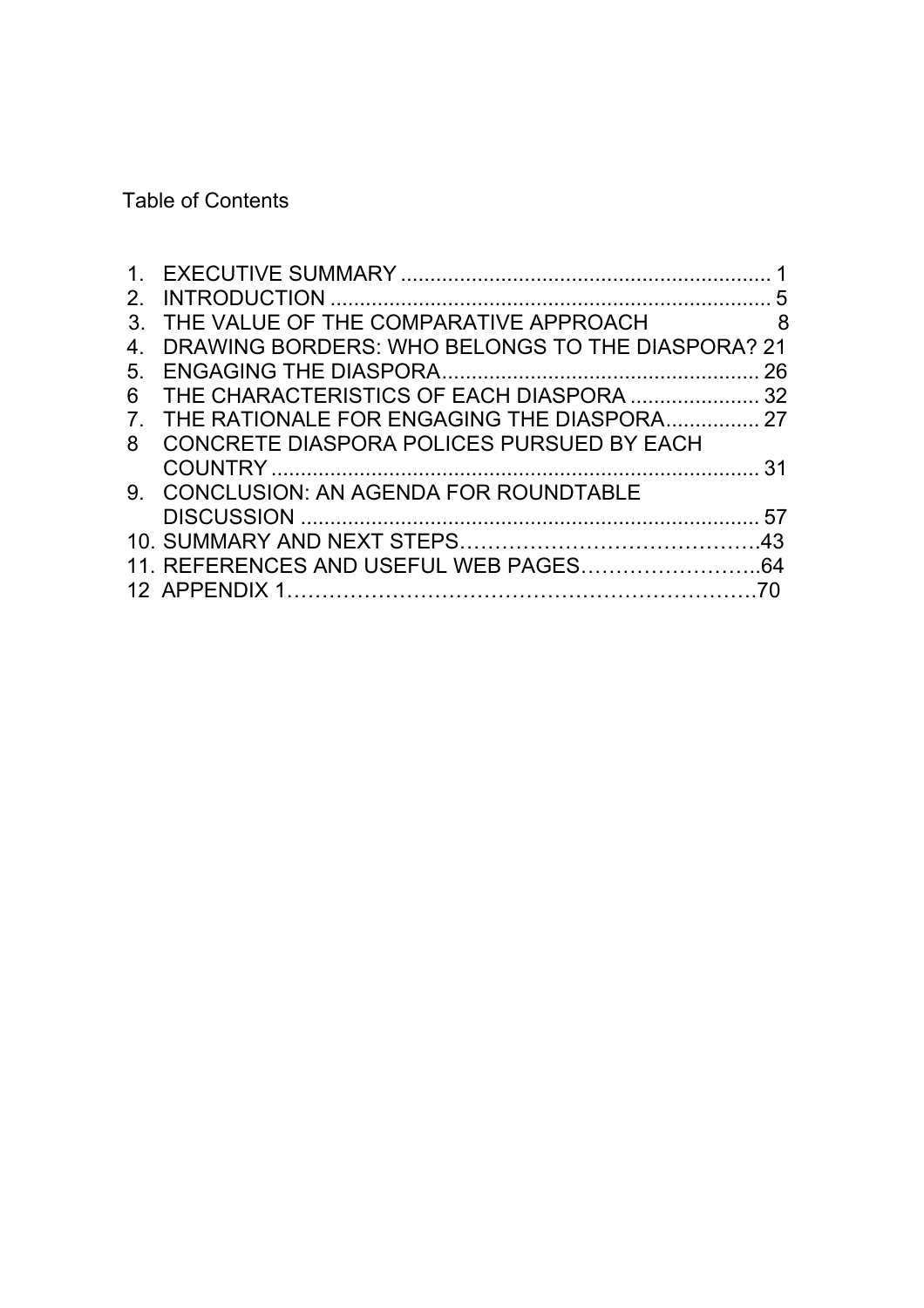# *1 EXECUTIVE SUMMARY*

- 1.1 Speaking at Trinity College Dublin on February 13<sup>th</sup> 2008, Scotland's First Minister, Alex Salmond, called for Scottish policy makers to study and extract lessons from the remarkable growth of the Irish economy from 1993. The purpose of this report is to provide a comparative study of one area of public policy which hitherto has attracted much speculation but little serious analysis; that of diaspora and diaspora strategy.
- 1.2. In both Scotland and Ireland sustained attention is now being given to the potential benefits which might flow from renewing and refreshing relationships with overseas diasporic populations. This has manifested itself in a raft of diaspora related policy initiatives. In neither case, however, is a formal and systematic diaspora engagement yet in place. The objective of the report is to contribute to the development of such a strategy by identifying and reflecting upon Scotland's approach to its diaspora relative to its Irish counterpart .
- 1.3 The report uses the term 'strategy' in a loose way to refer to firstly the securing of an overview of the range of actual and potential public, private, and voluntary ties between diasporic groups and Scotland, and secondly the development of a preferred orientation as to how these ties might best be developed. 'Strategy' in this context need not imply, and may not be best served by, a coherent and formalised top down, bureaucratically regulated, and managerialist, blueprint.
- 1.4 This project did not seek to evaluate any specific aspect of Scottish or Irish diaspora policy and we have undertaken no such task. Rather, we offer a series of observations which are informed by international comparisons, conversations with key actors from both the Scottish and Irish Governments, and an analysis of official documents and policy statements.
- 1.5 It is clear that a whole number of initiatives already underway will play an important role in Scotland's diaspora engagement. Scotland has already made significant progress in connecting with its diaspora and has been cited by the World Bank as an exemplar of best practice in the area of business networks. Current initiatives include but are not limited to:

**Global Scot** – a business network connecting highly skilled Scots around the world.

**Global Friends of Scotland** – a social and community network linking overseas Scots.

**Homecoming 2009** – a flagship campaign seeking to encourage tourist visits and perhaps a longer term relationship between Scotland and its diaspora.

**Tartan Day and Scotland Week** – An official day set aside in the United States (and other countries) to celebrate the heritage and legacy of Scottish emigrants; Scotland Week is held alongside this to promote links with Scotland.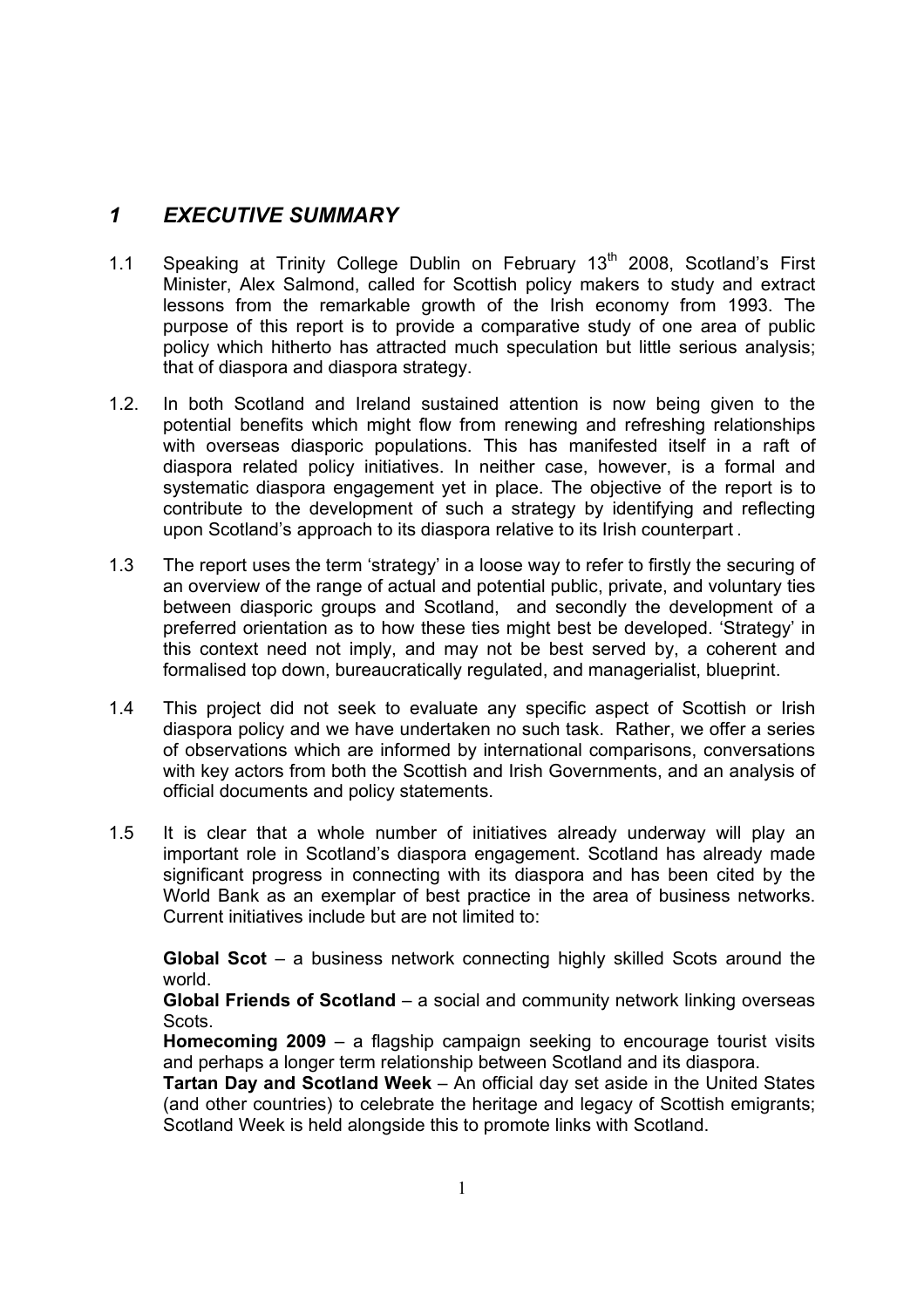**The central web portal Scotland.org –** An official gateway to Scotland serving as a one stop shop for a variety of user groups.

**Creative Scotland** – an organisation that once established will be dedicated to promoting Scottish culture and arts both at home and abroad.

**Fresh Talent Initiative and Talent Scotland –** Agencies such as the Relocation Advisory Service established to promote skilled migration, including return migration, to Scotland.

**AncestralScotland.com website and ScotlandsPeople Resources** – The former a Visit Scotland tourist promotion web site, the latter a government backed partnership between the General Register Office for Scotland, the National Archives of Scotland and The Court of the Lord Lyon, including a website and the new Scotland's People Centre in Edinburgh, which is a resource for ancestral visitors seeking genealogical research materials.

**The Scottish Centre for Diaspora Studies at Edinburgh University** – A new research centre serving as a focal point for research on the Scottish diaspora.

- 1.6 The intention of the report is to concentrate minds around five critical questions which if addressed could go some way to providing a clearer shape to Scotland's approach to its diaspora.
- 1.7 *Which populations constitute the Scottish diaspora and should be included as part of a targeted diaspora strategy?*

 For pragmatic and political reasons there is an urgent need to define and delineate the range of constituencies which might constitute the Scottish diaspora. There is merit in widening the definition of diaspora to include as many constituencies who might be prepared to play for 'Team Scotland' as possible. This widening might include expatriates irrespective of the grounds for their departure, later day descendants with a sense of heritage, mobile Scots and business travellers leading a transnational existence, and other nationalities both resident in Scotland and elsewhere with an affinity towards the country.

1.8 *What government structures and programmes are best suited to the establishment of new relations with diasporic populations?* 

The Irish approach to its diaspora is relatively successful, particularly with respect to business, because it is light and flexible in structure, gives ownership and freedom to its members, and is developmental without being muscular. The state's role is to nurture and incubate, not manage and over-determine. Scotland, in contrast, has pursued a strategy that is more muscular, state-centric and centrally managed. If it is true to say that the Scottish diaspora is less well articulated and organised, then there might be good reason for this. The Scottish Government might usefully reflect on the position and role of the state in managing diaspora initiatives, conduct research into already existing diaspora networks, and consider complimenting existing state run schemes by seeding, serving as midwife, and performing a husbandary role for wider social and economic networks amongst the Scottish diaspora. In addition, public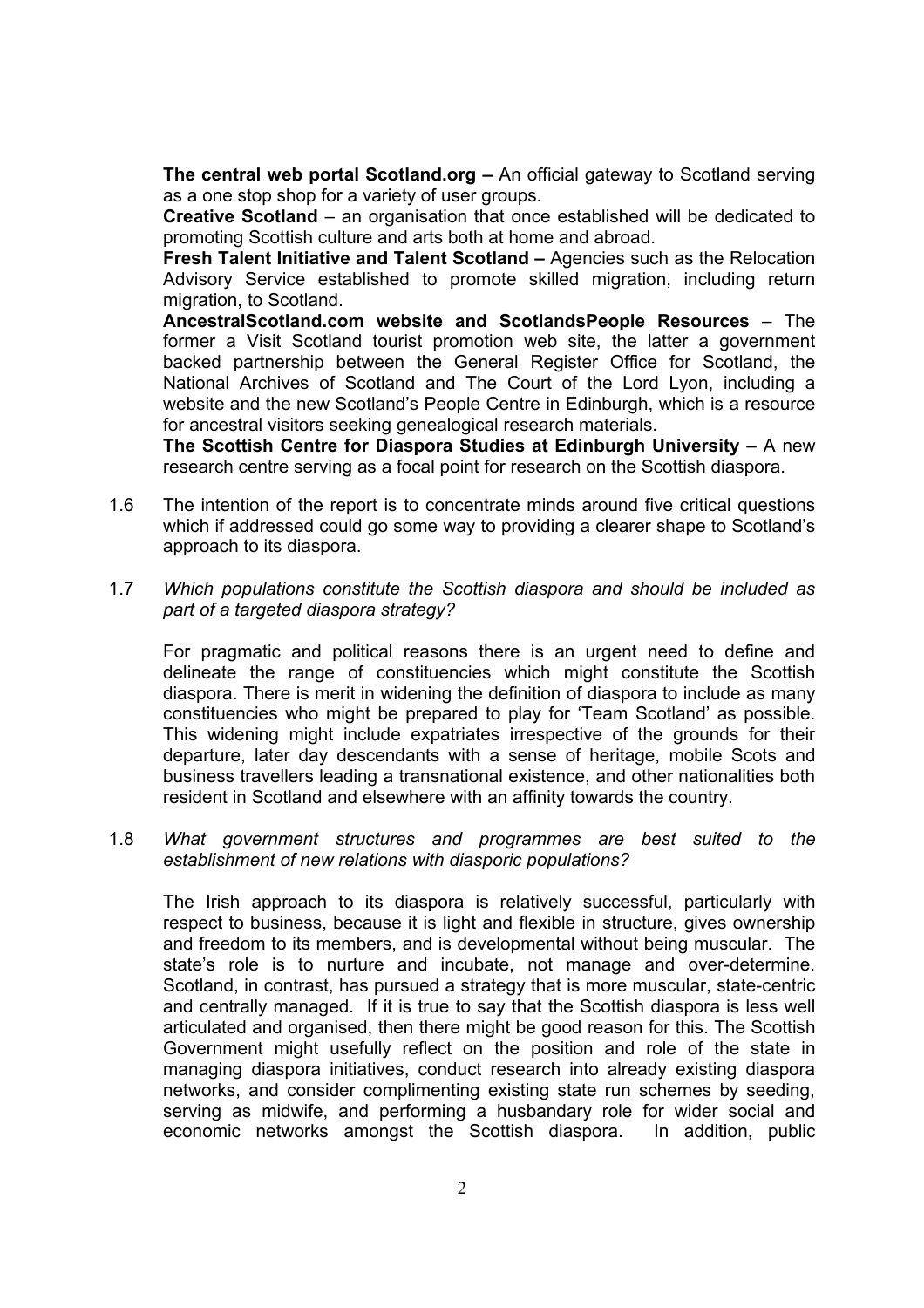administration of diaspora schemes should consider creating a specific set of measurable deliverables suitable to the task and timeframe at hand.

1.9 *How are diaspora organized and how does their underlying structure and logic predispose them to engage in different ways with the home nation?* 

The Scottish diaspora is almost as expansive and large as the Irish diaspora and is a huge and relatively untapped resource for Scotland. Nevertheless, as a consequence of the historical formation of the diaspora, and in particular the voluntary nature of much of the emigration and speed of assimilation into the new communities, it is widely believed that it is not as well organized or culturally ready to be engaged. Fundamental to the building of a Scottish diaspora strategy must be a renewed interest in fortifying and stimulating Scottishmindedness in the diaspora. It is clear that a critical mass of high profile culture building projects is now being constructed and these will surely make a significant contribution to the building of the diaspora.

1.10 *What social, economic, and demographic objectives ought to underpin the engagement with diasporic populations?* 

Scotland has different social, cultural, and economic needs from Ireland and has a different set of rationales for engaging with its diaspora. In Ireland, the use of the income from the Celtic Tiger period to support vulnerable groups overseas, the building of business networks to lubricate the globalization of Irish firms and the localization of Trans National Companies (TNCs) in Ireland, and the preservation of an elevated sense of diasporic patriotism at a time of change are critical objectives. Return migration to meet population growth targets, the establishment of global economic networks to broker the globalization of Scottish firms and the localization of TNCs in Scotland, as well as the cultural nurturing of a comparatively weaker Scottish diaspora are all key and pressing priorities for Scotland.

1.11 *What concrete policies and interventions are current being introduced and what innovations merit closer scrutiny?* 

Scottish policy makers should look in particular at the possibilities of reworking the following Irish schemes into a Scottish diaspora strategy.

Irish Abroad Unit Emigrant Advice Network Enterprise Ireland's approach to building business and social networks Emigrant News Online Ireland Funds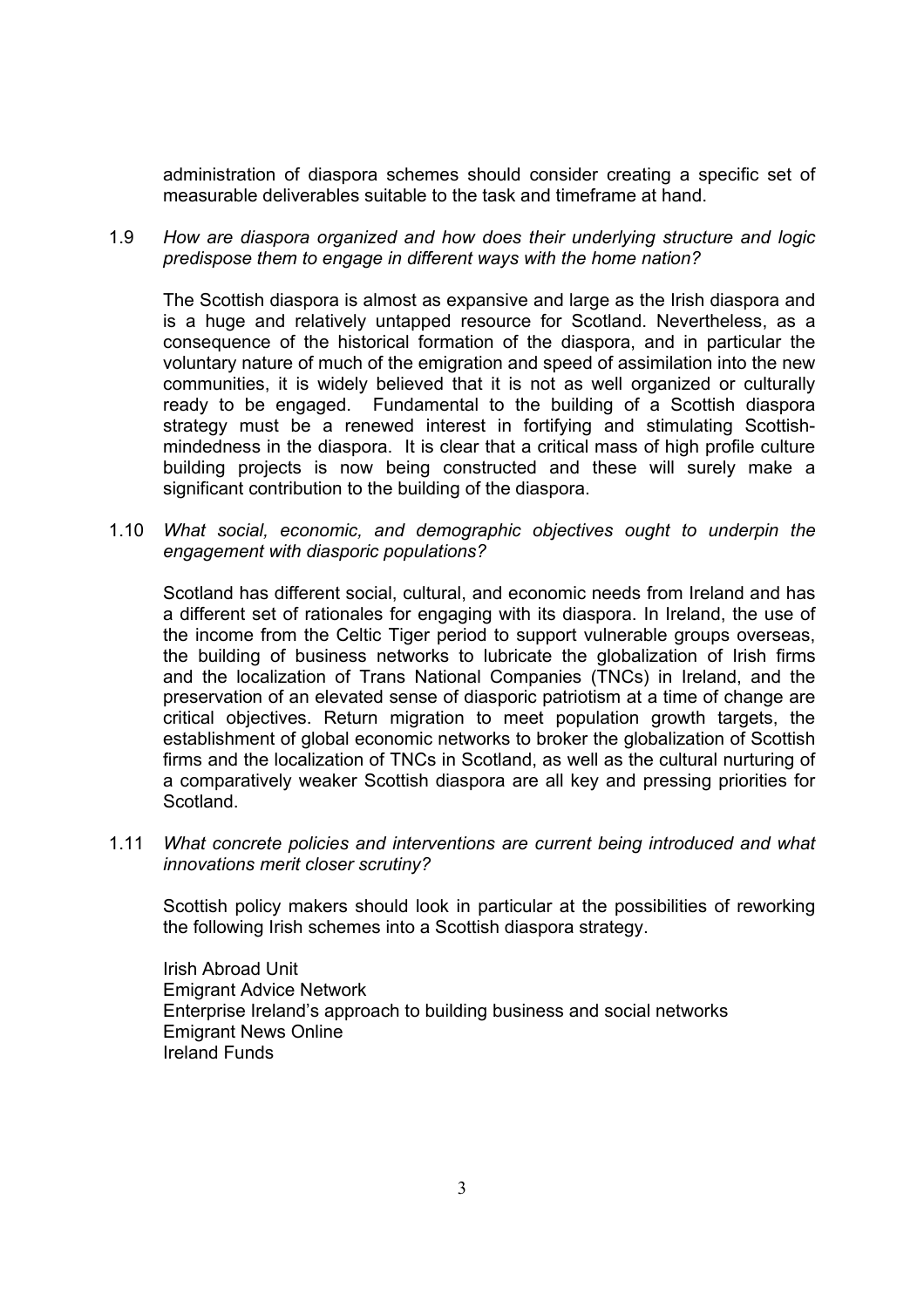They should also consider building a larger version of Scottish Networks International and helping to nurture (though not own and run) ventures such as Scots in London network.

1.12 Ireland should in turn study and draw lessons from :

Globalscot Scottish Network International Fresh Talent Initiative which includes the Relocation Advisory Service Scottish Centre for Diaspora Studies Scotland.org Web portal Homecoming Scotland 2009 campaign

- 1.13 Clearly, the current global economic downturn will have ramifications for diaspora policy, affecting remittance transfers, philanthropy, the extension of welfare entitlements, migration patterns, tourist flows, and the functioning of economic networks. Nevertheless there is an argument to be made that it is precisely in this context that diaspora groups have an even greater role to play in promoting national social, cultural, and economic development.
- 1.14 Scotland and Ireland have much to learn from each other with regards to how they conceive and develop their relationship with their respective diasporas. The Scottish diaspora represents a huge potential resource for Scotland, and Scotland offers the diaspora many benefits; the key is to develop a strong partnership between both which is mutually beneficial. Our view is that any strategy for Scotland should:
	- seek to focus on the cultural as well as the economic;
	- be light in touch and flexible where appropriate rather than heavily structured and over-determined;
	- be formulated to work over the long term;
	- have an open view of who constitutes the diaspora and the value of an affinity diaspora;
	- recognize that the intangible benefits of a strategy will be as important as tangible ones;
	- understand that the relationship with the diaspora has to be reciprocal for it to be sustainable.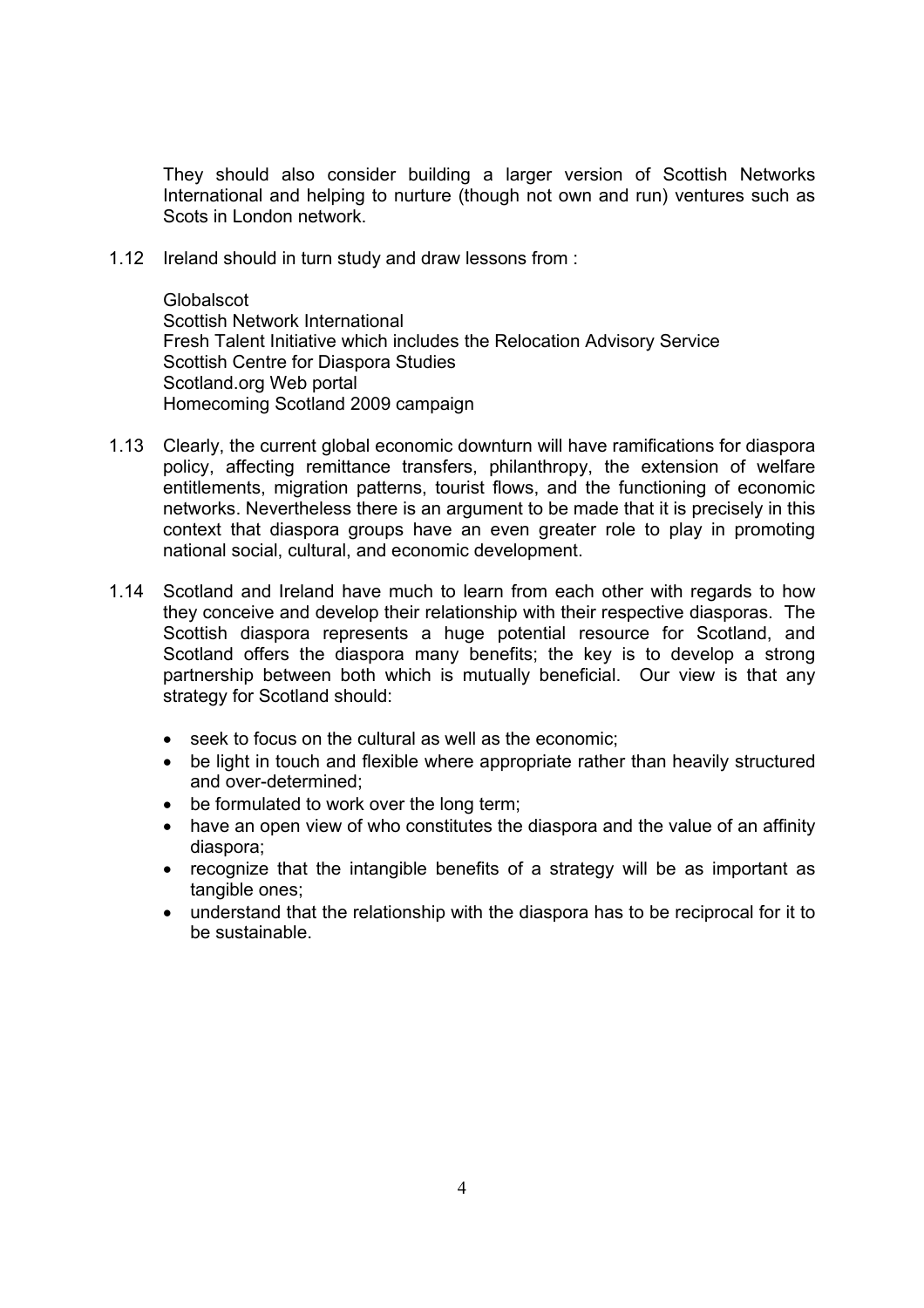# *2. INTRODUCTION*

-

- 2.1 For some time, commentators from each of the main political parties in Scotland have deliberated over the lessons which might be learned from the remarkable growth of the Irish economy from 1993<sup>1</sup>. Attention has been given to areas of commonality and difference and debate has centered on the extent to which Irish economic policy might provide pointers for Scottish economy policy. Speaking at Trinity College Dublin on February 13<sup>th</sup> 2008, Scotland's First Minister, Alex Salmond, reasserted the significance of the Irish comparison and pointed to the continuing inspiration Ireland provides when envisioning Scotland's future:
- 2.2 *'As a nation, Scotland must look outwards and upwards. We must measure ourselves against those around us - and those who have the ambition to achieve. Scotland looks out to an Arc of Prosperity around us. Ireland, Iceland, Norway, Finland and Denmark. All small independent nations. All stable, secure and prosperous. Of all these nations, no example is more impressive and inspiring than Ireland. And none is more relevant to the decisions that Scotland faces today. So I have come to Dublin to set out our aspirations for Scotland's future how we will create a Celtic Lion economy to match the Celtic Tiger on this side of the Irish Sea….The rewards to a nation that is willing to face up to its position, set its ambition, and pursue it resolutely - these rewards could scarcely be greater. The story of Ireland - one of the greatest success stories of the last century, and of this century - is a testament to what the people of Scotland can achieve.'*
- 2.3 Given that both countries have different demographic, cultural, constitutional, political, social, economic, and institutional histories, it is clear that what happened in Ireland is not transferable to Scotland, at least in any straightforward manner. Discussion around 'best practice' and 'policy transfer' needs to be undergirded by a careful analysis of the specificities of the Scottish and Irish economies, in areas such as demographic trends, labour market intervention, enterprise and innovation, foreign direct investment, infrastructure and utilities. The purpose of this report is to provide a comparative study of one area of public policy which hitherto has attracted much speculation but little serious analysis; that of diaspora and diaspora strategy.
- 2.4 In both Scotland and Ireland sustained attention is now being given to the potential benefits which might flow from renewing and refreshing relationships with overseas diasporic populations. This has manifested itself in a raft of diaspora related policy initiatives. In neither case, however, is a formal and systematic diaspora strategy yet in place. This perhaps is fortunate as our findings suggest that the imposition of an overarching, rigid and highly formalised diaspora strategy or framework may prove largely ineffective over the long term;

<sup>1</sup> see Alexander (2003), and Coyle, Alexander, and Ashcroft (2005) for a more systematic assessment of the possibilities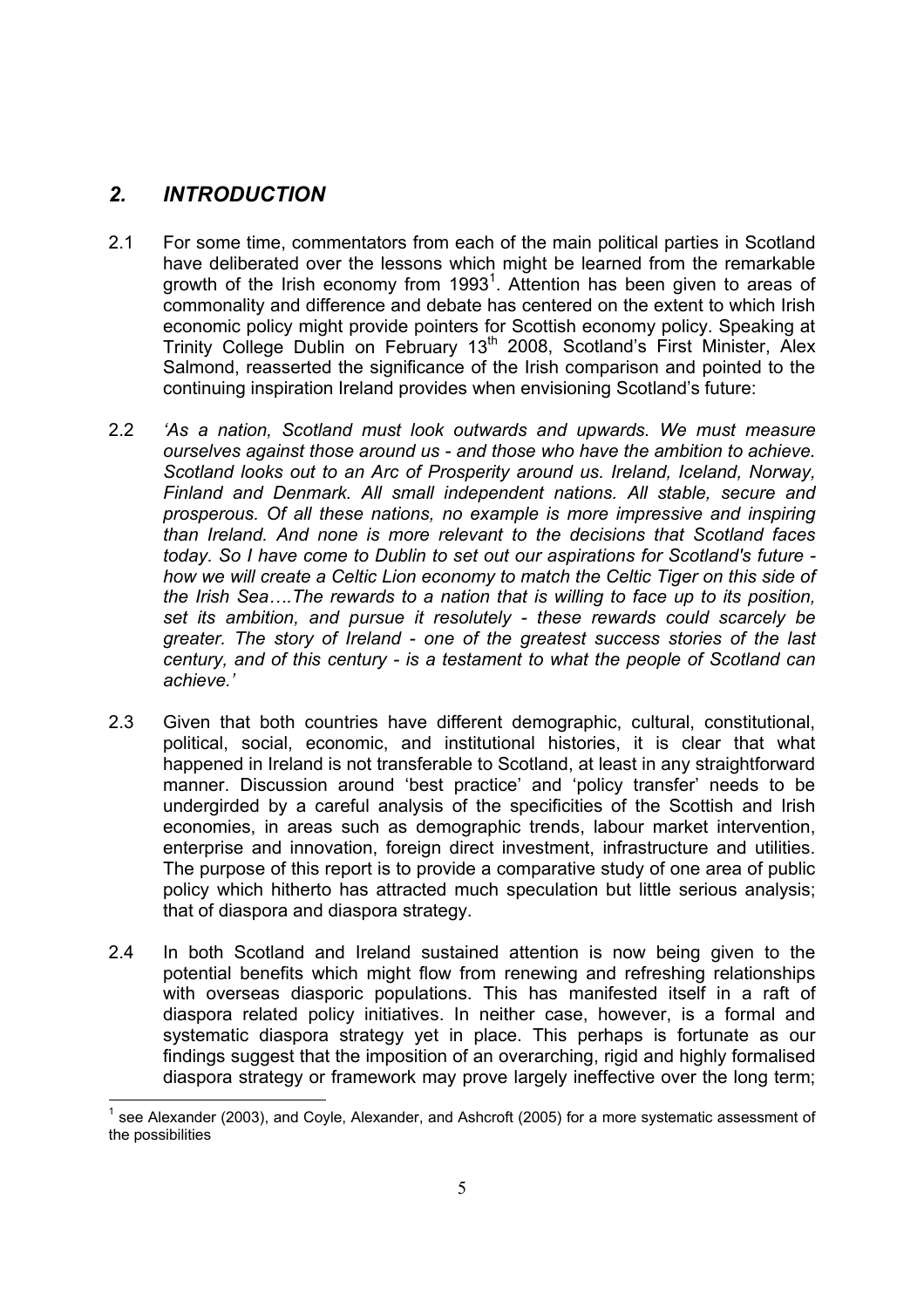indeed one of our conclusions is to suggest that a lightness of touch will be a key element in fostering successful relationships between nations and their diaspora. Alan Gamlen<sup>2</sup> refers to this approach as 'tactics without strategy'. As such, there is scope for the Scottish Government to adopt a more *strategic orientation* towards the Scottish diaspora without this orientation being overly-determined. The objective of the report is to contribute to the development of such a strategic orientation by identifying and reflecting upon Scotland's approach to its diaspora relative to its Irish counterpart<sup>3</sup>.

- 2.5 The intention of the report is to concentrate minds around five critical questions which if addressed could go some way to providing a clearer shape to Scotland's approach to its diaspora. These questions are:
	- *Which populations might fall under the diaspora label and as such be included as part of a targeted diaspora strategy?*
	- *What government structures and programmes are best suited to the establishment of new relations with diasporic populations?*
	- *How are diaspora organized and how does their underlying structure and logic predispose them to engage in different ways with the home nation?*
	- *What social, economic, and demographic objectives ought to underpin the extensions of relations with diasporic populations?*
	- *What concrete policies and interventions are currently being introduced and what innovations merit closer scrutiny?*
- 2.6 Our approach has been to chart current thinking and practice in Scotland in regard to each question whilst at the same time drawing parallels from the Irish experience and enquiring into the relevance of the Irish case for Scotland.
- 2.7 It is important to be clear from the outset that our aim is to stimulate thinking and debate about the ways in which Scotland might most productively mobilize and engage its diaspora in future. Our project did NOT seek to evaluate any specific aspect of Scottish or Irish diaspora policy and we have undertaken no such task. Rather, we offer a series of observations which are informed by international comparisons, conversations with key actors from both the Scottish and Irish Governments (Appendix 1), and an analysis of official documents and policy statements, but which are not empirically grounded through a rigorous root and branch evaluation of particular schemes. This report then is designed primarily as a thought piece or catalyst for further roundtable discussion and we conclude by proposing a series of points of debate which may prove fruitful in advancing and focusing policy formulation.

 2 See Gamlen (2007)

<sup>&</sup>lt;sup>3</sup> This report follows on from the Scottish Enterprise workshop 'Engaging Scotland's Diaspora' held in Glasgow in October 2007 and notes the excellent contribution of Eirich and McLaren (2007). It also follows from a report written by the authors on the Irish strategy – see Boyle and Kitchin (2007)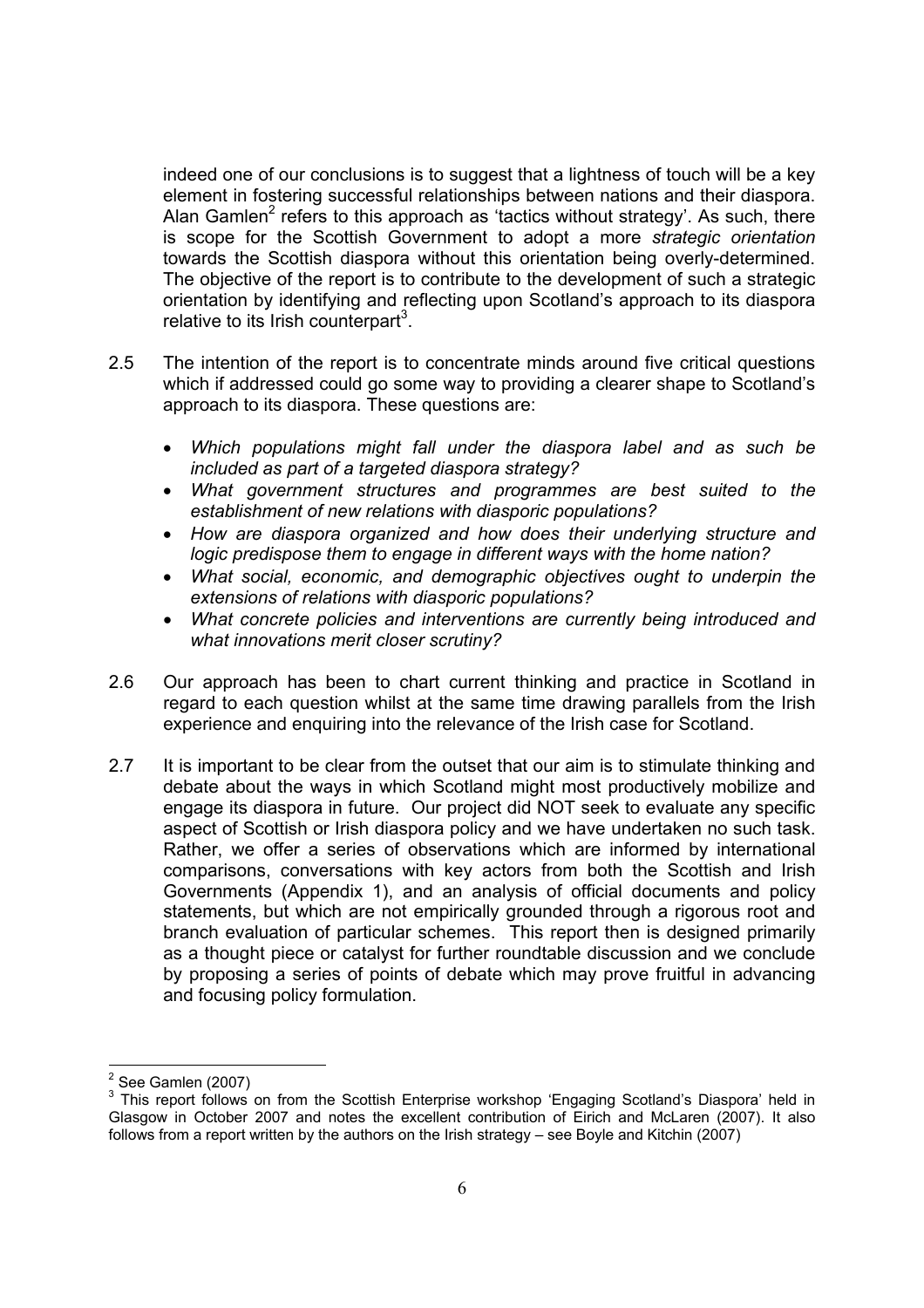- 2.8 The report is structured around six main sections. In the first section the bases and terms of reference of the comparative approach are further clarified. Sections 2 to 6 then work systematically through each question in turn, vis-à-vis:
	- the definition of diaspora and identification of specific diasporic populations for inclusion in any strategy;
	- the approaches which are best suited to engaging diasporic populations (in this case the constitutional status of both governments and the administration and operationalisation of diaspora projects);
	- the *a priori* inclination of each diaspora to be engaged (the scale and geography of the Scottish and Irish diasporas and the strength of patriotism and cultural inclination to connect with the homeland);
	- the social, economic and demographic imperatives which might motivate further intervention;
	- and finally the detailed and concrete policy interventions which are being pursued in Ireland and Scotland, paying particular attention to the growing economic importance of diaspora knowledge networks.
- 2.9 The final section concludes by setting out the key points which might merit further consideration and debate if Scotland is to develop a more coherent vista on its relations with its diaspora.
- 2.10 Prior to departure, it would be remiss not to set the study into the context of the transformations which have occurred in the world economy in the past months and the movement of both the Scottish and Irish economies into recession. It is now estimated that the Irish economy will contract by approximately -4% in the next twelve months whilst the Scottish economy is projected to decline between - 0.4 and -1.9%<sup>4</sup>. Clearly, the changing economic circumstances will have ramifications for diaspora policy, affecting as it will remittance transfers, philanthropy, the extension of welfare entitlements, migration patterns, tourist flows and the functioning of economic networks. But it is not all bad. Indeed, according to at least one influential commentator in Ireland, it may be that diaspora groups have an even greater role to play in promoting national economic development in the present climate<sup>5</sup>. It is evident that further research into the specific consequences of the contemporary world economic recession for diaspora policy is required but such a task is beyond the remit of this particular report.

-

<sup>4</sup> Goudie (2008) and ESRI (2008)

 $<sup>5</sup>$  McWilliams (2007)</sup>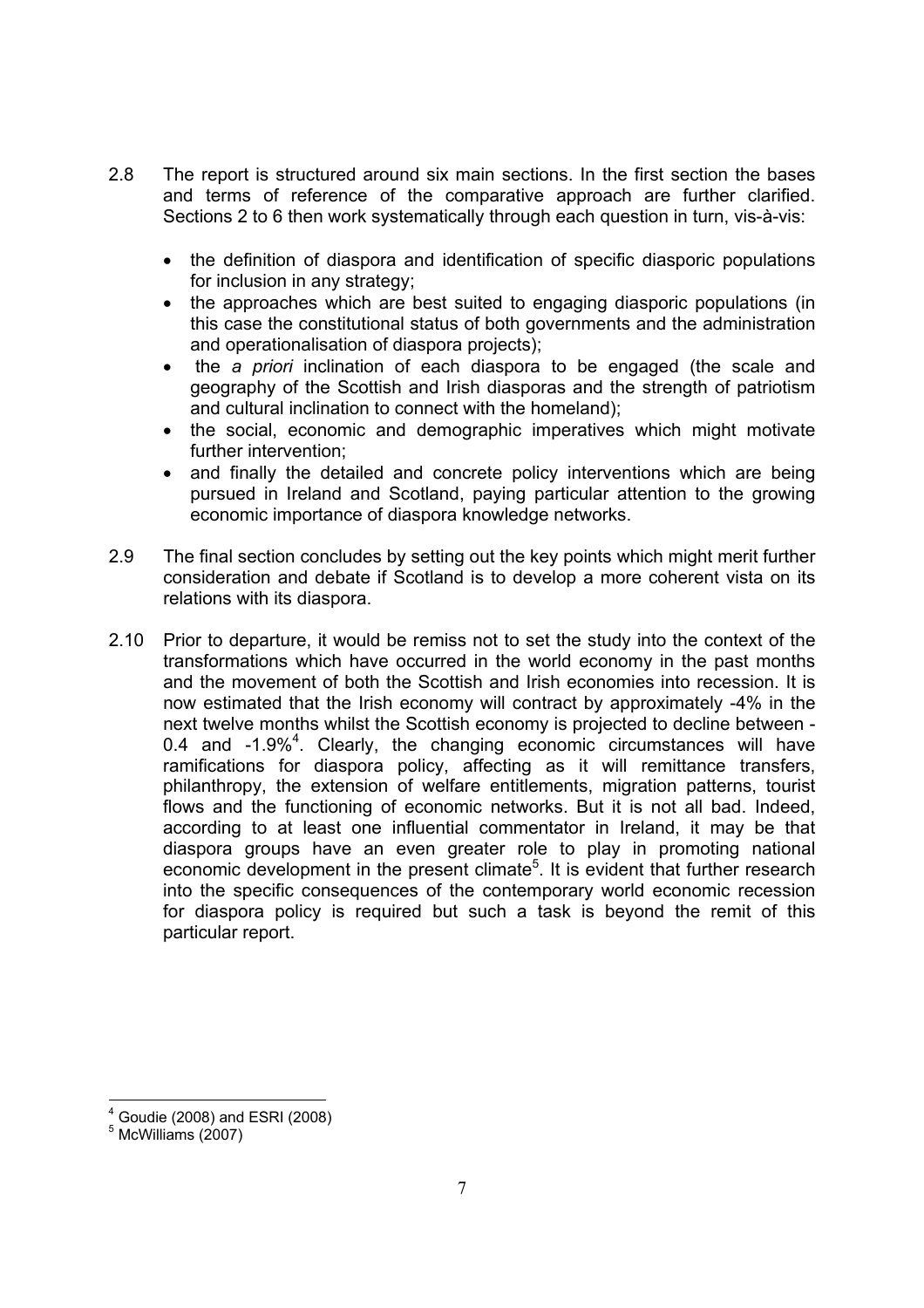# **3. THE VALUE OF THE COMPARATIVE APPROACH**

- 3.1 At his address at Trinity College in Dublin on February 13<sup>th</sup> 2008, Scotland's First Minister, Alex Salmond, sought to identify ten lessons – 'the main inspirations' – that Scotland might draw from the remarkable growth of the Irish economy from the early 1990s. These lessons referred to constitutional matters as well as social, economic, and cultural strategies:
	- 1. There are no limits to the success of a nation united by a common purpose and a clarity of will and purpose.
	- 2. Political independence in itself does not guarantee success: it is what you do with that independence which matters.
	- 3. While only Ireland has recent experience of independence, both countries 'can agree' that continued membership of the United Kingdom 'guarantees underperformance'.
	- 4. Investment in human capital the education, skills and potential of our people – is the basic determinant of economic success.
	- 5. The European Union is and will remain Scotland and Ireland's most significant economic relationship.
	- 6. Prosperity depends on openness and the development of comparative advantage.
	- 7. An economic windfall must be used wisely; economic gains need to be reinvested heavily in education and training, and strengthening the business environment to attract mobile capital.
	- 8. Economic growth creates its own challenges. Fast growth is not a panacea though vitally, it creates the potential for the whole of society to enjoy prosperity.
	- 9. Small, peaceful countries can exercise major global influence, not on the bases of military power and alliances, but on values and ideals.
	- 10. There is no blueprint for the transition to full independence. Constitutional incrementalism is not always the best approach.
- 3.2 Whilst not making it into his ten critical lessons, First Minister Salmond then progressed to a reflection upon the similarities which exist between the Scottish and Irish diasporas:

*'The similarities between Scotland and Ireland are striking. Look abroad and it is almost a mirror image. Because for the people of two small Atlantic nations, the Scots and the Irish have left broad and unmistakable tracks across much of the world. And not only are the Scots and Irish welcomed across the globe – the affection and admiration runs deeper. So deep that tens of millions of citizens – in the United States, Canada, Mexico, Brazil, Argentina, Australia and New Zealand – are proud to trace back their ancestry to our two great nations. Across the world, over 80 million people – more than one in every hundred – lays claim to being*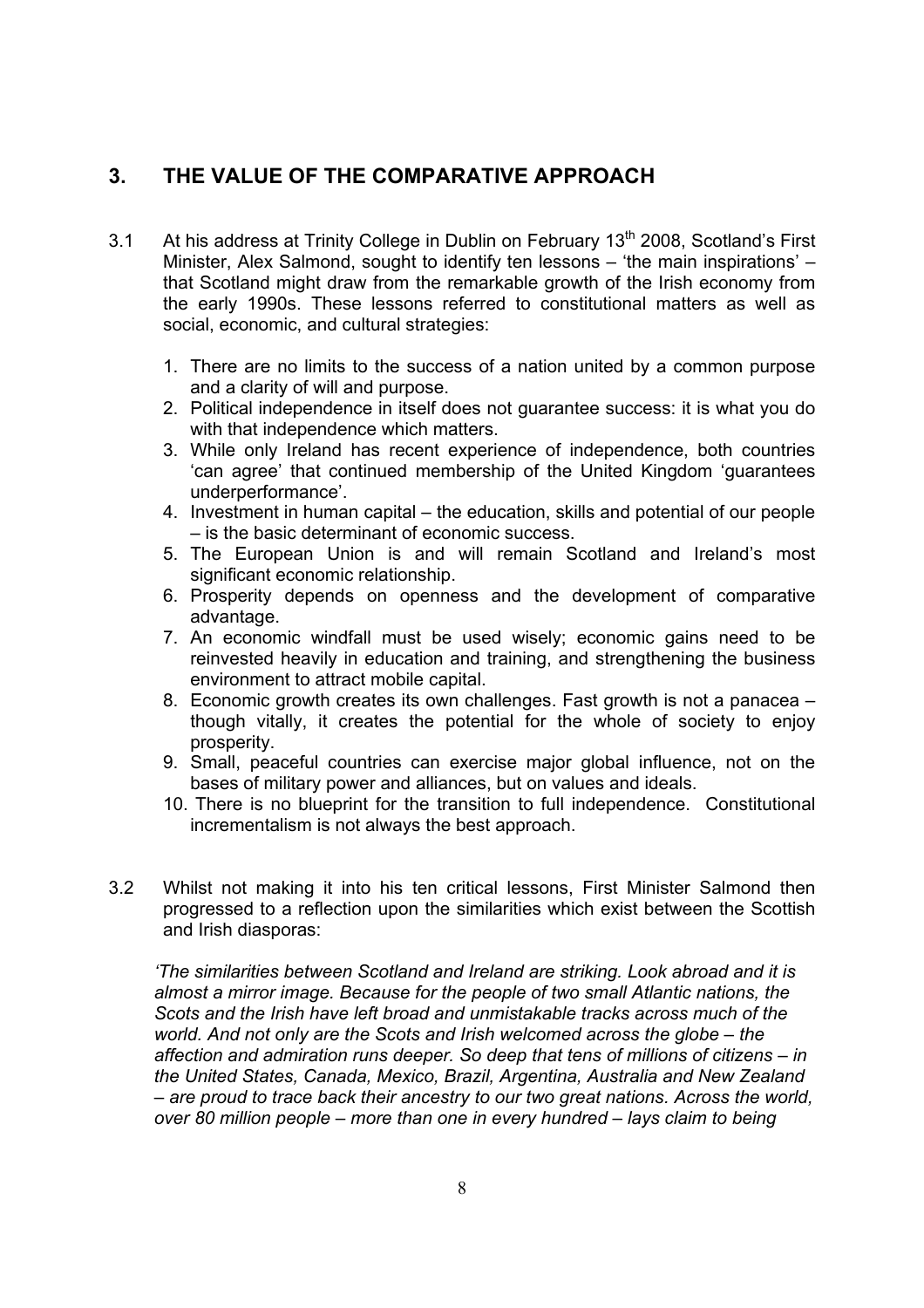*Irish. And 45 million regard themselves as Scots. The size and impact of both the Scottish and Irish Diasporas is truly astonishing.' (Alex Salmond, Trinity College Dublin, Feb 13th 2008)* 

- 3.3 This comparison is one which is frequently commented upon. As diaspora policy emerges as an important public policy matter, more focused dialogue between Scotland and Ireland on diaspora and diaspora strategy seems inevitable. But why might this specific comparison be valuable? Why might this particular area of public policy merit a place in the wider dialogue which is taking place between Scotland and Ireland's past, current status, and future trajectories?
- 3.4 Diasporic populations have long played a significant role in the economic, political, social, and cultural life of their home nations. Historically, remittance receipts in particular have served a critical role in maintaining domestic economies which otherwise would have further stagnated. From the beginning of the Second World War however, governments from home countries have taken a more proactive stance and sought to engage diasporic groups to particular ends. Three subsequent waves of diaspora policy can be identified, each overlapping today<sup>6</sup>.
	- Firstly, from 1945 and guided by the United Nations, developing countries sought to send to universities in the west and then repatriate undergraduate and postgraduate students, in particular medical and engineering students. These returnees were called upon to put their learning to the service of the economic and social welfare of their countries.
	- Secondly, from the late 1960s onwards peripheral economies within the developed world began to develop an interest in out migration, now conceived off as constituting a brain drain. Stemming out migration and fostering a return of diasporic talent (brain incubation or brain circulation) emerged as a key policy concern.
	- Thirdly, from the 1990s onwards both peripheral and core regions within the developed world began to reconceive of the potential offered by diasporic groups from afar. The hope that significant return migration would occur was ill founded and in any event diasporic groups might be better engaged in situ. In the global economy of today, it has come to be appreciated that global networks and ties can be useful for enhancing national competitiveness.
- 3.5 Whilst comprising a wider set of objectives, the Scottish and Irish comparison needs to be set against this backdrop. The World Bank has emerged as a key advocate of third wave diaspora strategies and has sought to promote policy debate, learning, and transfer in the area of diaspora policy. In so doing it has developed a typology of 'country potential' based upon the state of readiness of the home nations (politically, culturally, infrastructurally, etc) to engage overseas populations and the fitness of purpose of diasporic groups (scale, degree of

<sup>&</sup>lt;u>e</u><br>Larner (2006)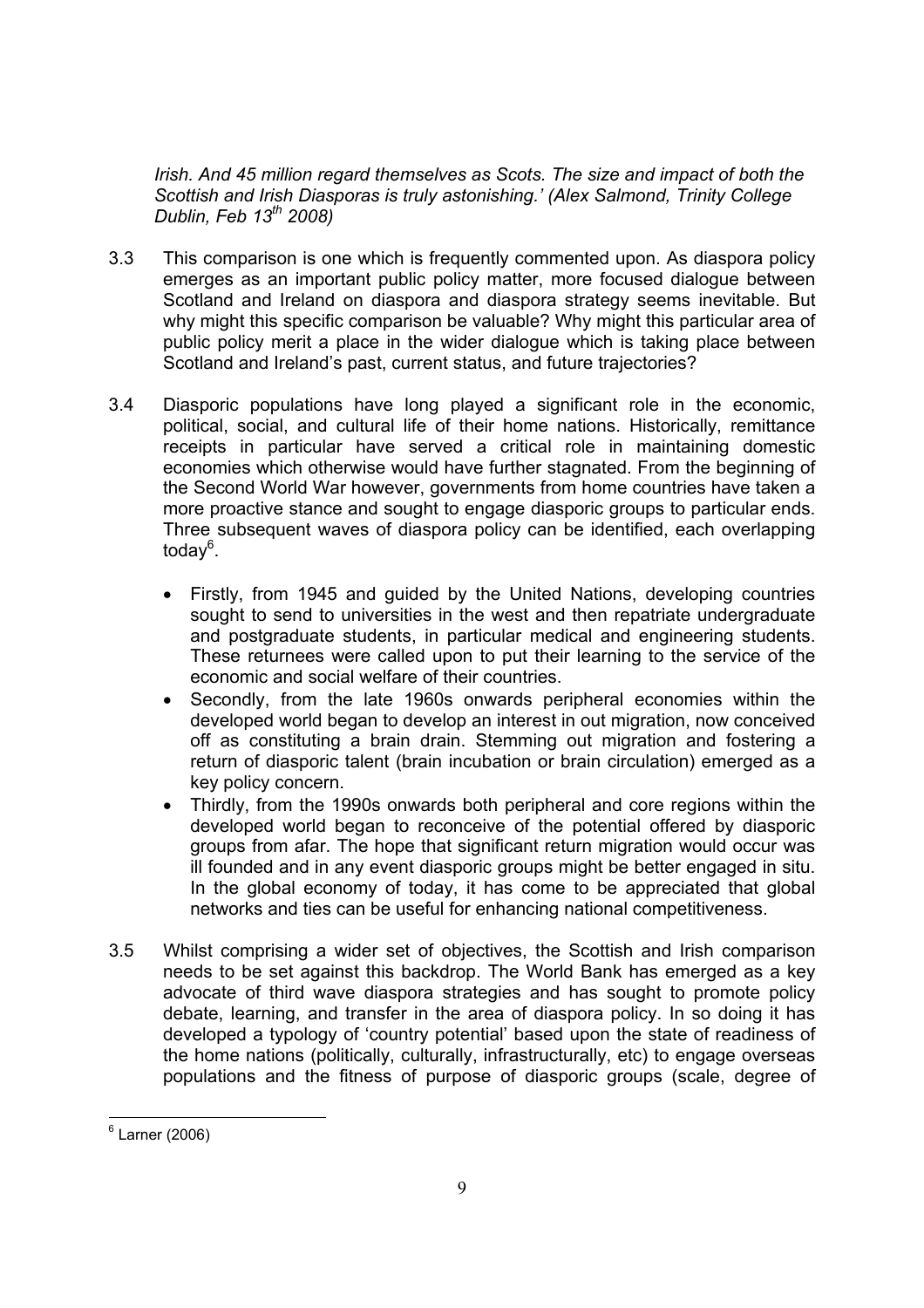organisation, level of patriotism, etc) to be mobilised by their home nations (see Table  $1$ <sup>7</sup>. Whilst this framework is clearly over simplified and provides only a crude categorisation of diaspora policy in particular countries, it is interesting to note that Scotland and Ireland are both ascribed the highest degree of country potential. At least according to the World Bank, a comparison of both country's diaspora policies might be fruitful as each is well positioned to engage their respective diaspora and each has a relatively large, well organised, and committed diaspora.

|                                           | <b>Unfavourable</b><br><b>Country Conditions</b>     | <b>Moderate Country</b><br><b>Conditions</b>                          | <b>Favourable Country</b><br><b>Conditions</b>              |
|-------------------------------------------|------------------------------------------------------|-----------------------------------------------------------------------|-------------------------------------------------------------|
| Sophisticated<br><b>Diaspora Networks</b> | Armenia, Bangladesh,<br>Sri Lanka                    | El Salvador, India,<br>Vietnam                                        | China, South Korea,<br>Taiwan, Ireland,<br><b>Scotland</b>  |
| <b>Emerging diaspora</b><br>networks      | Colombia, Nigeria,<br>Russian Federation,<br>Ukraine | Brazil, Mexico,<br>Pakistan, South<br>Africa, Transition<br>economies | Croatia, Chile,<br>Hungary, Slovenia,<br>Malaysia, Thailand |

**Table 1 – Country potential for diaspora strategy** 

3.6 This comparison seems all the more appropriate given that both Ireland and Scotland are moving to redefine their relationships with their respective diaspora. From the turn of the century and stimulated in part by falling rates of fertility and fears of skills shortages in key sectors of the Scottish economy, the Scottish Executive began to think more formally about the relationships it might build with Scottish expatriate communities. In April 2008, following publication of its national economic strategy, the Scottish Government published its *International Framework* establishing the methodology through which it was to coordinate its international engagement and identifying the Scottish diaspora as a new 'key priority'. The flagship event *Homecoming 2009*, inviting Scots to return to Scotland for a holiday or perhaps more permanently, has served to galvanise resolve to further harness the energies, knowledge, talents, and good will of the Scottish diaspora. According to the *International Framework* document:

*'Scotland's Diaspora population around the world and across other parts of the UK consists of large numbers of people with a good will towards Scotland, who have the potential to improve our reputation and drive economic growth by acting as ambassadors for Scotland. We continue to work with Global Scots and our Global Friends of Scotland to put in place mutually beneficial relationships and to understand how Scotland and the Diaspora can work together to develop mutually beneficial partnerships. The year of Homecoming in 2009 will be a real focus for* 

 7 Kutznetsov (2006)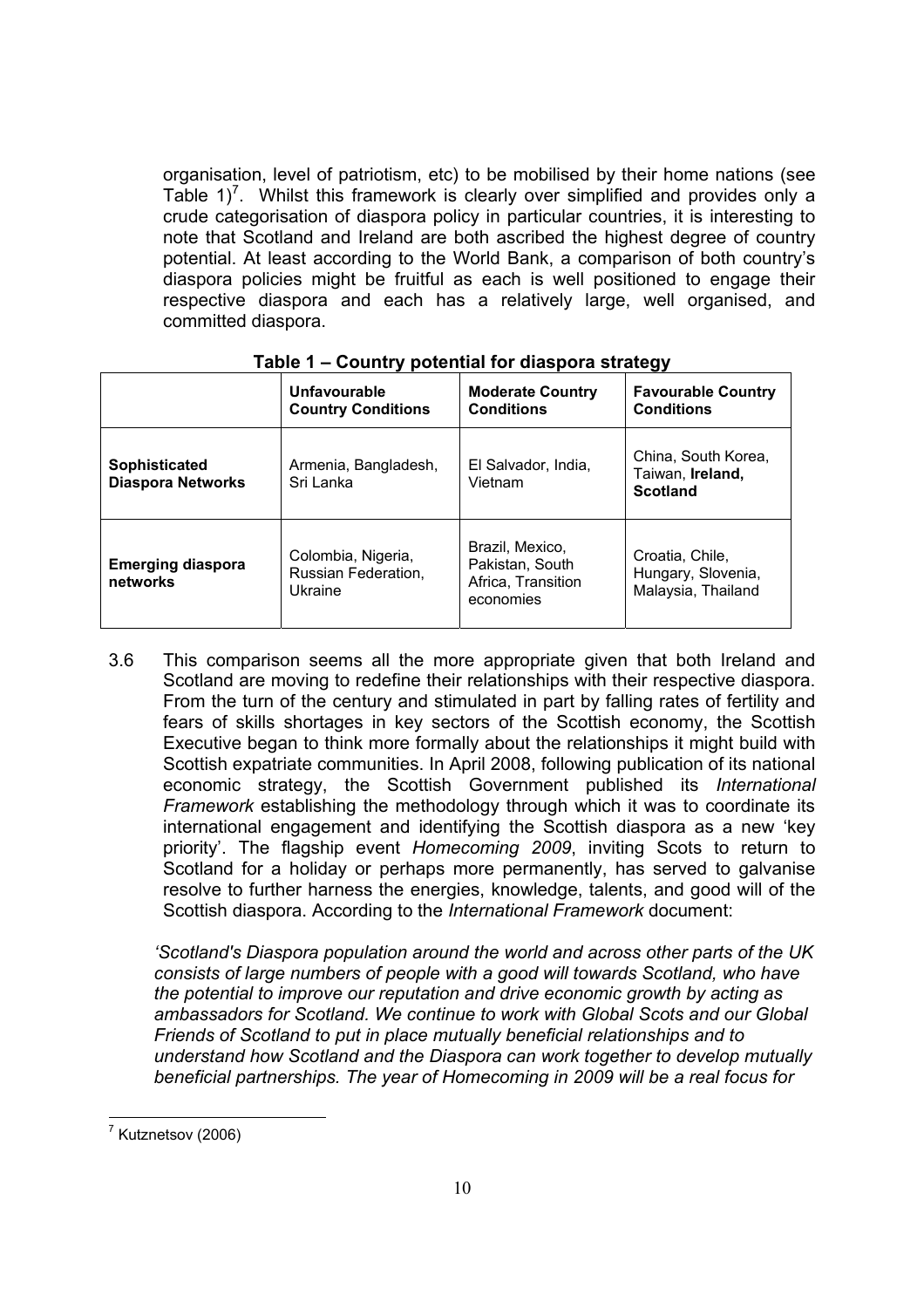*energising and engaging our Diaspora, and we will ensure it has a lasting legacy in terms of better, more effective and higher impact communication with Scotland's Diaspora.'*

3.7 Likewise as early as 1995, then Irish President Mary Robinson in an *Address to the Houses of the Oireachtas*, spoke about the importance of 'Cherishing the Irish Diaspora'. In 2002 the *Task Force on Policy towards Emigration* set forth a bold new agenda for Ireland's engagement with its diaspora. This agenda prioritised redirecting some of the riches of the Celtic Tiger to protect the welfare of vulnerable groups within the diaspora living in the United Kingdom and the United States. This policy notwithstanding, only five years later, in April 2007, Dermot Ahern TD, and then Minister for Foreign Affairs, announced that Ireland was to embark upon a major review of its diaspora policy. Set against the backdrop of fears that the Irish economic success was running its course, Ahern recognised the value of engaging the diaspora so as to nurture mutually beneficial relations:

*'* 

*'The time is right to review our approach to our community across the globe and to develop a strategy for the years ahead. Maintaining and enhancing our links with our communities abroad has been a particular priority for the government. Just as the nature of our diaspora has never been fixed, our attitudes and our capacity to engage with the Irish abroad have changed with our nation's fortunes. We need to regularly reshape our policies in this key area and this conference will launch this process.'* 

3.8 Both cited as exemplars of third wave diaspora strategies and both in the throes of much introspection over the future shape of their approaches to their diaspora, Scotland and Ireland have much to talk about, compare and contrast, and this report aims to contribute this dialogue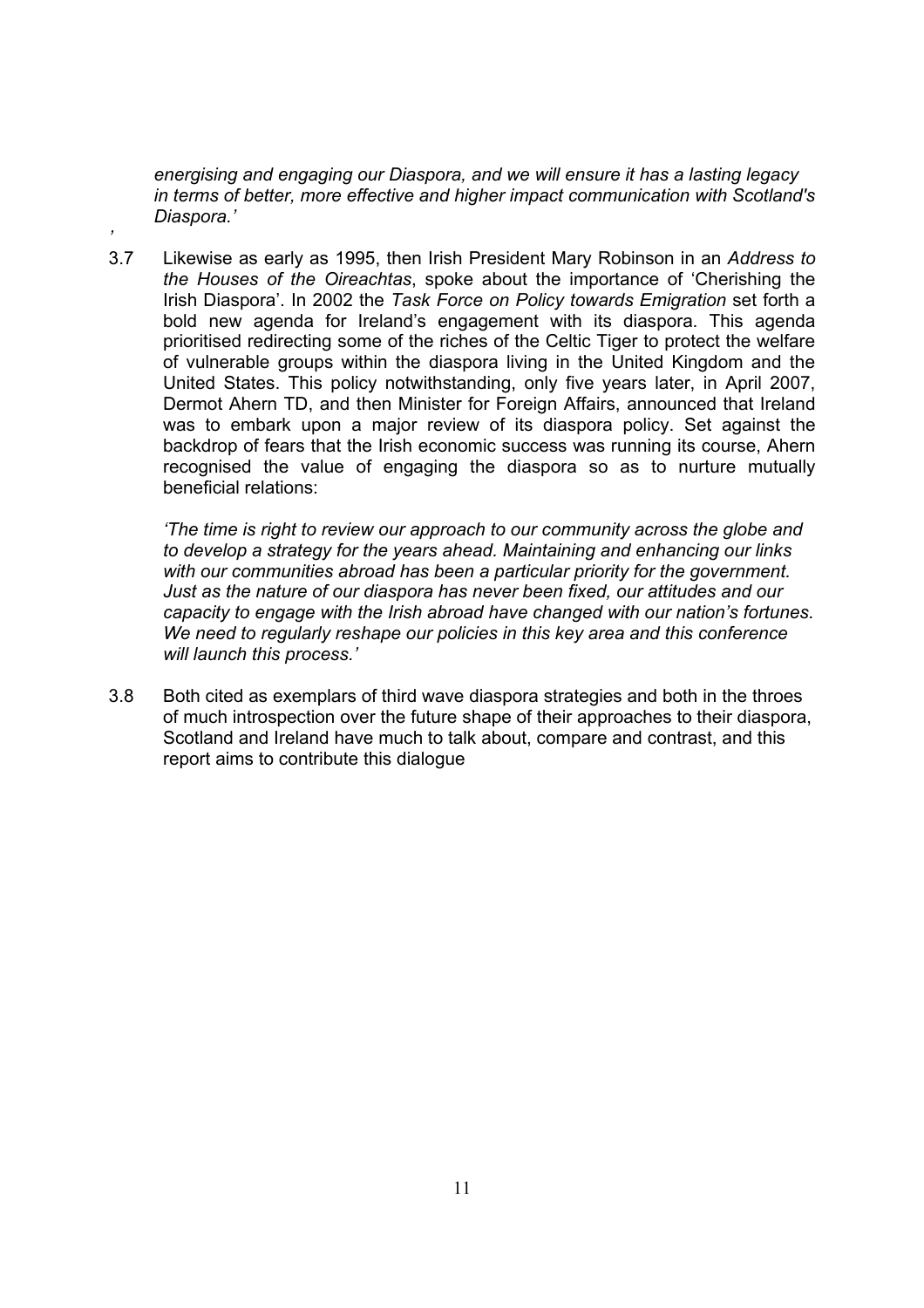# *4. DRAWING BORDERS: WHO BELONGS TO THE DIASPORA?*

- 4.1 A meaningful diaspora strategy depends upon a clear understanding of who belongs to the diaspora. This is in part a pragmatic matter: any strategy needs to ration limited resources through careful planning and targeting. It is also, however, of significant political concern. An emerging criticism levelled at diaspora strategies around the world – and seeds of this criticism have already being sown in the academic literature on Scotland and Ireland's diaspora policies $8 -$  is that they risk the racialisation of economic policy and national growth strategies, prioritising the Scots or the Irish as a global tribe and potentially overlooking the contribution of other migrant groups resident in Scotland and Ireland. If the concept of diaspora is too narrowly defined the boundaries drawn between those included and those excluded might prove to be problematic and unhelpful. As such, it becomes critical to identify which constituencies ought to be included in Scotland and Ireland's diaspora strategies in order to ensure a wide and cosmopolitan approach.
- 4.2 In seeking to draw clearer boundaries some reflection on the wider application of the concept is required. Of Greek origin and commonly thought of as popularised by Jewish religious history, the notion of diaspora eventually worked its way into the social scientific literature in the 1950s, through firstly African Studies and then Armenian Studies. Taken to refer in principle to the scattering or scrambling of a particular population, in the past decade the concept has diffused widely throughout the social sciences and humanities and in so doing has lost much of its original meaning. It is possible to identify at least three definitions of diaspora, based respectively on the concepts of 'forced migration', 'mass scattering', and 'connectivity' respectively. Each frames diaspora differently, leading to the inclusion and exclusion of different population groups and as a consequence the cultivation of different ways of thinking about strategies towards diasporic populations. The three definitions are mapped out most clearly in the work of .<br>William Safran, Robin Cohen and Roza Tsagarousianou<sup>9</sup>.
- 4.3 William Safran's definition of diaspora conceives of diaspora as only one particular form of mass migration, that involving forced exile and a fraught and lengthy period of resettlement and planting down of new roots in regions of destination. Diaspora consists of migrations where:
	- Original communities have spread from the homeland to two or more countries.
	- These communities are bound to their original geographical locations by a common vision, memory, or myth about their homeland.
	- These communities harbour a belief that they will never be accepted by their hosts and therefore develop autonomous cultural and social needs.

<sup>-</sup><sup>8</sup> See for instance Zumkhawala-Cook (2005) and Lenten (2007)

<sup>9</sup> Safran (1991), Cohen (1997) and Tsagarousianou (2004)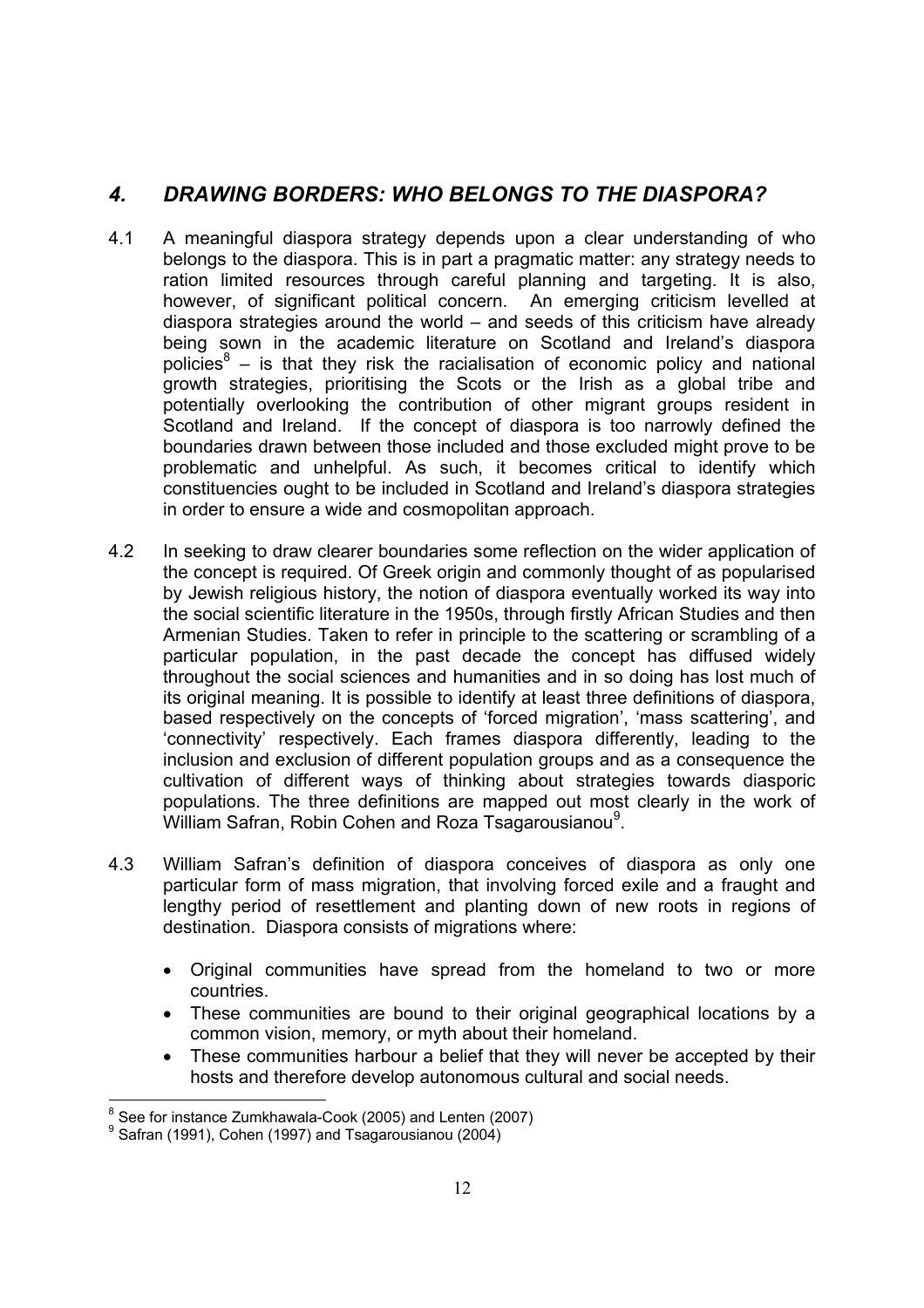- They believe that they or their descendants will return to the homeland should conditions prove favourable.
- They are strongly motivated to maintain support for their homeland and communal consciousness and solidarity enable them to continue to take an interest in homeland affairs.
- 4.4 Robin Cohen has moved to widen Safran's definition. Cohen argued that diaspora should include those groups who scatter voluntarily as well as those who move as a result of aggression, persecution or extreme hardship, should only be applied to groups who have settled in a new destination for a relatively long time period, should take into account the positive aspects of migrants' lives in regions of destination, should acknowledge that assimilation and integration into host cultures does occur and should permit an inclusion of second, third, and later generation descendants. Diaspora incorporated all kinds of mass population movement and Safran's definition was overly restrictive. On this basis Cohen identified five types of diaspora:
	- Victim diasporas (e.g., classic diasporas forced into exile such as the Jewish, African, Armenian diasporas)
	- Labour diasporas (e.g., mass migration in search of work and economic opportunities such as the Indian and Turkish diasporas)
	- Trade diasporas (e.g., migrations seeking to open trade routes and links such as the Chinese and Lebanese diasporas)
	- Imperial diasporas (e.g., migration among those keen to serve and maintain empires such as the British and French diasporas)
	- Cultural diaspora (e.g., those who move through a process of chain migration such as the Caribbean diaspora).
- 4.5 Whilst widening and loosening the types of migrations which might be included there remain limitations to Cohen's definition. According to Tsagarousianou (2004), communications and transportation advances have made mobility so efficient today that migration is rarely permanent and there is a need to resist thinking of diaspora in terms of permanent settlement. Diasporas have always been more mobile than commonly assumed but today they are more transient than they have ever been in history. The consequence is that connectivity within and between the diaspora, both physical and virtual, has never been as dense or as extensive. Diasporas need to be conceived of as being fundamentally reworked by new forms of mobility and communication technologies. Diasporas operate on a transnational basis and the term best refers to *'complex multidirectional flows of human beings, ideas, products – cultural and physical, and to forms of interaction, negotiation and exchange.'* The implication then is that not all expatriates are diasporeans, the term being confined to those who are proactively engaged in transnational activity.
- 4.6 With a view to further clarity, in this report we endorse Cohen's widening and loosening of the concept of diaspora and argue for an inclusive conceptualization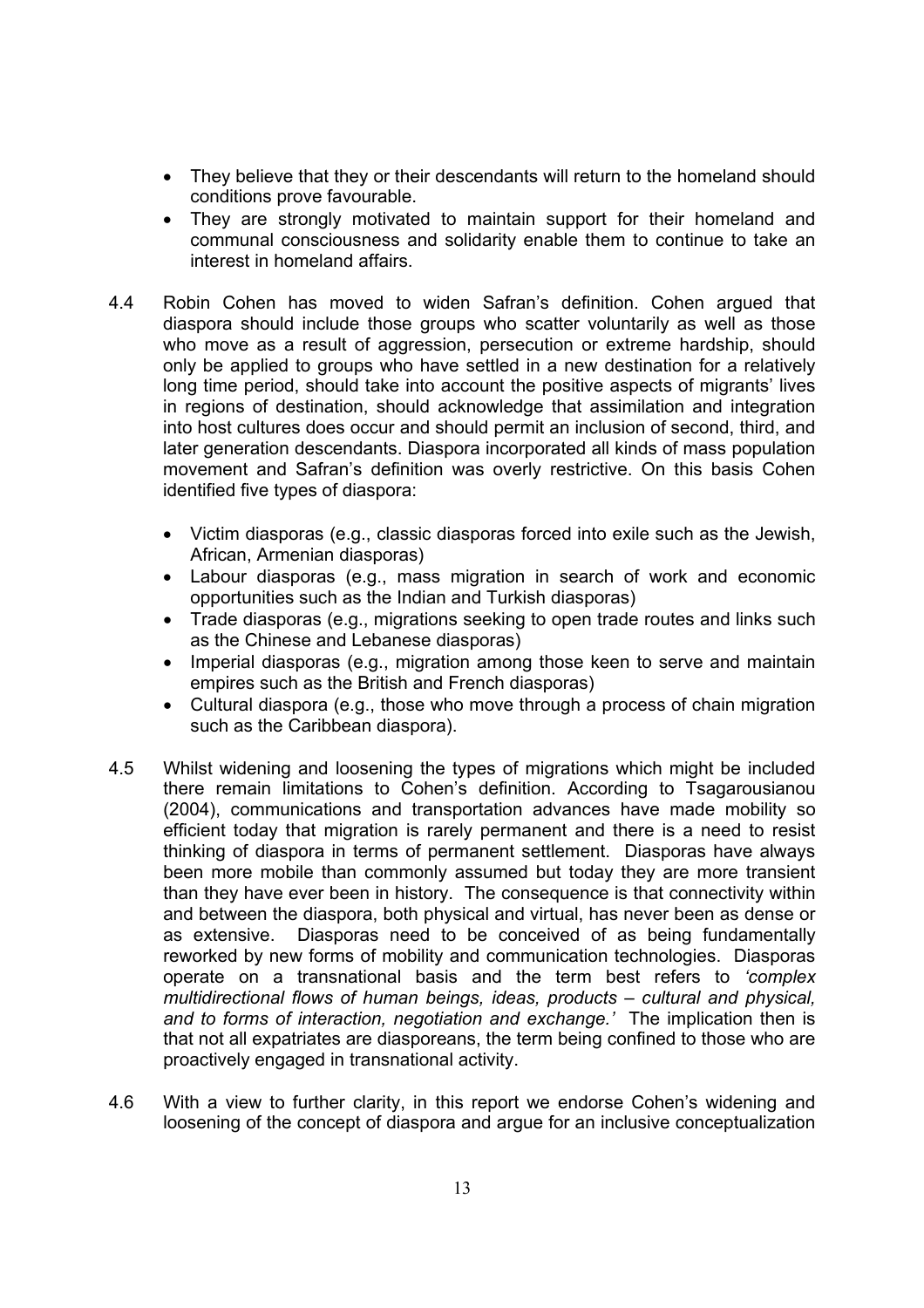of diaspora as a central component of any diaspora strategy. Moreover we argue that it is important to take seriously and promote the concept of 'affinity diaspora'. In addition, we propose that it is critical to take seriously forms of mobility which are more transitory and the use of the new forms of communication which are now available. A new generation of diaspora strategies are made possible by new communication and transport technologies. Nevertheless the report will not discard entirely the theme of forced migration and will note the importance of the exile motif in diaspora formation and in turn diaspora strategies. Diasporas which are underpinned by a communal belief in the importance of forced migration and estrangement from ready assimilation in settlement regions do provide a different set of resources for diaspora strategies and this distinction will prove important in the Scottish and Irish comparison.

- 4.7 In this report then the concept of *diaspora* will be taken to include:
	- a collection of people who share a common national, civic or ethnic identity and who were either forced to leave or voluntarily left their settled territory and became residents in a new territory.
	- descendants of these emigrants who remain interested in their heritage and who might be prepared to reengage with their ancestral home.
	- migrants who move in a transient, circular and more nomadic way, leading a transnational existence which entails moving into and out of the homeland for short periods, including business travellers.
- 4.8 An *affinity diaspora* is a collection of people, usually former immigrants and tourists or business travellers, who have a different national or ethnic identity to a nation state but who feel some special affinity or affection for that nation state and who act on its behalf, whilst resident in the state, after they return home, or from a third country.
- 4.9 A *diaspora strategy* then will be taken to refer to an explicit policy initiative or series of policy initiatives enacted by a state, or its peoples, aimed at developing relationships between diaspora and affinity diaspora populations. A diaspora strategy needs not be over-determined and can be quite light in conception and application, and is best thought of as an overarching framework for providing a level of coherence to the range of concrete diaspora policies devised and implemented by a variety of public, private, and voluntary agencies.
- 4.10 To date neither Scotland nor Ireland has articulated a clear sense of who it considers its diaspora to consist of, although a debate in each country has begun and some useful pointers provided. Fortunately neither is lapsing into a narrow and restrictive use of the label by default. Indeed, each has a welcome commitment to broadening the concept to include all groups who live overseas and who have a special affinity with Scotland and Ireland. Therein each has witnessed the rise of a keen interest in better understanding the structure, scale,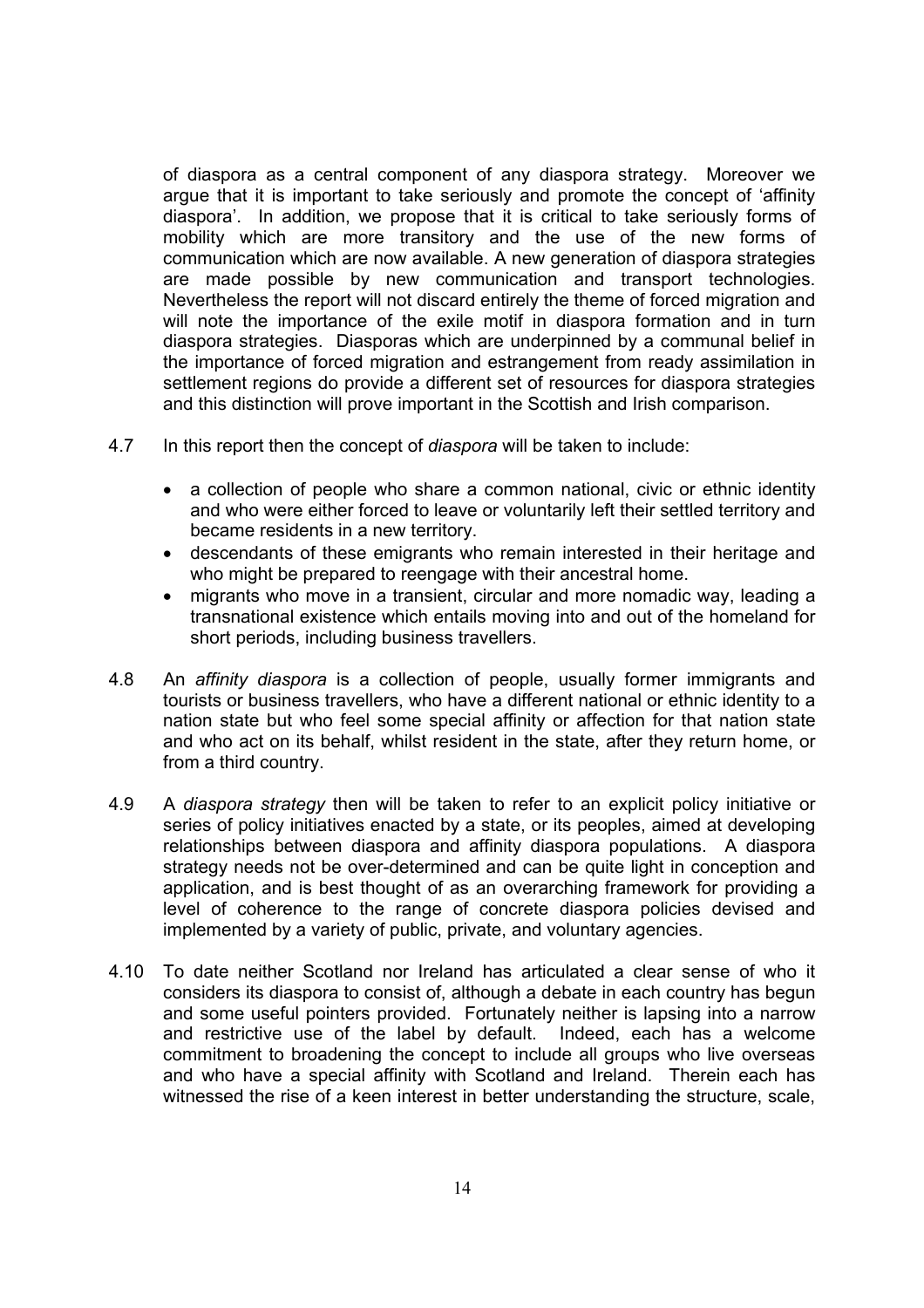form, geography, and causes of migration to and from them<sup>10</sup>. It is correctly assumed that the wider the net is cast the richer the contributions harnessed will be. There is no sense that the turn to the diaspora represents a resort to a form of ethnic nationalism and indeed where diaspora policies are worked into debates on Scottish and Irish nationalism, they are most commonly framed as part of wider appeals to civic nationalisms. In both cases, there is clearly a desire for wider, looser, and more inclusive approaches. Nevertheless, our assessment is that in both Scotland and Ireland most programmes are designed with first generation and descendants of first generation Scottish and Irish migrants in mind. In both cases therefore, there would appear to be scope for, firstly, greater engagement with affinity diasporas and, secondly, a heightened understanding of how Scottish and Irish people move around the world and communicate with home in the twenty first century.

 $\overline{\phantom{a}}$ 

 $10$  Gilmartin and White (2008), National Institute of Economic and Social Affairs (2008)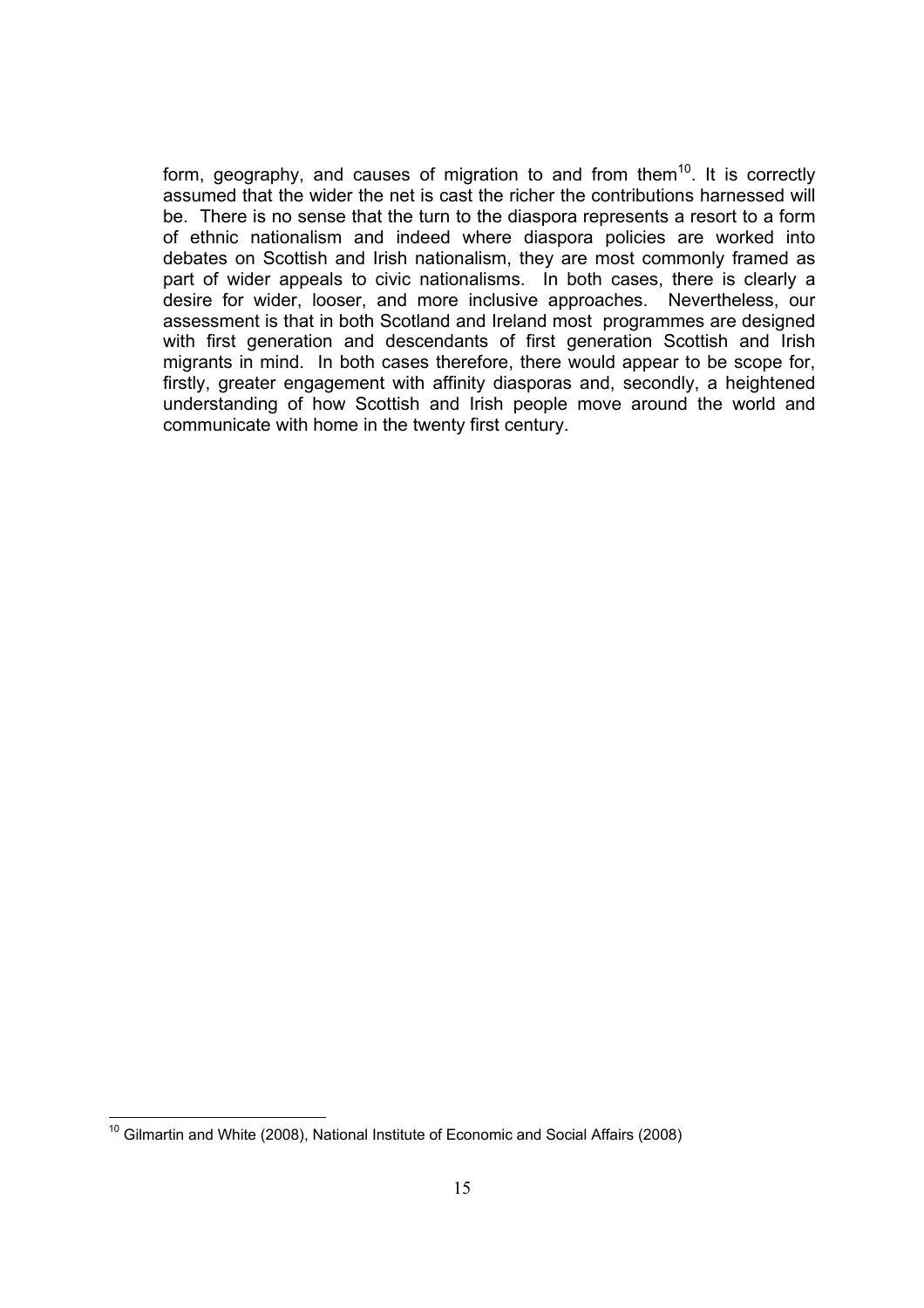# *5. ENGAGING THE DIASPORA*

- 5.1 There are clear constitutional differences between Scotland and Ireland. Whilst it is obvious that stronger international branding creates a greater sense of global presence and contributes to nation building and diaspora building, it is clearly a matter of debate whether the differential constitutional status of Scotland helps or hinders its capacity to formulate a diaspora strategy. Unlike Scotland, Ireland is an independent state and in principal has legal sovereignty over the setting of taxes, the allocation of all state expenditure, the establishment of law, order, and defence, and the setting of international relations. Scotland in contrast has historically been a full member of the United Kingdom and subject to the British Parliamentary system. Since 1999, it has had its own parliament with full authority over most public services and a limited amount of power to vary tax levels. A number of key reserved powers however remain at the British level including the governance of both emigration (consular and embassy services) and immigration (immigration policy, rules and systems). In addition, whilst Scottish Development International and Scottish Enterprise have overseas offices, the Irish Development Agency and Enterprise Ireland would appear to have a more extensive international presence.
- 5.2 Beyond the powers invested in state institutions, the methodologies adopted by states when engaging with diasporic populations is also of critical importance. Scotland chooses to present itself as a Celtic Lion, in waiting to match and perhaps surpass the achievements of the Celtic Tiger. What does it mean to aspire to the status of a Tiger or Lion economy? Whilst for Scotland the Celtic Lion appellant might mean little more than an aspiration to achieve world class rates of economic growth, for Ireland the concept of Tigerhood is taken more seriously to imply a commitment to a certain kind of state and certain kind of approach to policy making. What are the defining features of Tiger states? Can anything be read into Ireland's alignment with the label 'Tiger'? If so, how do Tiger states implement diaspora policy and what might Scotland learn, if anything, from such a *modus operandi*?
- 5.3 Most commentators trace the label Tiger to the economies of the Pacific Asian region. This region has been witness to three waves of world class economic growth, with Japan pioneering the first wave, the four 'dragon economies' of South Korea, Taiwan, Hong Kong and Singapore taking up the mantle in the second, and finally, the three South East Asian 'cubs' of Malaysia, Thailand, and Indonesia rising to announce the third wave. Subsequently, the economic success enjoyed by Vietnam, Myanmar, and China has been taken to constitute a fourth wave. Beyond Pacific Asia lie a number of other contenders. Whilst Brazil, Mexico, and India have sought to claim Tigerhood for some time, more recently countries as diverse as Ireland and Israel, and even Chile, Mauritius, and Botswana have attracted the label.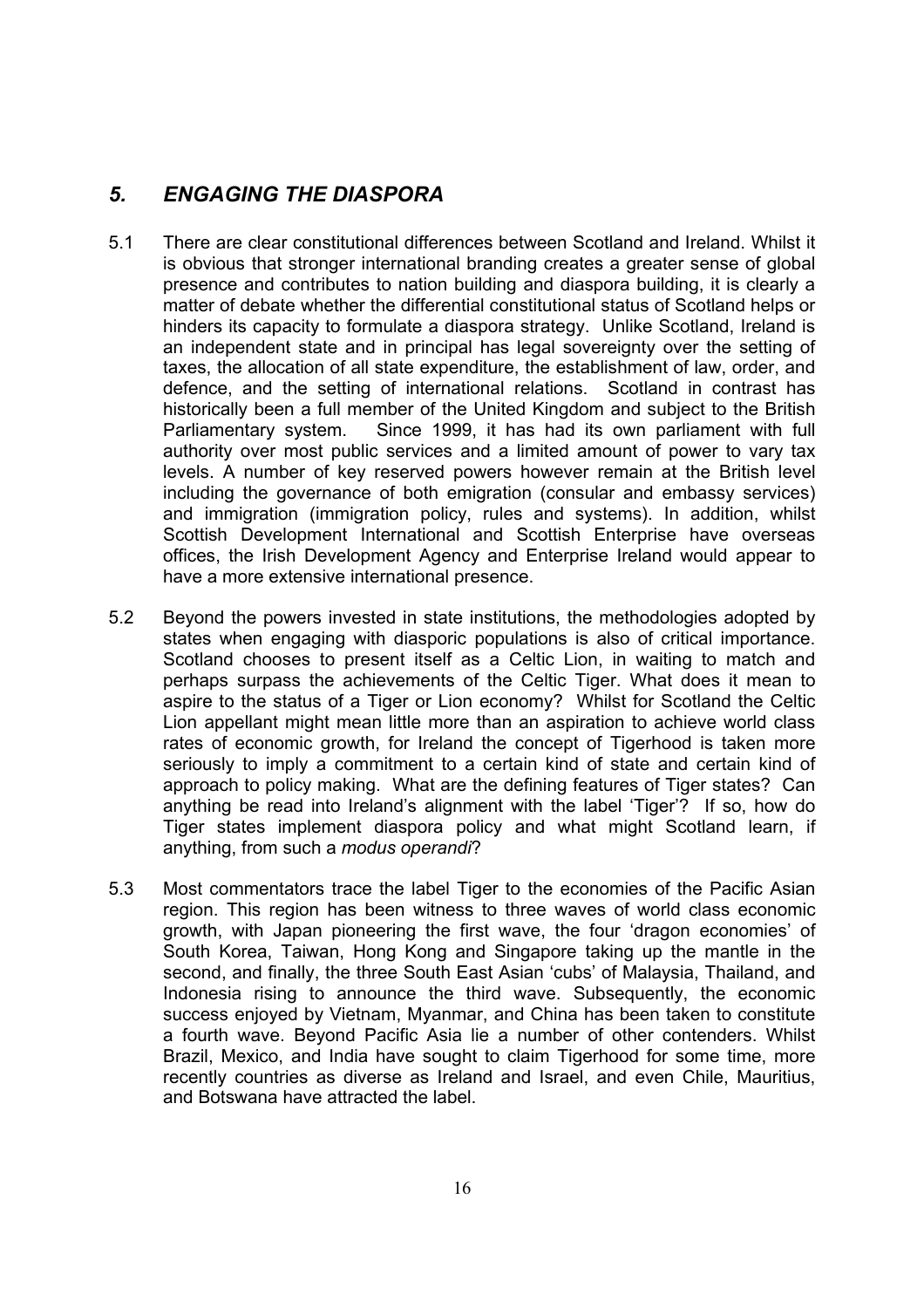- 5.4 What have these countries got in common? As the label 'Tiger' increasingly came to be associated with Ireland so too its growth strategy has come to be compared with its Pacific Asian counterparts. According to Sean O'Riain<sup>11</sup> this comparison is useful as Irish economic growth was marshalled by a type of developmental state that derives from the same family of command capitalism practised in the dragon economies. In place of the highly centralised and interventionist roles played by state technocrats in Pacific Asia however, the Irish state has operated with a more flexible and decentralised command structure and has exercised a much lighter touch. O'Riain argues that whilst the Pacific Asian economies are characterised by a *bureaucratic developmental state,* Ireland has grown under the governance of a new type of *flexible developmental state or developmental networked state*.
- 5.5 The flexible developmental state concept recognizes five ways in which states might intervene to promote the development of business. These are:

*Absent* – Beyond its legal obligations the state withdraws and allows the market to dictate business opportunities.

*Custodian* – The state provides protection for business start ups, policing and regulating infant industries.

*Midwife* – The state attracts private enterprises into new sectors.

*Husbandry* – The state teaches, cultivates, nurtures, and prods entrepreneurial forces that have already been activated.

*Demiurge* – The state has direct involvement in productive activities, often with the intention of denationalizing later.

- 5.6 According to O'Riain, as a flexible developmental state, the Irish state performs more midwifery or husbandry functions. It does so through the principal of 'embedded autonomy', networking within the business community and placing state interests into business networks whilst remaining outside of the business community and its imperatives. The Irish state is a light state in terms of the number of civil servants per capita and consequently has honed a talent for building capacity and working in partnership with the business community, trade unions, the voluntary sector, and civil society. Embedded autonomy has served as a useful strategy for getting things done without orchestrating or determining in an overly centralized fashion.
- 5.7 Whether Scotland can be classified as a developmental state and indeed whether it aspires to such a classification is beyond the scope of this report. What is relevant nevertheless, is the application of this approach to diaspora policy. When applied to diaspora policy this typology leads to at least five different ways of engaging diasporic groups:

*Absent* – The state leaves the formation of links between the homeland and the diaspora to the market or to autonomous social, cultural and political movements.

 $\overline{\phantom{a}}$ 11 O'Riain (2000; 2004)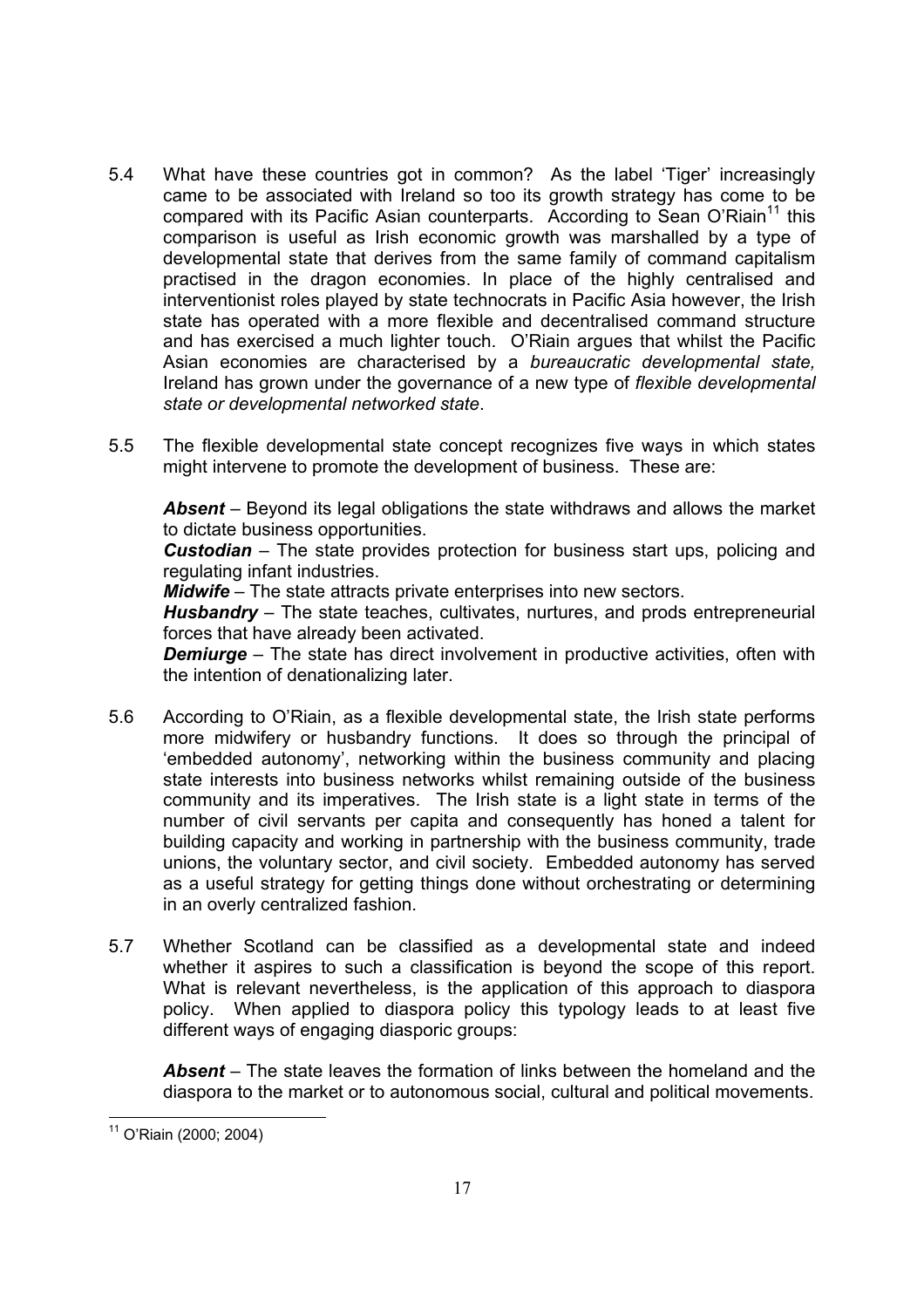*Custodian* – The state nurtures, protects, regulates, and polices new and emerging diasporic connections.

*Midwife* – The state identifies new sectors and locations it wishes to connect with and mobilizes and cultivates key individuals and communities to make these connections happen.

*Husbandry* – The state reenergizes and rebrands existing networks and plays a formative role in the shaping the trajectory of networks.

**Demiurge** – The state directly creates and runs diasporic initiatives and networks, perhaps with the intention of letting the market assume responsibility at a later date.

- 5.8 From our discussions with Scottish and Irish managers of various diaspora schemes, and our analysis of policy documents, it seems that there is a discernible difference in the ethos and practices underpinning the administration of the various diaspora programmes. Both countries clearly have initiatives which have been instituted by organisations outside the state, either from the homeland or from the diaspora. Whilst important exceptions exist, in the Scottish case, where the state does get involved it functions largely as the lead player and most significant manager, whilst in the Irish case the state primarily seeks a midwifery or husbandry role lightly incubating existing initiatives or seeding new initiatives. Irish diaspora policy is more light in touch and consistent with its status as a flexible developmental state; meanwhile Scottish diaspora policy is more muscular and has a greater degree of state involvement at all stages of the process.
- 5.9 All the schemes that Scottish Government agencies engage with, as far as we are aware, are funded and managed by those agencies. The Scottish schemes are underpinned strongly by new managerial structures and processes that emphasise accountability, transparency, productivity and value for money. The Scottish Government initiatives are accompanied by defined targets and associated metrics for measuring progress and success. A scheme is therefore defined as a success or failure depending on how much economic value it can be demonstrated to have leveraged over a specific (usually very short) period. There is clearly an important rationale for moving to new forms of public administration and placing greater demands on measuring value for money and ensuring transparency and accountability in the expenditure of public funds. Democratic systems require public confidence in the efficiency of state run organisations. Nevertheless, such managerialism can circumscribe how schemes are conceived, structured and run, and for all its benefits may potentially limit the development of schemes that would have a multitude of intangible benefits.
- 5.10 The Irish schemes are slowly transferring to this form of managerialism, especially with regards to accountability and transparency of spend<sup>12</sup>, but there remains a greater recognition of the intangible benefits gained by fostering an

  $12$  See for example the recent Goodbody Report (2007) on the work of the Irish Abroad Unit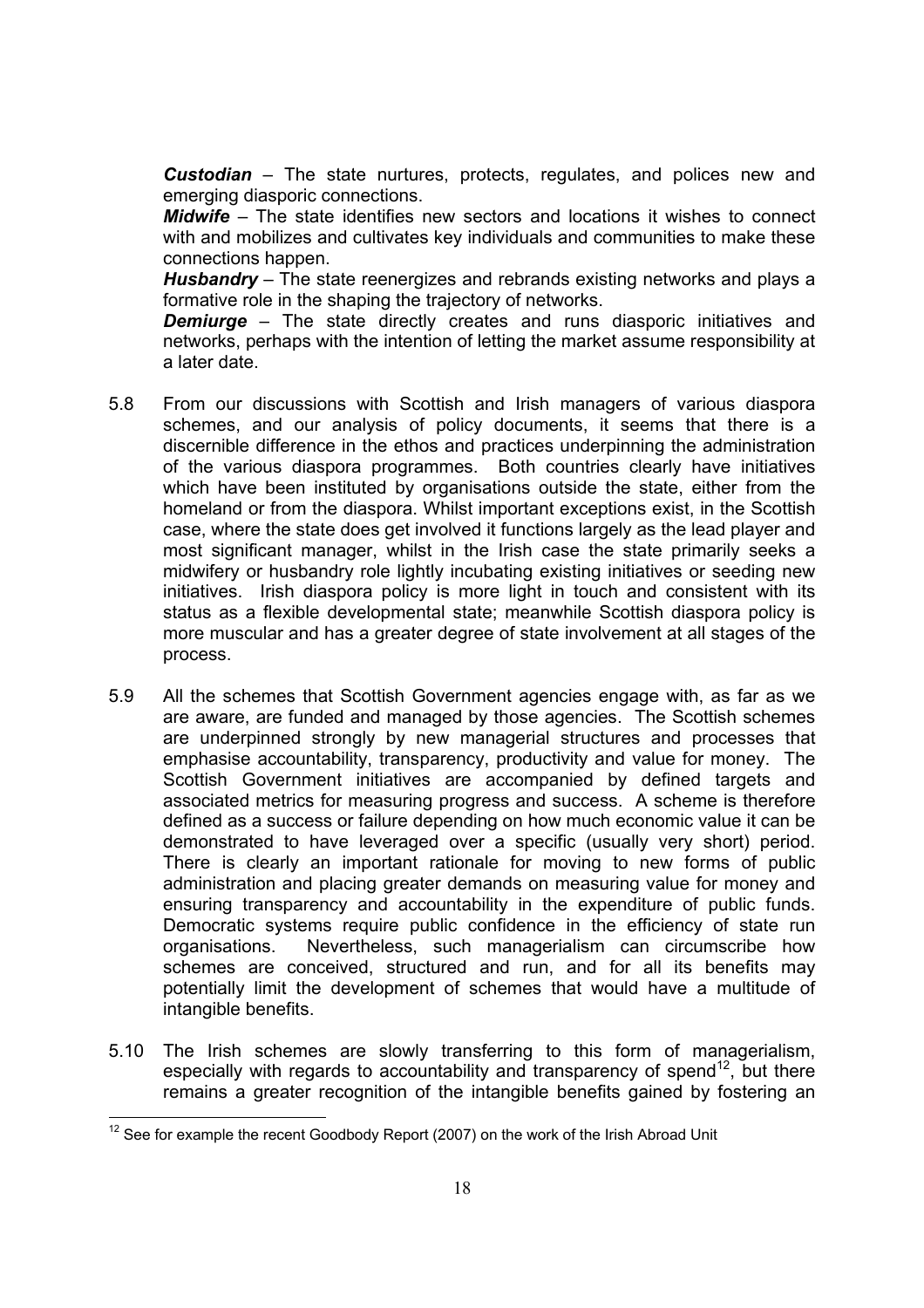engagement with the diaspora and an appreciation of the timeframe over which dividends will be returned. Rather than manage a small set of highly controlled schemes, the Irish strategy has been 'to let a thousand flowers bloom'. To that end, Ireland supports existing organisations without seeking any control and encourages the development of new social networks run by the diaspora for the diaspora (using the diaspora's own resources). This approach uses of the ideas of light incubation and does practice forms of 'embedded autonomy' wherein the Irish state leaves an organisation/network to run itself, providing some minimal resources when needed (basic funding, advice, speakers, etc), and only steps in when the organisation/network needs to be re-energised.

5.11 The idea is to foster the organic growth of networks with as light a government input as possible. This is partly to keep investment at a low level, but is mainly because it is believed that organic networks are more likely to succeed than those that are highly managed. For instance, and with specific respect to business networks, Enterprise Ireland invests selective but light resources (some of which are in-kind rather than financial) into over sixty Irish business networks around the world. This strategy is believed to enhance a sense of Irishmindedness across a very large number of business people and produces all kinds of tangible and intangible benefits that trickle back to Ireland through inward business investment, high quality economic or political advice, tourism visits, and philanthropy. The metrics used to assess this strategy focus on the quality and strength of the network, feedback from clients, number of quotations and contracts, but there is no rigid and robust economic metric. For Ireland, the challenge will be to find appropriate ways of undertaking more value for money assessments without calibrating measures of success so that they undermine the schemes they are intended to assess.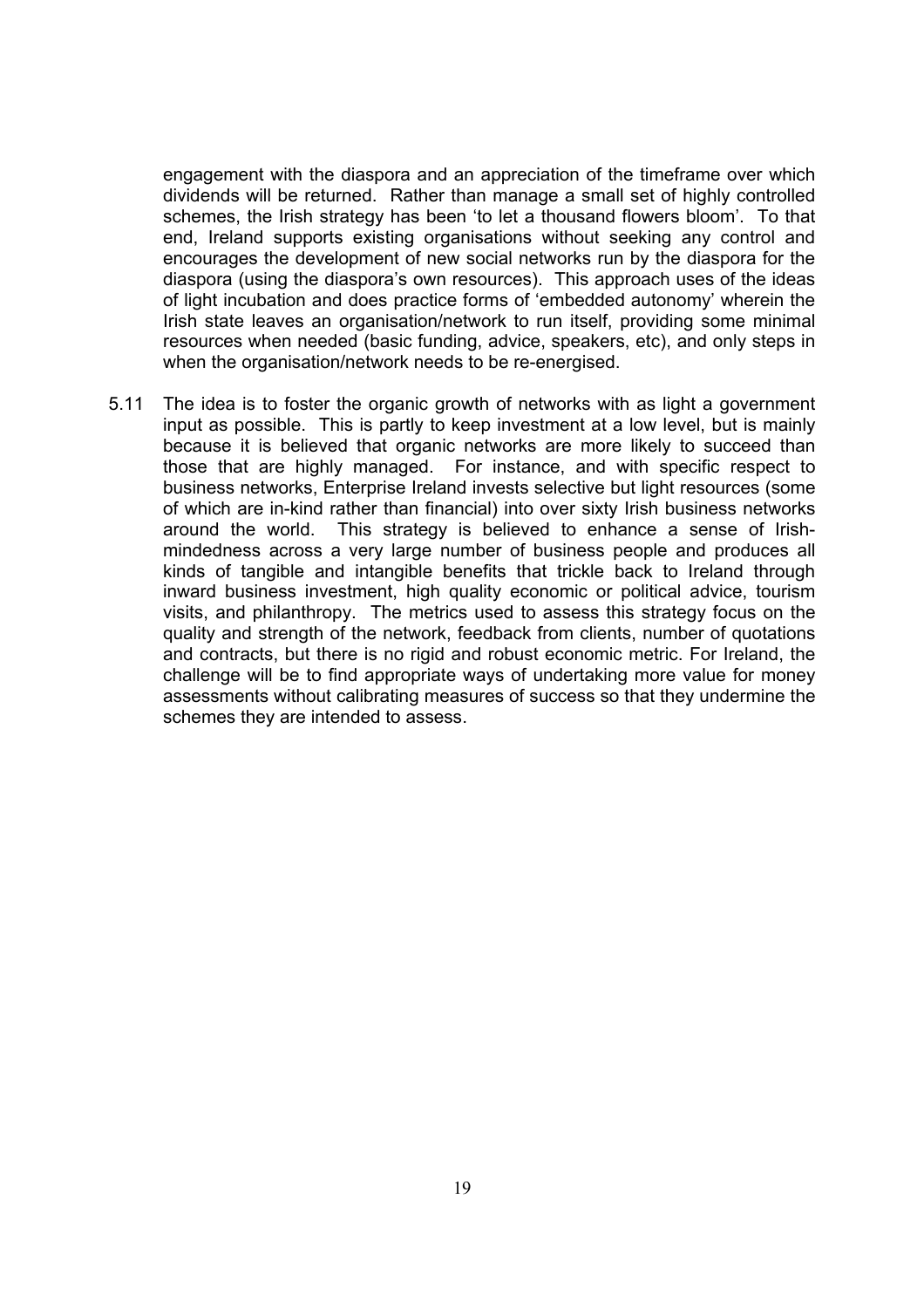# *6 THE CHARACTERISTICS OF EACH DIASPORA*

6.1 The scale, geography, social structure, and character of diasporic populations play a significant role in shaping their capacity and inclination to connect with the homeland. Prior to the nineteenth century, Scotland had a long history of emigration to Europe, including to Ireland. Between 1821 and 1945, and in waves concentrated particularly in the 1850s, 1870s, early 1900s and the interwar period, over two million migrants left Scotland, more than half to the USA with Canada, Australia, and New Zealand being other important destinations. Following the Second World War and lasting up to the 1990s, Scotland was a country that suffered from brain drain, the 1960s in particular witnessing a net, negative annual migration balance of -40,000. England, and, in particular, the South East became an important destination. Throughout the late nineteenth and twentieth centuries Scotland has played host to Irish (particularly from the 1840s to the 1920s), Jewish and Lithuanian (1890s to 1910), Italian (interwar years), Polish (post war), as well as Pakistani, Indian and Bangladeshi (1960s) migrants. However, since 1990, Scotland has enjoyed a net migrant gain peaking following the accession of Eastern European states to the EU in 2004 at +25,000 (Figure 1). Moreover, in-migrants to Scotland are more likely to be more qualified and skilled than out-migrants, Scotland attracts more students than it exports, and retains the highest proportion of graduates than any region in the  $UK^{13}$ .

  $13$  Houston et al. (2008)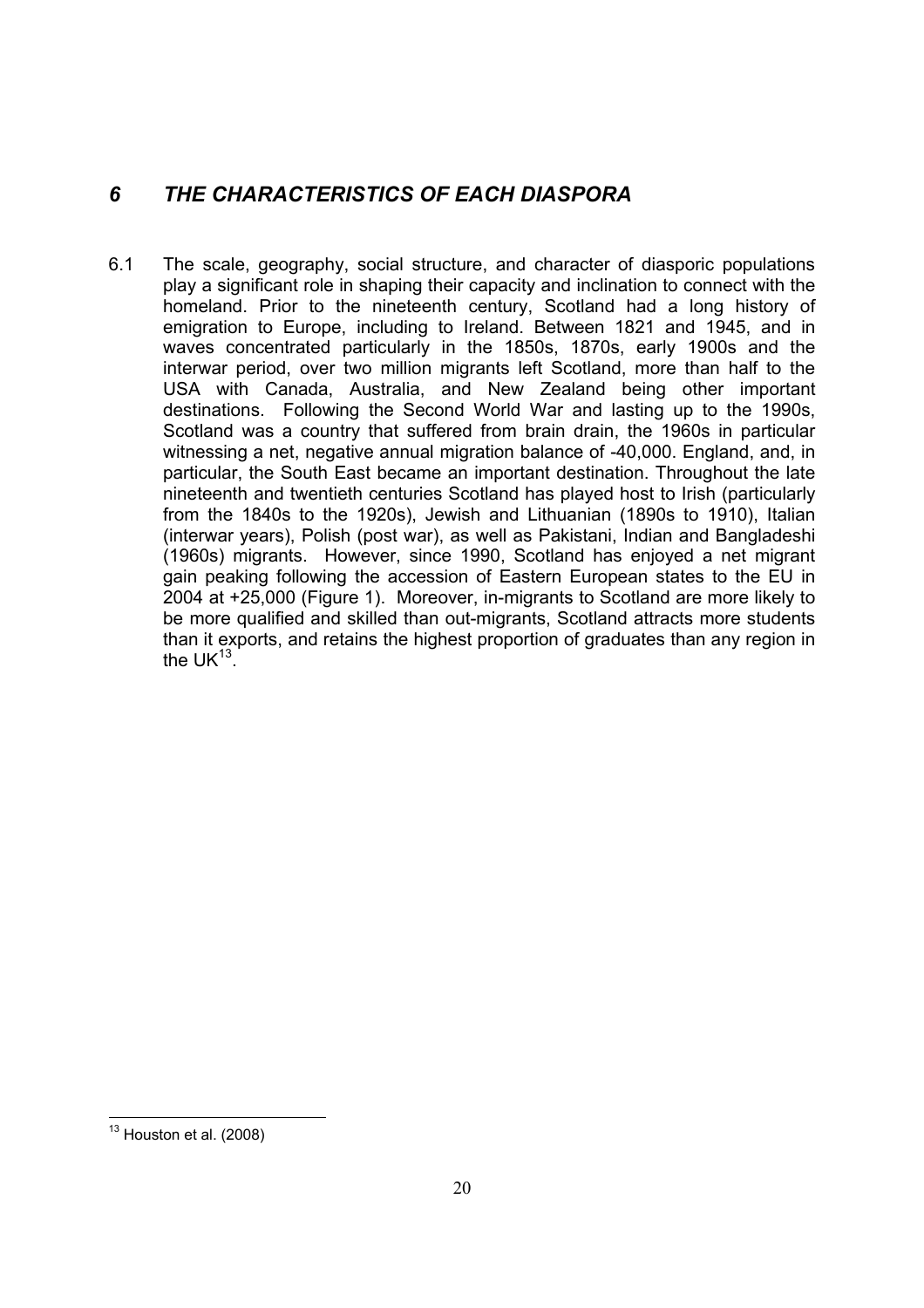

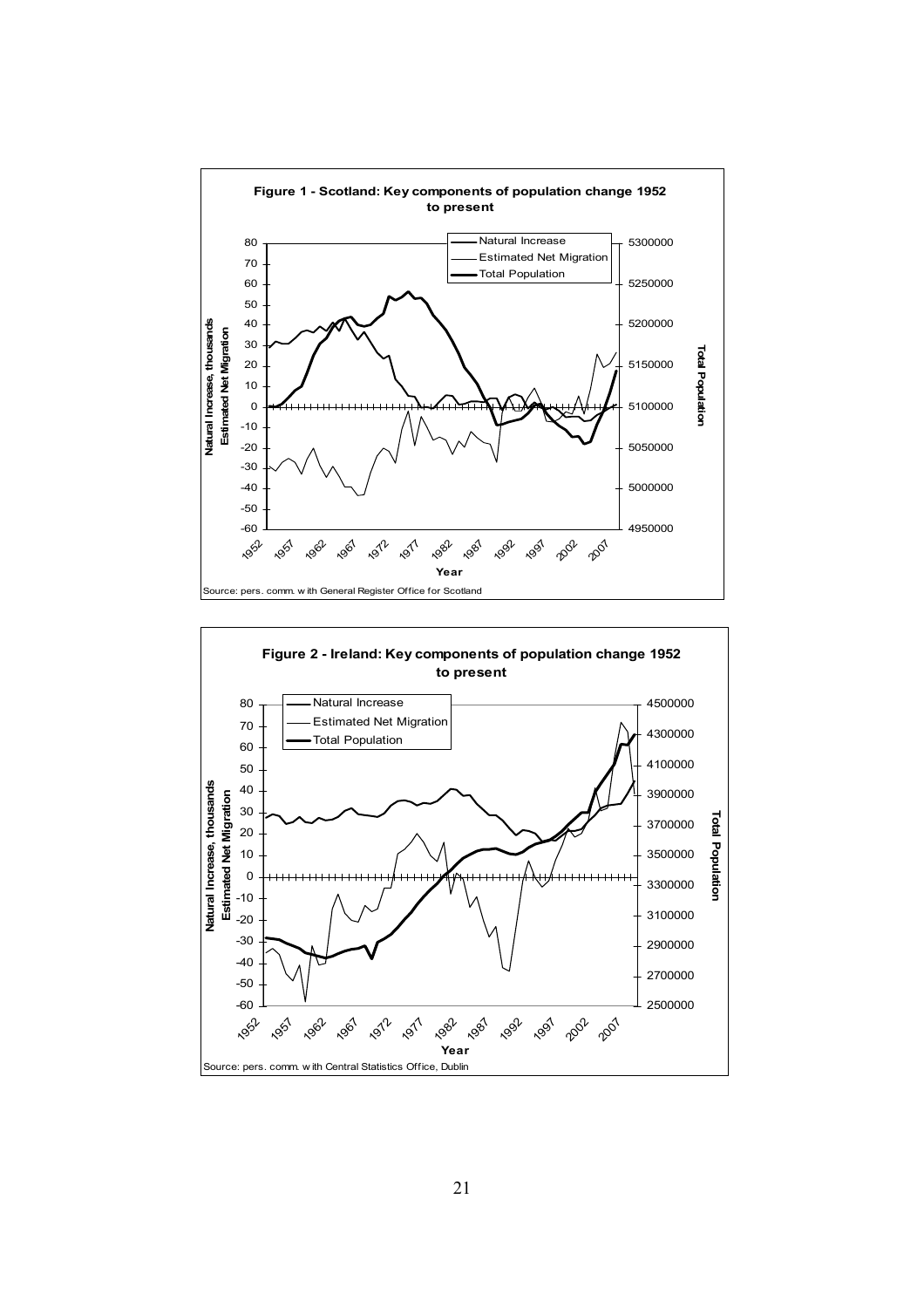- 6.2 Migration from Ireland to Europe dates to the missionary and mercenary migrations in the sixth to the fifteenth centuries. From the eighteenth century migration to the new world, principally the United States, Canada, Australia, and New Zealand, dominated<sup>14</sup>. Between 1700 and 1920 the Irish population (whole island) fell from 8.2 million people to 4.2 million with an estimated three million people emigrating abroad. Included in this stream were the flight of the Scotch-Irish to North America between 1705 and 1776, the famine migrants in the 1840s, and the economic migrants of the period from the 1850s to the establishment of the Irish Free State in 1922. In the twentieth century, Ireland has continued to suffer from net migration loss, peaking in the 1950s and 1980s with the United Kingdom emerging as the chief destination region<sup>15</sup>. With the country's economic fortunes reversing from 1993, however, Ireland too has witnessed a parallel reversal in its migration fortunes. Between 1991 and 2006 Ireland attracted a net gain of nearly 350,000 migrants, with over half of incoming migrants being returnees (Figure 2).Whilst the largest migrant group remains the British, migrants have come from every continent and broadened Ireland's demographic base significantly. As with Scotland, Ireland has played host to post-accession Eastern European flows, particularly from Poland and Lithuania.
- 6.3 Table 2 shows key statistics pertinent to the Scottish and Irish diasporas and potential affinity diasporas. It is clear that in spite of their differences, some broad similarities exist between both countries. Both are small European countries; both have approximately one quarter of their existing population living overseas, principally in England; both participated in the great European migrations to the New World and have longer diasporic ties with the United States, Canada, Australia and New Zealand; from being an exporter of talent both have enjoyed net migrant gains since 1990, albeit Ireland at a greater scale; both have significant populations from the EU accession states; both attract a significant volume of overseas students, with Scotland being more of a magnet; and finally both are significant tourist locations.

 $14$  Akenson (2003)

 $15$  Delaney (2000)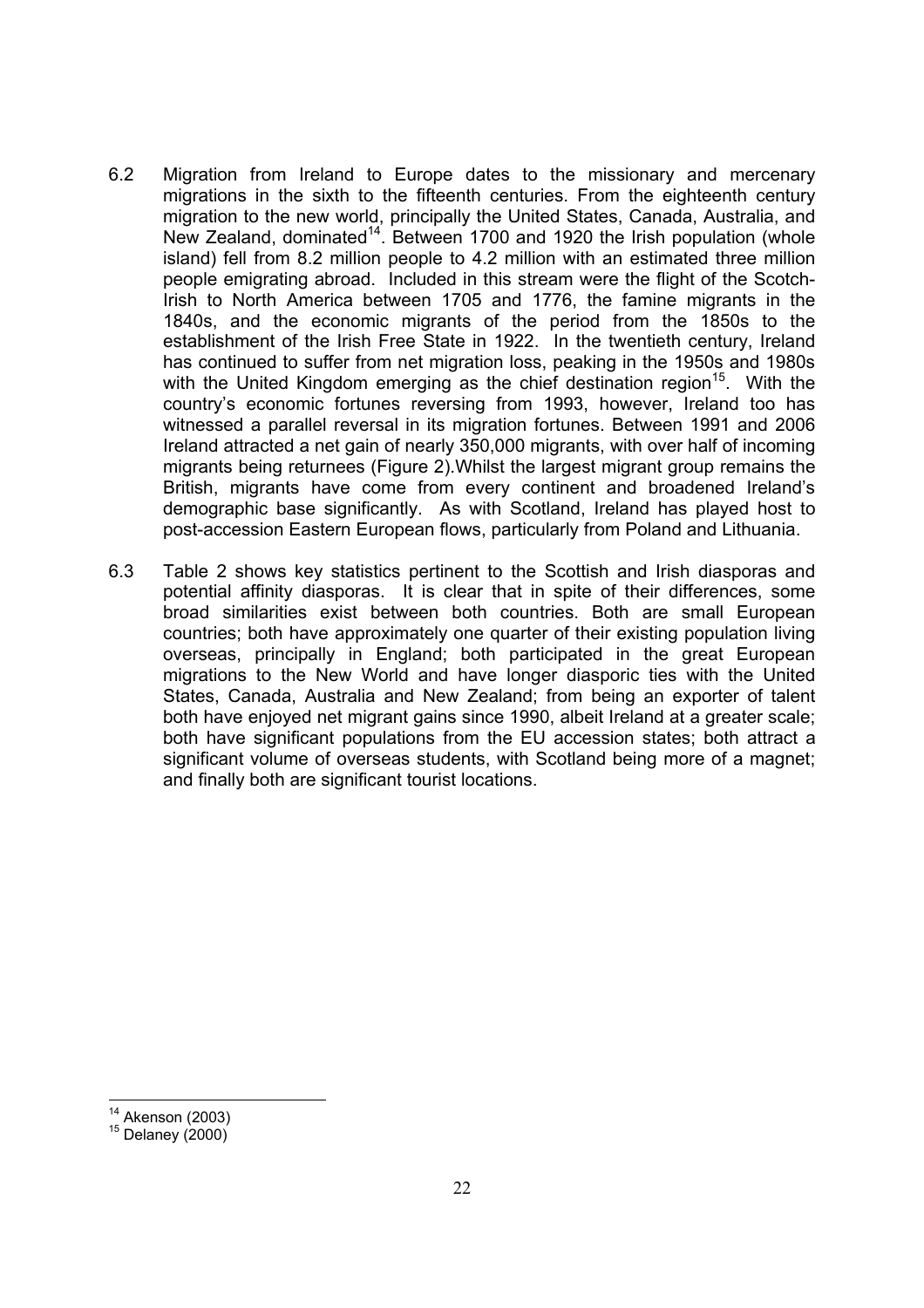|                                                                | Scotland                                                                                                                                                 | Ireland                                                                                                                                                                                                                                                            |
|----------------------------------------------------------------|----------------------------------------------------------------------------------------------------------------------------------------------------------|--------------------------------------------------------------------------------------------------------------------------------------------------------------------------------------------------------------------------------------------------------------------|
|                                                                |                                                                                                                                                          |                                                                                                                                                                                                                                                                    |
| <b>Population Size</b>                                         | 5,144,200 (2007)                                                                                                                                         | 4,422,100 (2008)                                                                                                                                                                                                                                                   |
| <b>Net Migration</b>                                           | $+20,400$<br>(average<br>annual<br>since 2003)                                                                                                           | +43,900 (average<br>annual<br>since 2000)                                                                                                                                                                                                                          |
| (native<br>Scale of Diaspora<br>born, overseas)                | 1,267,500                                                                                                                                                | 800,000 Irish born overseas.<br>3.1<br>million<br><b>Irish</b><br>Citizens<br>(Passport holders) overseas                                                                                                                                                          |
| Geography of Diaspora                                          | 800,000 in England, 467,500<br>non $UK^{16}$                                                                                                             | 500,000 in UK, 156,000 in<br>USA, 50,000 in Australia,<br>22,800 in Canada,<br>16,000<br>France,<br>16,000<br>Germany,<br>8,000 Spain                                                                                                                              |
| Wider<br>Scale<br>of<br>Diaspora<br>(people claiming ancestry) | 28 million to 40 million <sup>17</sup>                                                                                                                   | 70 to 80 million                                                                                                                                                                                                                                                   |
| Geography of Wider Diaspora                                    | USA, Canada, Australia and<br>New Zealand                                                                                                                | Today 44 million claim to be<br><b>Irish</b><br>American,<br>6<br>million<br>people in Britain claim Irish<br>ancestry, there are 3.8 million<br>Irish Canadians and 1.9 million<br>Australians<br>Irish<br>500,000<br>people in Argentina have Irish<br>ancestry. |
| of<br>Number<br>Foreign<br>Born<br><b>Residents</b>            | 168,142 Scotland residents<br>were born outside of the UK<br>$(+34%$<br>1991; 3.3%<br>since<br>compared to 7.5% for the<br>whole of the UK, 2001 census) | 419,733 (2006)                                                                                                                                                                                                                                                     |
| Geography of Foreign Born<br><b>Residents</b>                  | The largest group was from<br>followed<br>Germany,<br>by<br>Pakistan and the US (2001<br>census)                                                         | A large number of foreign-born<br>residents in 2006 were from<br>the United Kingdom (112,000)<br>Eastern European accession<br>countries<br>$(163, 227)$ ,<br>Asian<br>countries (46,952) and African<br>countries<br>(2006)<br>(35, 326)<br>census)               |
| Number of Overseas Students<br>(UG and PG)                     | 58,095 overseas students (for<br>academic year 2006/07). This<br>figure does not include the<br>28,290 students from other<br>parts of the UK            | 25,319 (for academic year<br>2005/06)                                                                                                                                                                                                                              |

**Table 2 – Scotland and Ireland's Diaspora and Affinity Diasporas**

-

<sup>&</sup>lt;sup>16</sup> Quoted in Eirich and McLaren (2007)

 $17$  Quoted in Eirich and McLaren (2007)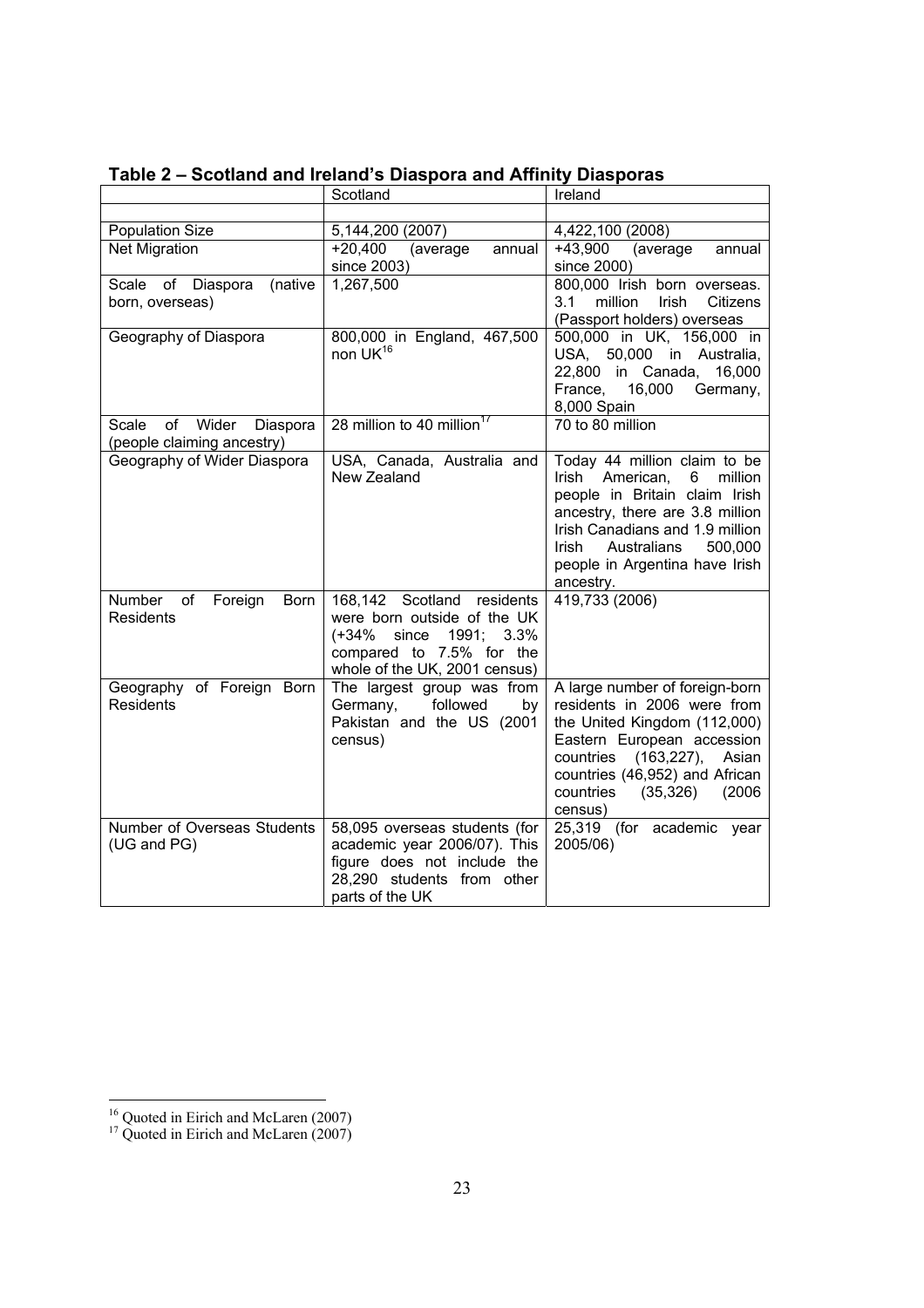| Geography<br><b>Students</b> | οf            | Overseas | 15.196<br>In 2006-2007, most non-<br>2005-2006.<br>In In<br>Scottish students enrolled in a<br>overseas students or 57% of<br>Scottish institution of further<br>the total were from non-EU<br>education were from England<br>(including)<br>countries<br>India,<br>China, Saudi Arabia, Japan,<br>$(2,350)$ . Other<br>important<br>South Korea and Thailand)<br>groups were from India (1.430)<br>and from other European<br>countries (Italy, Spain, Poland,<br>France) |
|------------------------------|---------------|----------|----------------------------------------------------------------------------------------------------------------------------------------------------------------------------------------------------------------------------------------------------------------------------------------------------------------------------------------------------------------------------------------------------------------------------------------------------------------------------|
| Tourist<br>Scottish/Irish)   | <b>Visits</b> | (non-    | 9.59 million 6.8 million UK,<br>8.01 million, 4.01 million from<br>the UK, 4 million from non<br>2.79 overseas<br>UK/Ireland sources                                                                                                                                                                                                                                                                                                                                       |

*All data from official government sources unless otherwise stated.* 

- 6.4 Where both diasporas would appear to differ most is not in their scale or geography but in their cultural dispositions. Given the cultural characteristics of their respective diaspora, the extent to which Scottish or Irish born migrants and subsequent generations consider themselves to be Scottish or Irish differs. This view was prevalent among both Scottish and Irish interviewees and whilst largely anecdotal would seem to reveal an important truth. In general, Irish-mindedness – the strength of Irish identity and an allegiance or patriotism to Ireland – seems better developed than Scottish-mindedness. This is perhaps most clearly reflected in the number of active Irish diaspora organisations around the world, which number several thousand.
- 6.5 In the course of undertaking interviews for this project it became evident that there exists a strong belief in Scotland that the Scottish diaspora is less visible and less well organised than the Irish diaspora. There is a belief that migrating Scots were more quickly accepted by the host populations, adopted the identity of regions of destination more readily and assimilated within a single generation. Scots tended to choose to leave to seek a better life elsewhere, rather than migrating because there seemed little other viable option. As a result, Scottish identity and Scottish-mindedness very rapidly dissipated to become a 'historical badge' little worn or displayed except on particular occasions such as St Andrews Day or Tartan Day or Burns Night or during significant sporting occasions. Whilst sharing a Scottish ancestry clearly mattered, the concerns and tribulations of the domestic country proved to be immediately arresting and primary loyalties were more readily redirected from the old to the new homeland.
- 6.6 In contrast, a commonly held view is that the migrating Irish most often left due to economic necessity or for political reasons. Even when they moved for reasons of self advancement, homesickness, alienation, and an elevated interest in Irish nationalism persisted as a consequence of traditional Gaelic attitudes to migration, which led migrants to justify themselves not as voluntary, ambitious emigrants, but as involuntary, non-responsible 'exiles', compelled to leave home by forces beyond individual control<sup>18</sup>. The Irish faced hostility in regions of

 <sup>18</sup> Miller (1985)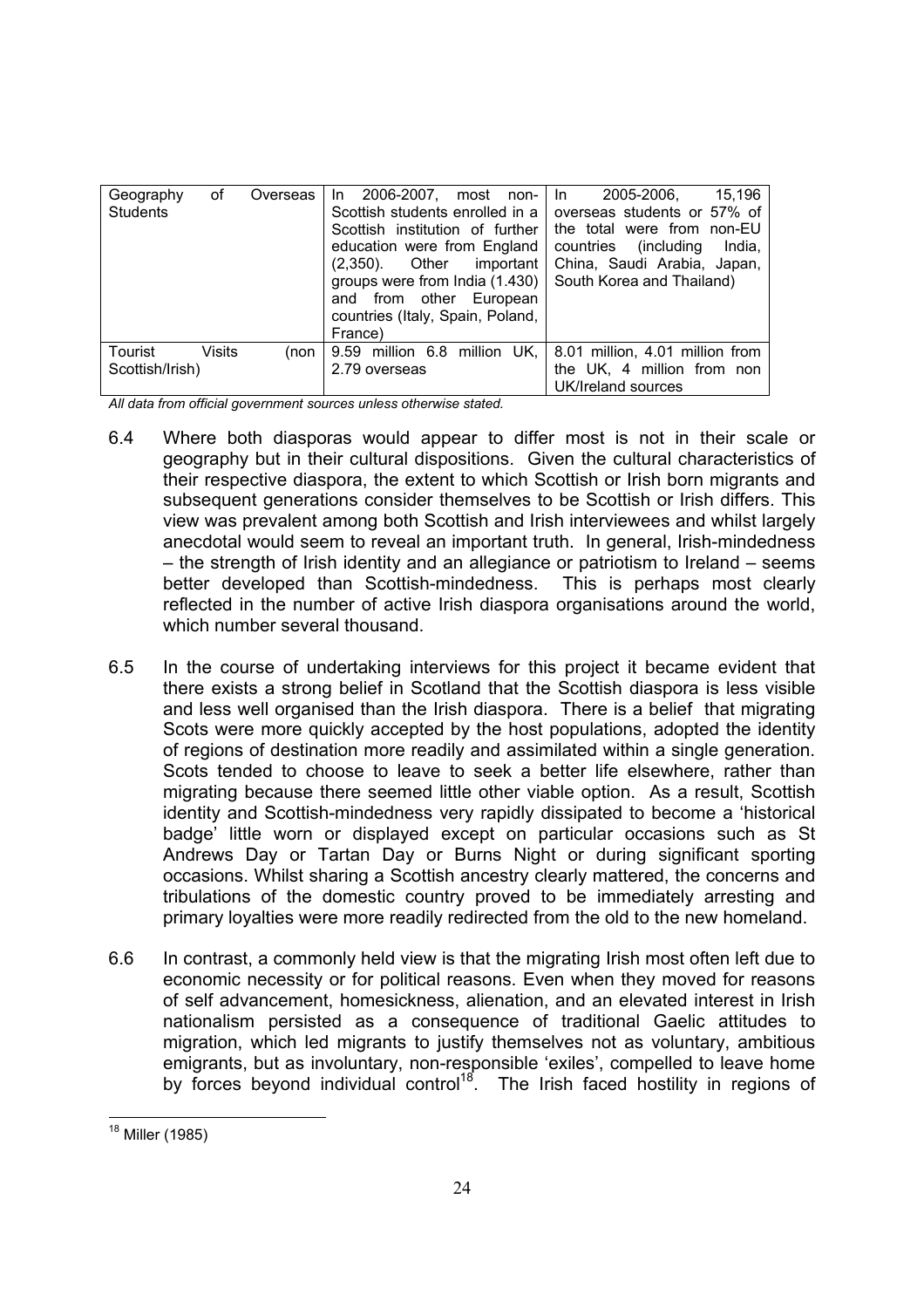settlement as a consequence of their race (Celtic), class (poorest of the poor), nationality (Irish), and religion (Catholic). For a time, anti-Irish racism suppressed upward mobility and fuelled a sense of estrangement and cultural difference. With few resources, they often ended up living in the same poor neighbourhoods, forming Irish enclaves where Irish culture was kept alive. In addition, the poor state of Ireland and the political conflict in the North led to the maintenance of direct connections back to the homeland through remittances and political support, the latter of which also helped to keep alive Irish nationalism.

- 6.7 It is important to note, however, that while the Irish diaspora appears in general to be more coherently organized than the Scottish diaspora, it has varying intensities and forms in different locales given the size of the community and because patriotism, interest and commitment to Ireland vary across time and space. Even in locales where diaspora identities and activities are considered to be strong many people are little if at all involved in the diaspora groups or activities. It should also be noted that until relatively recently the Irish diaspora had largely self-organised itself through organic processes, along with help from the Catholic Church, and the Irish state has traditionally not sought to manage the diaspora in an overly-determined way. The move in recent years to actively engage and support the diaspora through the schemes detailed below is then a relatively new development driven by a concern amongst some Irish commentators that the strength of Irish identity overseas might be on the wane for a number of reasons: the numbers of Irish-born emigrating has dropped markedly reducing first generation stock that tend to be the most active; the political and economic rationale for maintaining ties to Ireland has dissipated given the peace process and Ireland's economic miracle; and the 'greying' of the diaspora community leaders without significant numbers of readily identifiable replacements. That said, Irish-mindedness remains strong and the Irish Government recognises the value in investing in trying to maintain this strength.
- 6.8 One of the principal differences between Scotland and Ireland then is that Scotland might need to work harder if it is to engage its overseas communities as it cannot rely on the spontaneous self organisation of the diaspora. And yet Scottish-mindedness is essential to any diaspora programme as the Scottish diaspora will only do work for and alongside Scotland over the long-term if they harbour a deep sense of Scottishness and a pride and allegiance to Scotland. It is clear that a whole number of initiatives now underway will play an important role to this end. These include but are not limited to:

**Global Scot** – a business network connecting highly skilled Scots around the world.

**Global Friends of Scotland** – a social and community network linking overseas **Scots** 

**Homecoming 2009** – a flagship campaign seeking to encourage tourist visits and perhaps a longer term relationship between Scotland and its diaspora.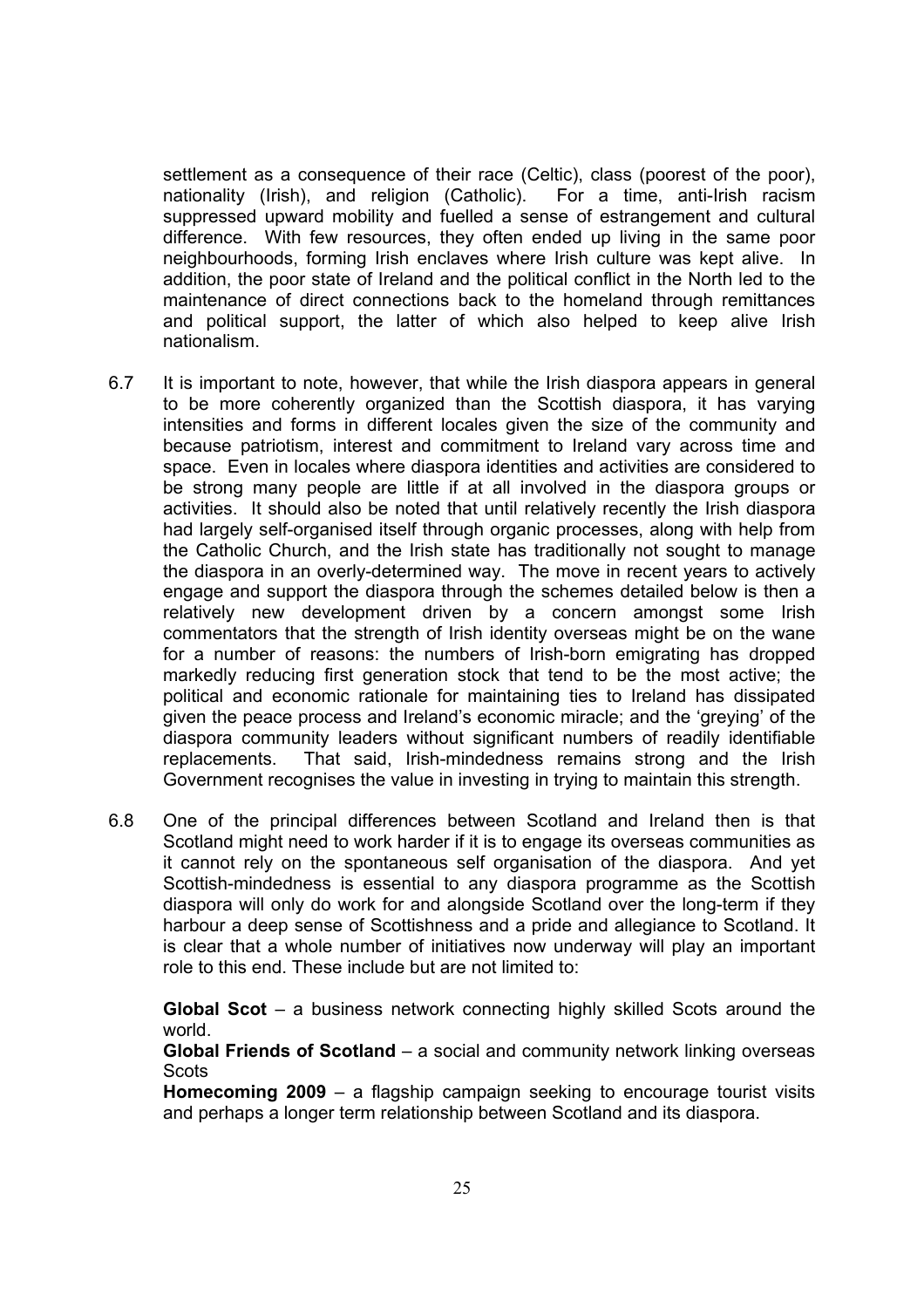**Tartan Day and Scotland Week** – An official day set aside in the United States (and other countries) to celebrate the heritage and legacy of Scottish emigrants; Scotland Week held alongside this to promote links with Scotland.

**The central web portal Scotland.org –** An official gateway to Scotland serving as a one stop shop for a variety of user groups.

**Creative Scotland** – an organisation that once established will bededicated to promoting Scottish culture and arts both at home and abroad.

**Fresh Talent Initiative and Talent Scotland –** Agencies which includes the Relocation Advisory Service established to promote skilled migration, including return migration, to Scotland.

**AncestralScotland.com website and ScotlandsPeople Resources** – The former a VisitScotland tourist promotion web site, the latter a government backed partnership between the General Register Office for Scotland, the National Archives of Scotland and The Court of the Lord Lyon, including a website and the new Scotlands People Centre in Edinburgh, which is a resource for ancestral visitors seeking genealogical research materials.

**The Scottish Centre for Diaspora Studies at Edinburgh University** – A new research centre serving as a focal point for research on the Scottish diaspora.

6.9 Beyond their instrumental utility, each of these initiatives plays a symbolically important role in heightening awareness of Scotland and Scottishness within the diaspora. There would seem to be a movement underway with a reasonable degree of combined mass. Important initiatives are underway and already are enjoying success. Nevertheless, given the scale of the task at hand it would seem that a more significant ramping up of projects designed to nurture Scottishmindedness might again be required. Culture and identity building is a long term and complex project and achievements are not easily prerserved or sustained. It is here that the constitutional debate in Scotland, the strength of Scottish cultural identity overseas, and Scotland's diaspora policy all once again intersect. The critical question would appear to be, can the Scottish diaspora be most successfully built up through programmes, activities, and outreach work undertaken with the existing constitutional arrangements or would an independent Scotland provide a stronger set of culture building tools and instruments ?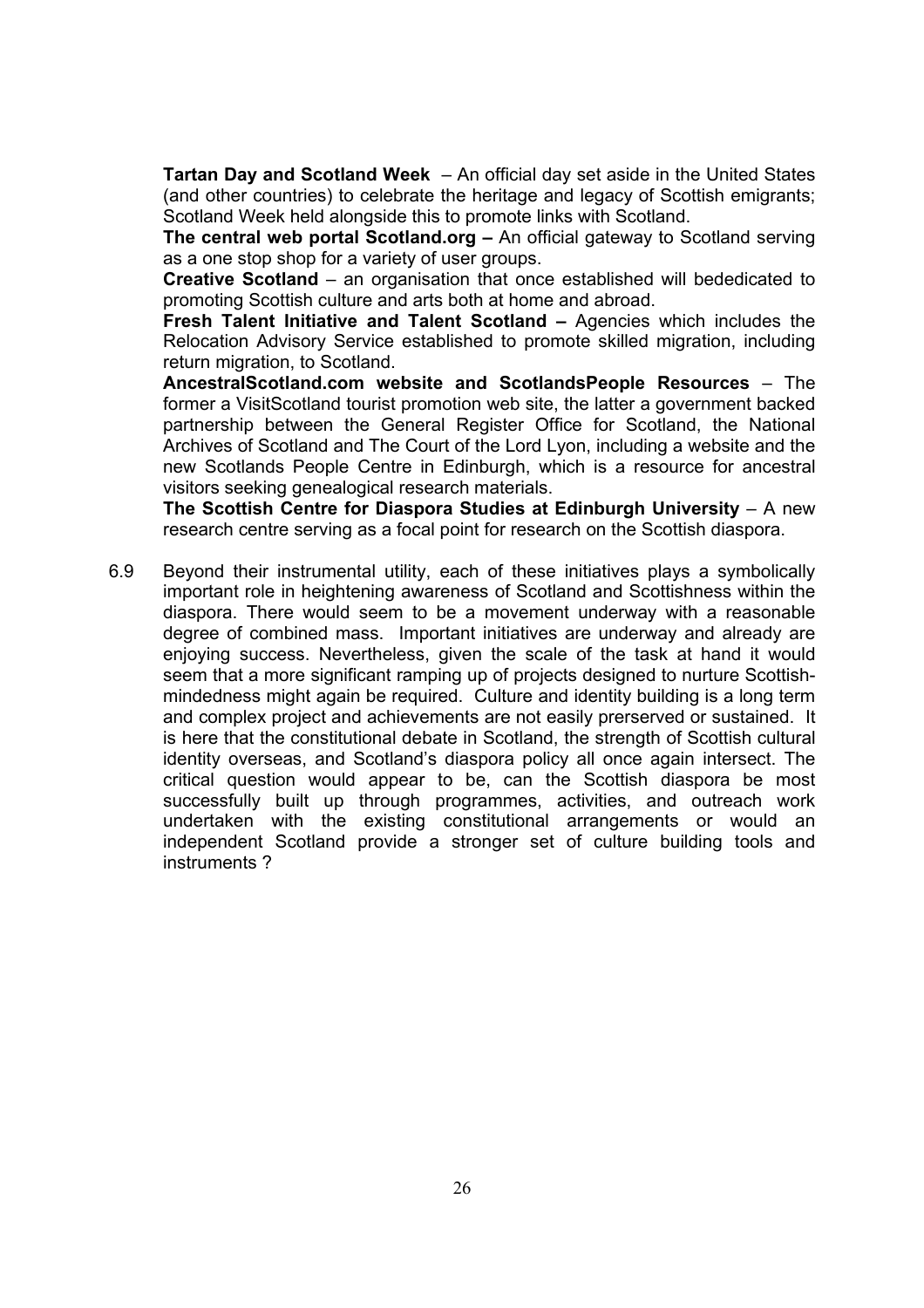# *7. THE RATIONALE FOR ENGAGING THE DIASPORA*

- 7.1 Scotland and Ireland will require different diaspora strategies simply because the conditions which motivate them to engage their respective diaspora populations are different. Scotland's turn to its diaspora stems from debates in the early 2000s about impending skill shortages. The growth of skill shortages through time in any economy can be said to derive from one of three sources: a growth of that economy relative to the working age population; a decline of the working age population relative to the economy; or a growing mismatch in the skills inherent in the labour market relative to the skills required by the economy. A relatively poorly performing economy at the periphery of Europe, Scotland's skill shortages could not in truth be attributed to the success of its economy. Instead, attention was given first, and foremost to the impact of the absolute decline of the country's working age population; and secondly the nation's limited ability to serve as an incubator for members of what, following Richard Florida<sup>19</sup> was referred to as the 'creative class'.
- 7.2 In the early 2000s it was believed that the Scottish population was in decline and that Scotland occupied premier position in the European league table of shrinking populations. There was a fear that Scotland's population could dip below 5 million. The contribution of Scotland's demographic trends to emerging skill shortages derived from the problem of falling birth rates and an ageing population structure. Scotland feared that it could not meet replacement demand that would occur in the labour market (existing jobs that will need to be filled due to retirements)<sup>20</sup>. Secondly, Scotland began to take an interest in Richard Florida's ideas regarding the importance of the creative class to economic growth and saw a need to prospect for a larger share of creative members of society. Independently of the absolute shortage of skills that would derive from unmet replacement demand, the shortage of pools of creative talent in the economy was in itself a problem.
- 7.3 Increasingly the attractiveness of Scotland to immigrants and fortifying positive net migration was the diagnosis and The Fresh Talent Scotland Initiative and the Relocation Advisory Service were the principal products. Scotland was to proactively attract students, business people, other workers, entrepreneurs, and Scottish expatriates. Fostering return migration then, to deal with the country's low birth rates, projected demographic shrinking, skill shortages, and absence of creative talent, emerged *de facto* as its primary relation to its diaspora. Expatriates already had a sense of connection to Scotland and could be more easily lured back by the magnets of good educational and career opportunities, a cosmopolitan and tolerant multi-cultural ethos, a vibrant night time economy and series of consumption opportunities, and by the desire to bring up families and care for parents in their old age.

 $19$  Florida (2002)

 $20$  Future Skills Scotland (2003)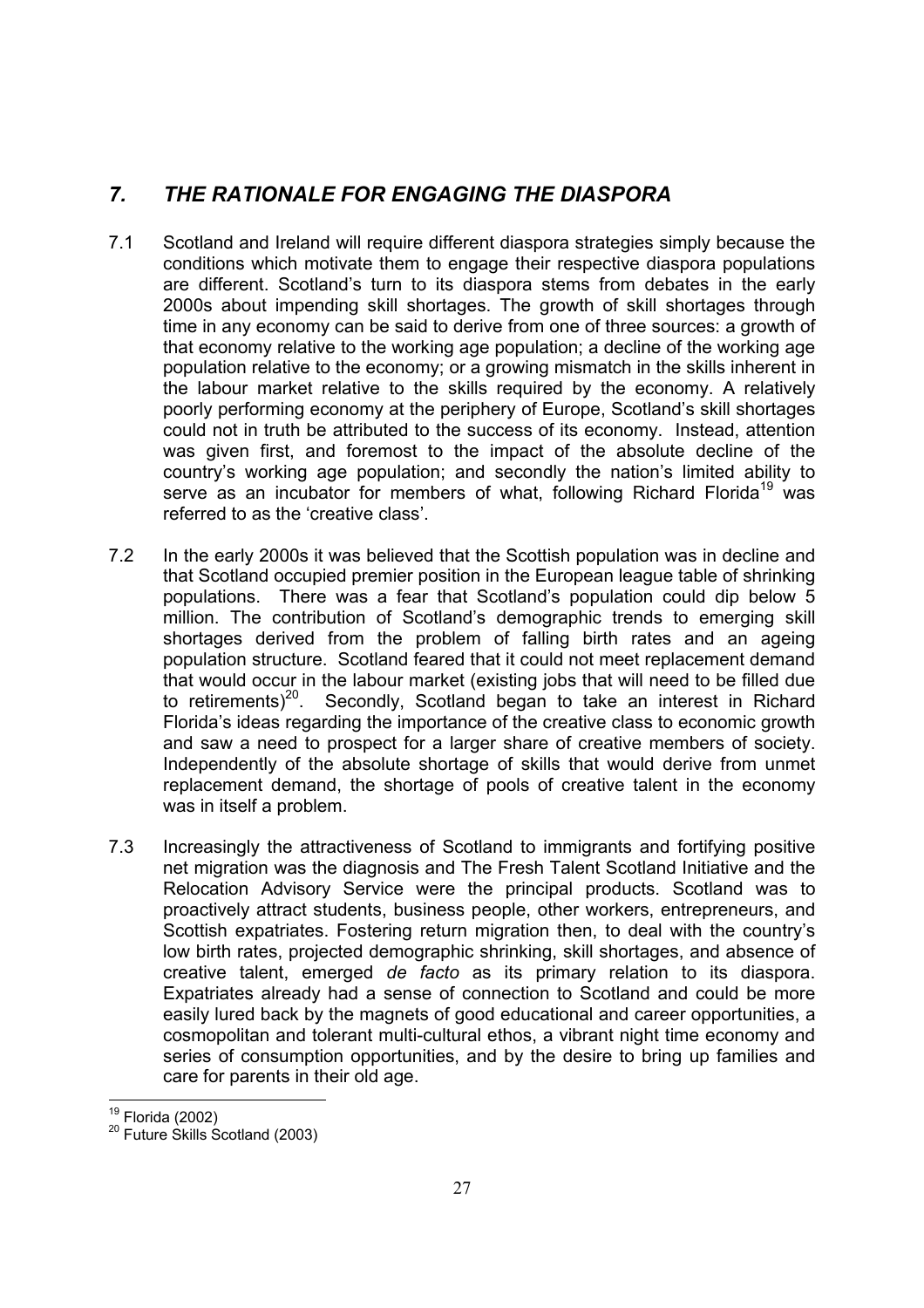- 7.4 It has now become apparent that Scotland's population is stable if not growing slightly, that fertility levels have risen, and that no significant skill shortages exist. albeit that the country suffers from relatively low levels of self-employment and entrepreneurial activity and could benefit from labour market expansion in these areas<sup>21</sup>. Against this backdrop, a new set of rationales for engaging with the diaspora has developed, rationales which have been prompted in part by the publication of the Scottish Government's new *Economic Strategy* in 2007 and its *International Framework*22. Three aspects of this strategy have important consequences for the framing of diaspora strategy<sup>23</sup>:
- *7.5 Demographic* There remains a belief that population growth will be an important stimulus to the economic development of Scotland and as such that the promotion of population growth remains a key policy concern. Scotland has set itself the target of matching the average European EU (EU15) population growth over the period from 2007 to 2017. Beyond natural increase, it is estimated that to meet this target Scotland will require an annual net migration balance of +22,000. Encouraging return migration represents one way to work towards this target.
- *7.6 Economic* In the period 1975 to 2005 the average annual GDP growth rate in Scotland was 1.8%, lower than the UK average of 2.3%, and significantly lower than the Irish rate of  $5.2\%^{24}$ . As a consequence the Scottish Government has set itself the targets of raising Scotland's GDP growth rate to the UK level by 2011, and matching the GDP growth rate of the small independent EU countries by 2017. In so far as diasporic populations can help Scottish businesses compete in the world market and help broker transnational capital investment into Scotland, the diaspora can help the Scottish economy to become 'smarter' and 'wealthier'.
- *7.7 Cultural* The Scottish National Party is currently in power in Scotland and the nation is in the throes of debate over the extent to which full independence or continued Union with the rest of the United Kingdom will best serve its interests into the future. It is presumed that a strong cultural identity and sense of national confidence will be important if Scotland is to match both the demographic and economic growth rates achieved by small independent European States. To conceive of Scotland as a globally networked population of 40 million people is arguably a more powerful way to think. It is clear that a strong cultural attachment to Scotland is a prerequisite for all other efforts to engage diasporic groups and as noted throughout this report there is a debate to be had as to whether such an attachment can be secured best as an independent nation or as a member of the United Kingdom.

 $21$  Houston et al (2008)

<sup>&</sup>lt;sup>22</sup> Scottish Government (2007)<br><sup>23</sup> As specified in the Scottish Government International Framework (2008)<br><sup>24</sup> Scottish Government (2007)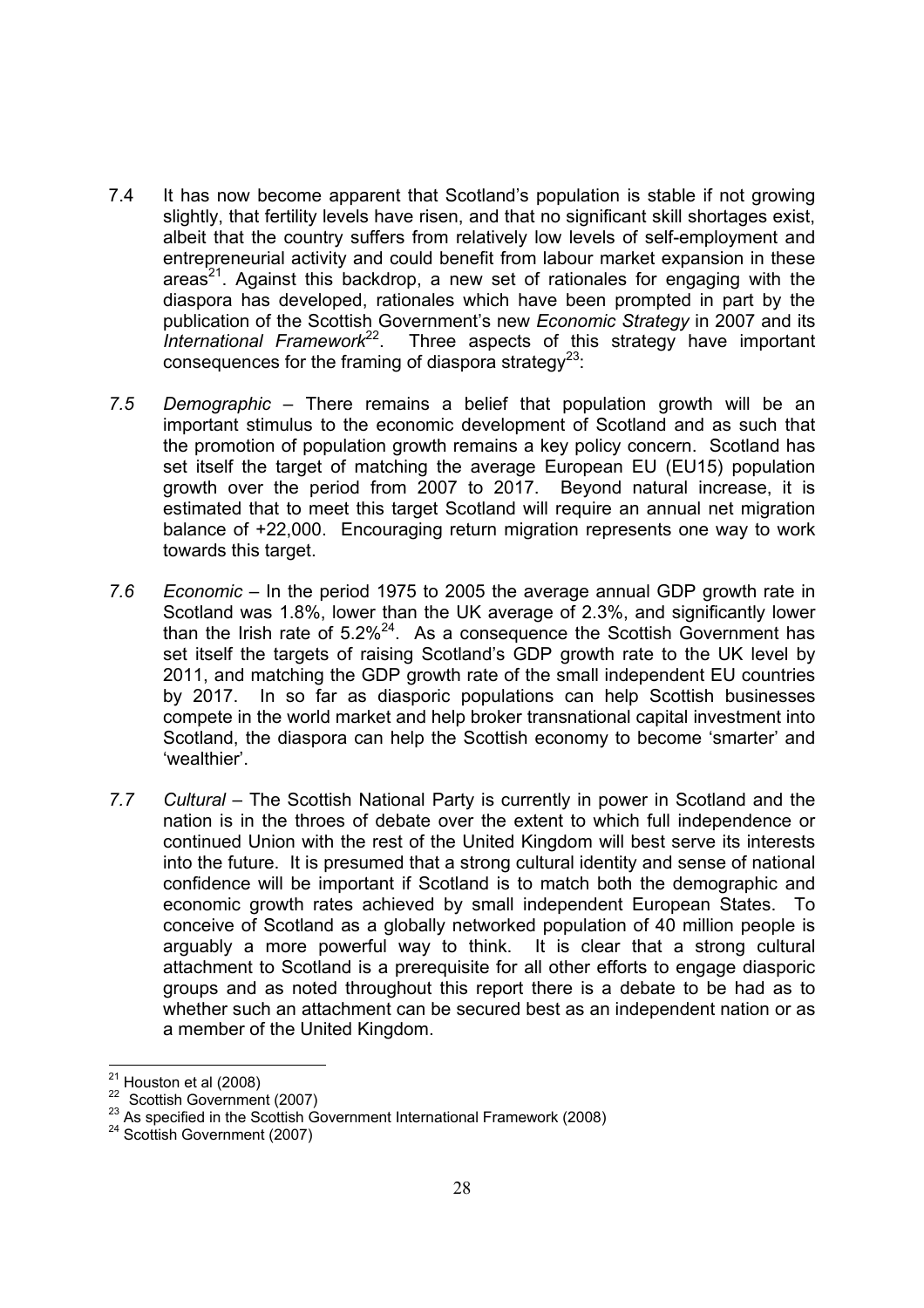- 7.8 Ireland is a country that has undergone enormous transformations since the start of the 1990s. Up to that point, Ireland was a poor nation on the periphery of Europe characterised by a weak economy and high emigration. During the 1980s, Ireland was in severe recession. Inflation and unemployment rates were high (unemployment was over 18% in 1985) and in 1987, Irish GDP was 63% of the EU average making it the second poorest country in the EU behind Portugal $^{25}$ . Unsurprisingly, the dire economic situation led to widespread emigration. Between 1981 and 1985, net out-migration was on average 15,000 people each year, rising to 35,000 per year between 1986 and 1989. Crucially this emigration included large numbers of young, well-educated people seeking a better life overseas, with 70% of all emigrants under the age of twenty-five<sup>26</sup>.
- 7.9 In contrast, from 1994 until the last couple of years Ireland has been the fastest growing and highest performing economy in Europe with year-on-year GDP growth often double or more its European neighbours, and wealth levels in terms of average income amongst the highest of any developed nation. In 2003, the OECD estimated that in terms of GDP per capita, based on Purchasing Power Parities (PPS), Ireland was ranked  $4<sup>th</sup>$  in the world<sup>27</sup>. Accompanying the economic boom was a growth in the labour force and a fall in unemployment. Between 1992 and 2004 the number of workers increased by 755,000 from 1.165m to 1.920m. Unemployment dropped from 15% in 1993 to stabilise around 4% by 2000. While many would argue that Ireland's economy is relatively robust, the situation is undoubtedly in a period of change with Ireland's economy now in recession and unemployment growing rapidly to its highest level since 1997.
- 7.10 These dramatic changes to the economy led to equally dramatic adjustments to the demography of the country. Between 1996 and 2006 the population of the state grew by 16.8% to 4.23m. Births exceeded deaths by almost 140,000 between 1996 and 2002 leading to a strong natural increase in population<sup>28</sup>. Emigration fell steadily during the 1990s, accompanied by a rapid growth of immigrants so that the country became a net-importer of people after 1996. Up to 2004 and the arrival of large numbers of migrants from accession-state countries, approximately half of all in-migrants were Irish-born returnees. According to the 2006 census there were 419,733 people living in Ireland who were born outside the state, including a large number of East Europeans (163,227), Asian (46,952) and Africans (35,326). The Central Statistics Office reported that immigrants represented 9.93% of total population (4,239,848) in 2006. This was almost certainly a large undercount given the number of active PPS numbers and in-migration has continued in the intervening time especially from the EU accession countries (particularly Poland and Lithuania). Given the

 $25$  Breathnach (1998)

<sup>26</sup> Breath<br>
<sup>27</sup> ESRI (2005)<br>
<sup>28</sup> Walsh (2005)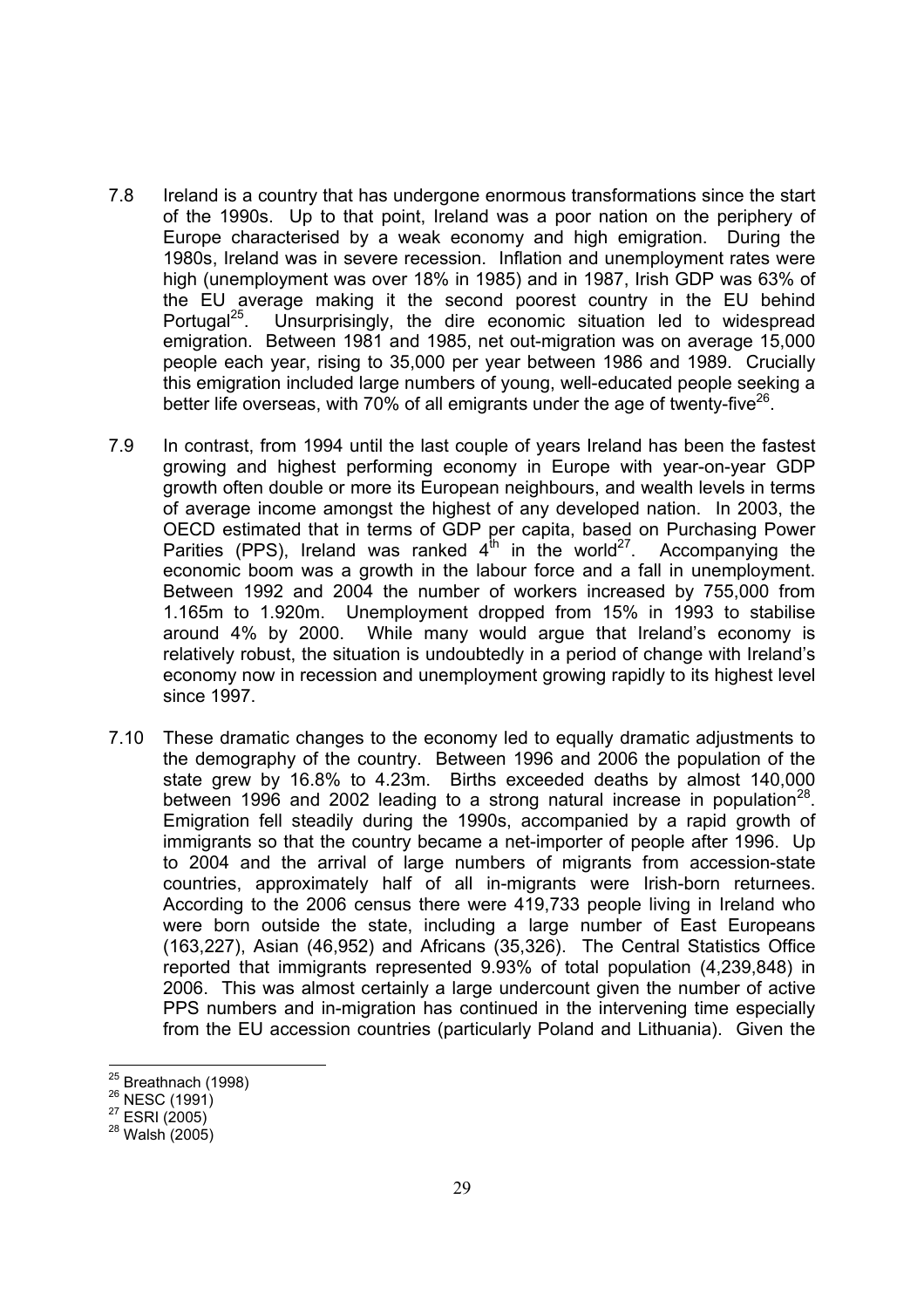present economic downturn there is anecdotal evidence that some of these immigrants are now leaving the country, but as yet the scale of that out-migration is unknown.

- 7.11 In 2002, as a reflection of the country's new found wealth, Ireland's Task Force on Policies towards Emigration, drawing on a full scale mapping of the Irish diaspora29, recommended extending certain welfare rights to overseas populations, especially vulnerable groups (the elderly, the sick, the poor and prisoners) who left Ireland in the 1950s and the 1980s to move to British cities. Cast as recompense for the failure of Irish domestic economic policy in the 1950s and the 1980s and in gratitude for the significant flows of remittance monies which these migrant groups repatriated, a raft of welfare and citizen advice schemes were introduced, including the appointment of overseas welfare officers in British cities. In the past five years, Ireland's policy towards its diaspora has been motivated by a concern about what the country might give the diaspora back. Nevertheless there have recently emerged two additional rationales for reinvigorating connections with the diaspora.
- *7.12 Cultural –* There is growing concern that the strength of diasporic attachment and affiliation to Ireland might be waning and that a certain level of disenchantment exists. As noted above, this can be read as one of the consequences of the peace process in Northern Ireland, the fact that the rise of the Celtic Tiger has undermined the logic of supporting the country and wider secular trends within society in regions of settlement. As a consequence priority is now being given, not least in the country's Cultural Policy to the nurturing of the social and cultural life of the diaspora and its continued enthusiasm for matters Irish.
- *7.13 Economic* Ireland's success has been down to its capacity to compete successfully in the global economy. The first and most widely recognised tactic has been built around attracting foreign investment and to a limited degree embedding it into the local economy *–* the global goes local. The second, and more surprising tactic given Irish economic history, is the emergence of a local network of indigenous firms that have become increasingly integrated into international business and technology flows and have been highly successful in international markets *– t*he local goes global. There is growing recognition that diasporic networks have a role to play in increasing the density of the webs of connection which exist between domestic capital and transnational capital. As a consequence, Enterprise Ireland in particular is increasingly seeking ways of establishing diaspora business networks or diaspora knowledge networks in different locations, of different sizes, and in different sectors of the economy.

 $\overline{a}$  $^{29}$  Walter et al. (2002)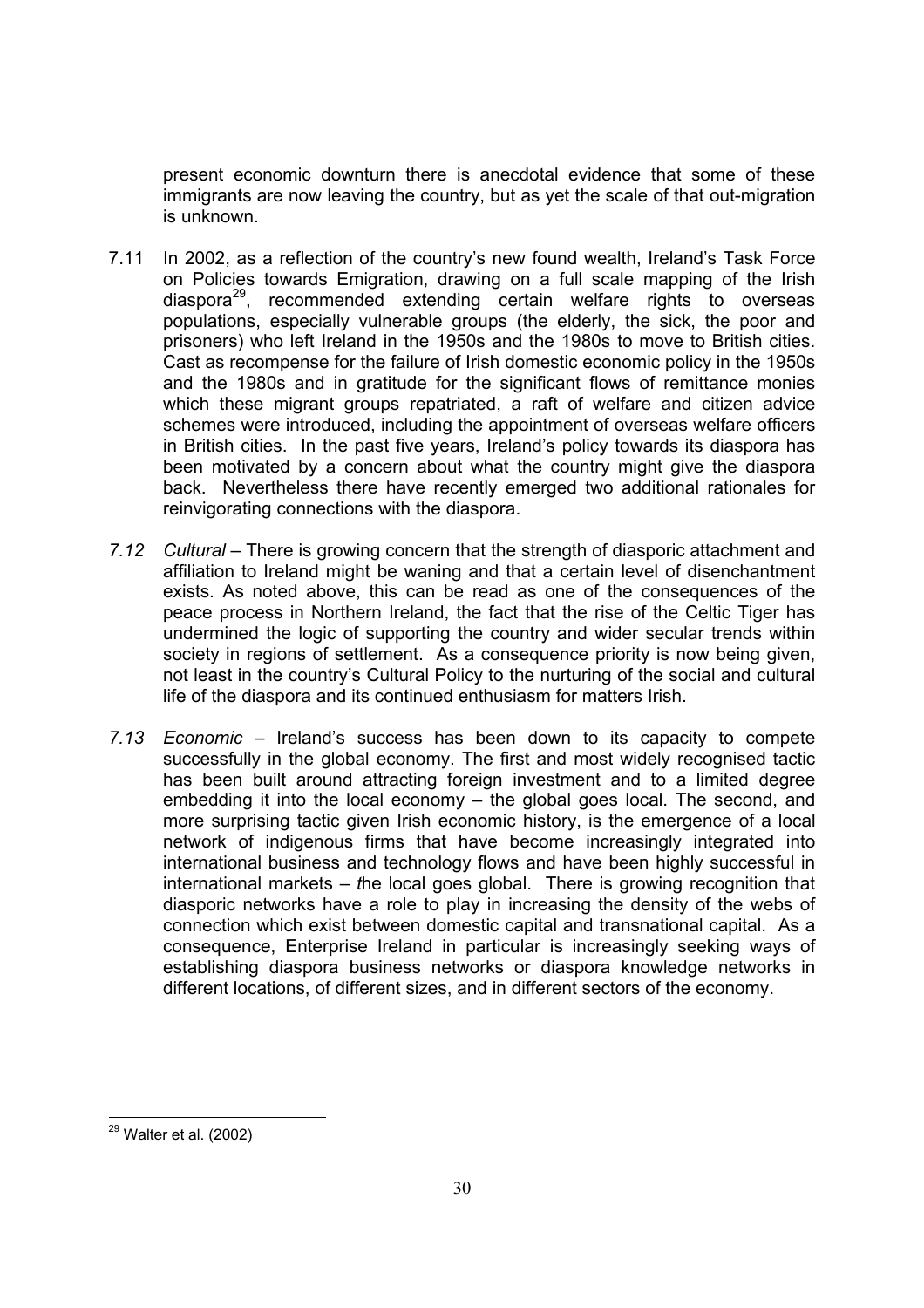# *8 CONCRETE DIASPORA POLICES PURSUED BY EACH COUNTRY*

8.1 Given constitutional, economic, demographic and managerial differences, variances in the nature of their respective diaspora and the level of their nationmindedness, and differing social, economic, cultural and demographic trajectories it is perhaps no surprise that the Irish and Scottish existing diaspora policies and concrete projects of engagement are relatively dissimilar. These differences can be categorised in terms of support for overseas populations, business networks and ties, policies towards returnees, policies towards affinity diaspora, philanthropy, and the social and cultural building of the diaspora. Using these categories, Table 3 provides an overview of the main differences between both countries.

|                                                             | <b>SCOTLAND</b>                                                                                            | <b>IRELAND</b>                                                                                    |
|-------------------------------------------------------------|------------------------------------------------------------------------------------------------------------|---------------------------------------------------------------------------------------------------|
| <b>SUPPORT FOR</b><br><b>OVERSEAS</b><br><b>POPULATIONS</b> | UK Department of Foreign Affairs:<br>Foreign & Commonwealth Office                                         | Department of Foreign Affairs - Irish<br><b>Abroad Unit</b>                                       |
|                                                             | Political representation abroad through<br>network of British embassies and<br>consulates around the world | Network of embassies and consulates<br>around the world                                           |
|                                                             | Participation in EU, UN, WHO, OECD<br>and OECD                                                             | Participation in EU, UN, WHO, OECD and<br><b>OECD</b>                                             |
|                                                             | <b>British Council</b>                                                                                     | Díon, the Irish Government's advisory<br>committee on Irish emigrant welfare in<br><b>Britain</b> |
|                                                             |                                                                                                            | The Department of Education and<br>Science – overseas child abuse victim<br>redress               |
|                                                             |                                                                                                            | Irish Council for Prisoners Overseas                                                              |
|                                                             |                                                                                                            | The Emigrant Advice Network (Éan)                                                                 |
|                                                             |                                                                                                            | The Department of Social and Family<br>Affairs                                                    |

# **Table 3 – Summary of Scottish and Irish State supported diaspora policies**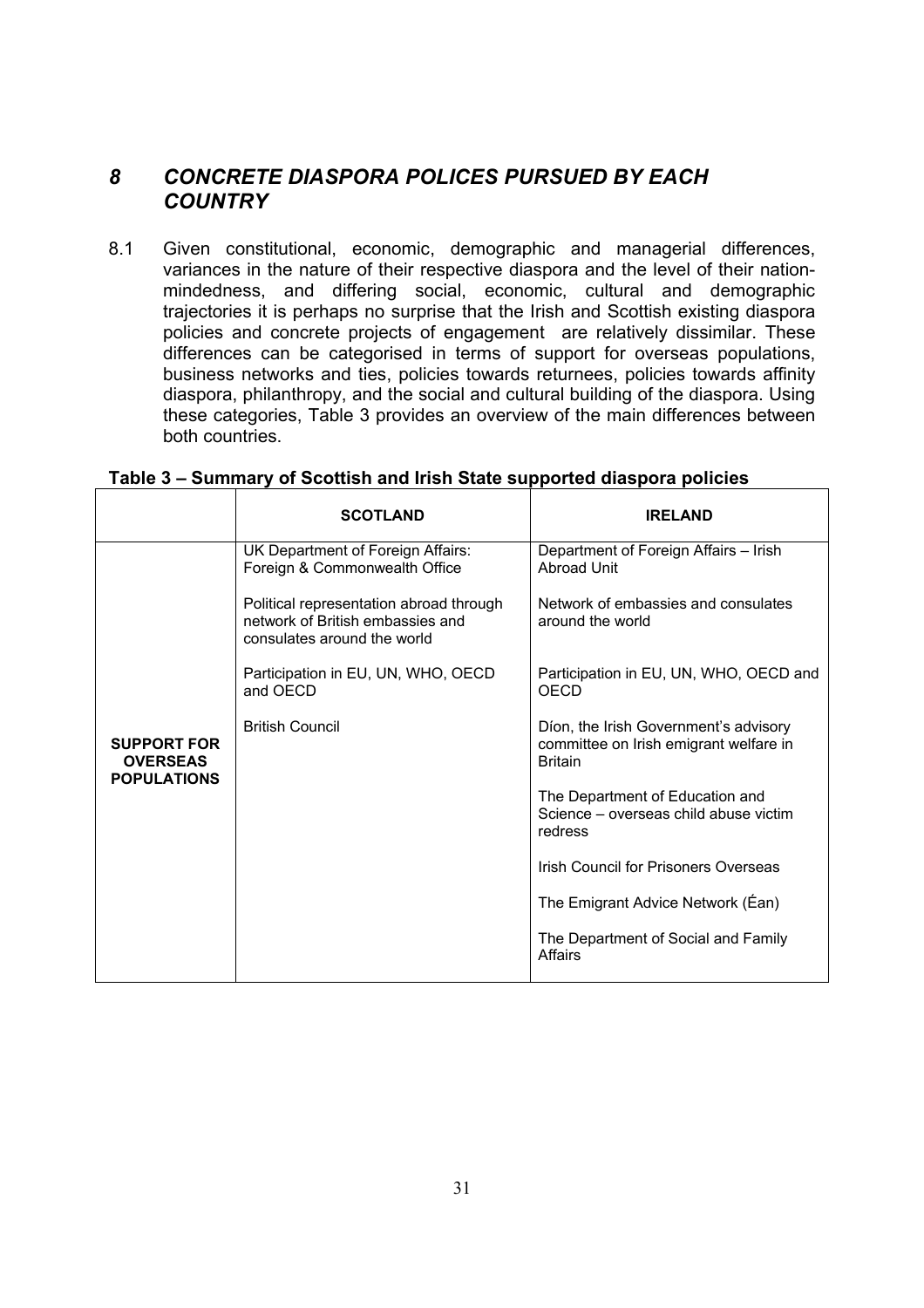| <b>BUSINESS</b><br><b>NETWORKS</b><br><b>SUPPORTED BY</b><br>THE SCOTTISH<br><b>AND IRISH</b><br><b>STATE (FOR</b><br><b>INSTANCE BY</b> | Scottish Enterprise, Scottish<br>Development International (SDI)                                                                                                                                          | Enterprise Ireland, Industrial Development<br>Agency (IDA) Ireland                                                                   |
|------------------------------------------------------------------------------------------------------------------------------------------|-----------------------------------------------------------------------------------------------------------------------------------------------------------------------------------------------------------|--------------------------------------------------------------------------------------------------------------------------------------|
|                                                                                                                                          | Specialist Knowledge Networks :<br>Specialist sectoral interests within within<br>Global                                                                                                                  | Specialist Knowledge Networks : the Irish<br>Technology Leadership Group, Biolink<br>USA-Ireland, Techlink UK-Ireland                |
|                                                                                                                                          | Professional Knowledge Networks :<br>Scots in London/ScotsIn: the Scottish<br><b>Business and People Network</b><br>(www.scotsin.com)                                                                     | Professional Knowledge Networks : Irish<br>Network New York, Irish Network San<br>Francisco, Irish Professional Network of<br>London |
| <b>SCOTTISH</b><br><b>ENTERPRISE</b><br><b>AND</b><br><b>ENTERPRISE</b><br><b>IRELAND)</b>                                               | Transnational Business Networks:<br>"British-other nationality" business<br>associations, work of Scottish Council for<br>Development and Industry (SCDI) and<br>Scottish Development International (SDI) | Transnational Business Networks: "Irish-<br>other nationality" business associations                                                 |
|                                                                                                                                          | Global Knowledge Networks: Globalscot<br>and The SaltireFoundation                                                                                                                                        | Global Knowledge Networks: Asia Pacific<br>Ireland Business Forum, The Ireland<br>Funds.                                             |
|                                                                                                                                          | Fresh Talent Initiative's Relocation<br>Advisory Service and TalentScotland                                                                                                                               | FÁS sponsored international recruitment<br>fairs                                                                                     |
|                                                                                                                                          | The web portal<br>www.scotlandistheplace.com                                                                                                                                                              | The Emigrant Advice Network (Éan)                                                                                                    |
| <b>RETURNEES</b>                                                                                                                         | Homecoming Scotland 2009 campaign                                                                                                                                                                         | Safe Home                                                                                                                            |
|                                                                                                                                          |                                                                                                                                                                                                           | Crosscare Migrant Project (Emigrant<br>Advice)                                                                                       |
|                                                                                                                                          |                                                                                                                                                                                                           | The Department of Environment, Heritage<br>and Local Government - voluntary<br>housing capital assistance scheme                     |
|                                                                                                                                          | Scottish Networks International (SNI)                                                                                                                                                                     | <b>IBEC: Irish Business and Employers</b><br>Confederation and IBEC's Export<br>Orientation Programme (EOP)                          |
| <b>AFFINITY</b><br><b>DIASPORA</b>                                                                                                       | Fresh Talent Initiative including Fresh<br>Talent: Working in Scotland Scheme and<br>the Relocation Advisory Service                                                                                      | No equivalent                                                                                                                        |
|                                                                                                                                          | Scotland's International Development<br>work                                                                                                                                                              | Ireland's International Development work                                                                                             |
|                                                                                                                                          | Other diasporas' organisations in<br>Scotland                                                                                                                                                             | Other diasporas' organisations in Ireland                                                                                            |
|                                                                                                                                          |                                                                                                                                                                                                           |                                                                                                                                      |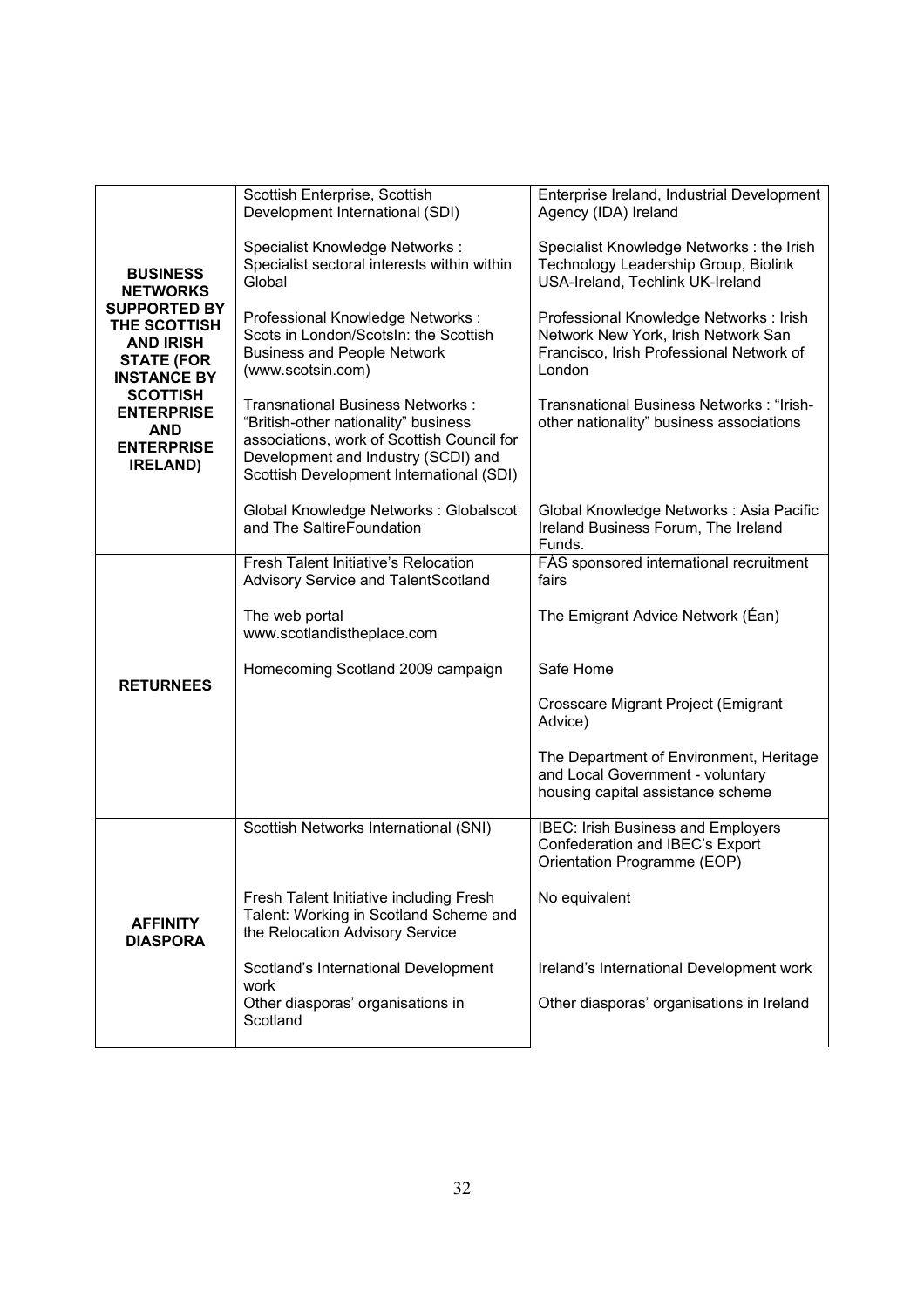|                                                                            | The Scotland Funds (inactive)                                                                      | The Ireland Funds                                                                                                                    |
|----------------------------------------------------------------------------|----------------------------------------------------------------------------------------------------|--------------------------------------------------------------------------------------------------------------------------------------|
| <b>PHILANTHROPY</b>                                                        | The American-Scottish Foundation                                                                   | The International Fund for Ireland                                                                                                   |
|                                                                            |                                                                                                    | The Atlantic Philanthropies                                                                                                          |
|                                                                            | Scottish Cultural Policy and Creative<br>Scotland                                                  | Ireland's Cultural Policy and Culture<br>Ireland                                                                                     |
|                                                                            | Scottish clubs and local organizations<br>abroad                                                   | Irish clubs and local organizations abroad                                                                                           |
|                                                                            | Worldwide celebrations of Tartan Day<br>and Scotland Week, St Andrew's Day,<br>Burns' Night        | Worldwide celebrations of Saint Patrick's<br>Day                                                                                     |
| <b>CULTURE AND</b><br><b>SOCIAL</b><br><b>BUILDING OF</b>                  | Scotland.Org web portal                                                                            | <b>Emigrant Media including Emigrant News</b><br>Online and RTÉ: Ireland's Public Service<br><b>Broadcaster</b>                      |
| <b>THE DIASPORA</b><br><b>INCLUDING</b><br><b>TOURISM</b><br><b>POLICY</b> | Research Centres such as The Scottish<br>Centre for Diaspora Studies (Universdity<br>of Edinburgh) | Research Centres such as the John<br>Hume Institute for Global Irish Studies<br>(University College Dublin), Irish Diaspora<br>Forum |
|                                                                            | Scottish University Alumni Societies                                                               | Irish University Alumni Societies                                                                                                    |
|                                                                            | Scottish socio-cultural websites such as<br>the US Scots website                                   | Irish socio-cultural websites such as<br>IrishAbroad.com and Europeanirish.com                                                       |
|                                                                            | Visit Scotland, Homecoming 2009, and<br>EventScotland.                                             | Tourism Ireland                                                                                                                      |
|                                                                            | <b>Global Friends of Scotland</b>                                                                  |                                                                                                                                      |
|                                                                            | AncestralScotland.com website and<br>ScotlandsPeople Resources                                     | National Archives of Ireland and Irish<br><b>Ancestral Research Association</b>                                                      |

### **8.2 Vulnerable groups**

Since 1984 the Irish Government, through the Díon Committee, has provided grants to support the employment of professional workers in the UK to offer advice and practical assistance to disadvantaged members of the Irish community. Since 2003, the Díon Committee has been supplemented by the Irish Abroad Unit in the Department of Foreign Affairs. The Irish Abroad Unit runs the Emigrant Groups Programme under which grants are provided to voluntary organisations that support vulnerable Irish citizens abroad. In 2006 over 220 welfare officers in UK were supported along with a number of capital projects. Other grants support the social, sporting and heritage activities of Irish emigrants (e.g. GAA clubs, Kennedy Library Irish-American collection) and the Emigrants Advice Network (EAN). The Department of the Environment, Local Government and Heritage provides funding to voluntary housing bodies to make up to 25% of accommodation available to elderly returning emigrants who satisfy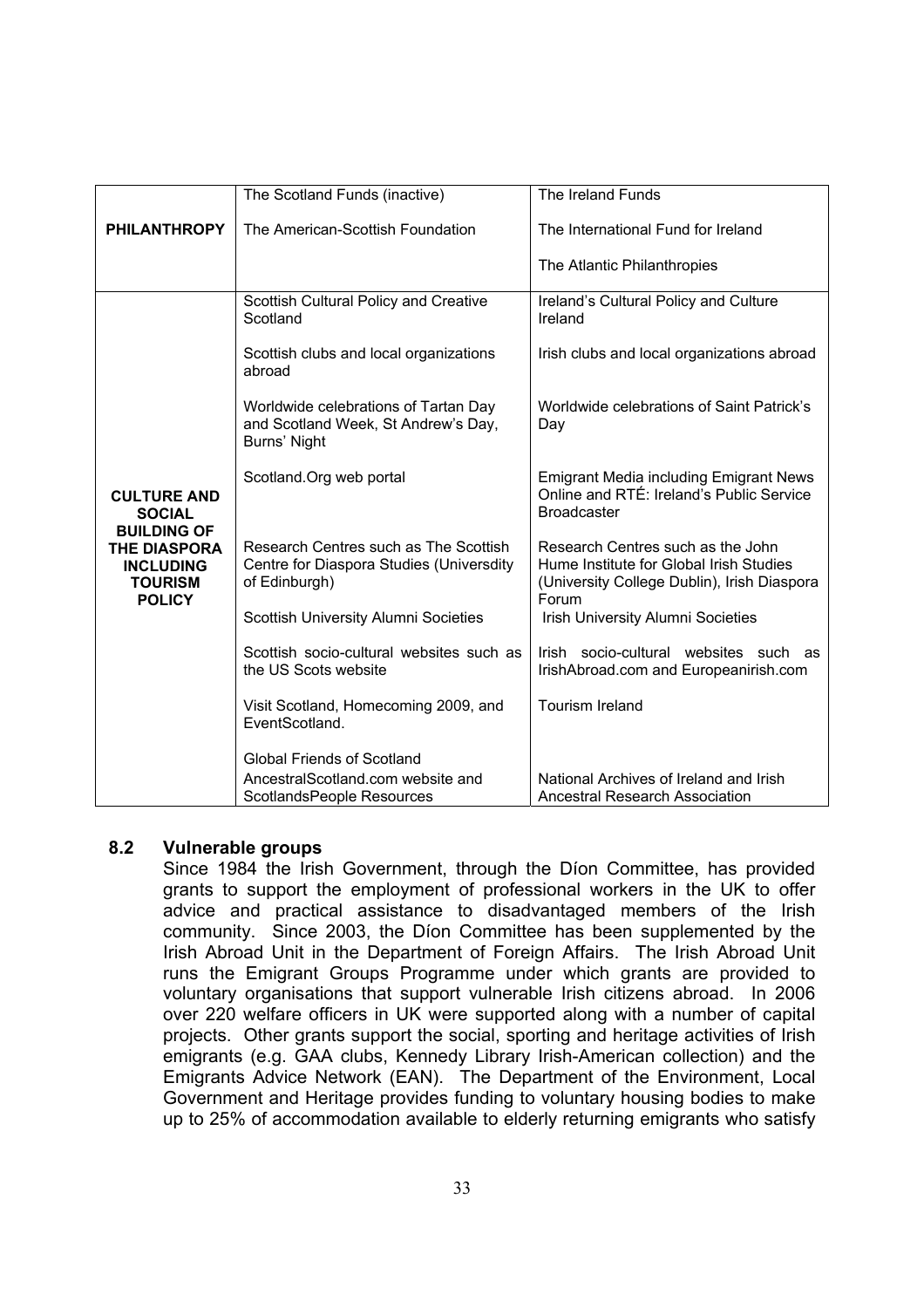eligibility criteria and are on the waiting list of the Safe Home Programme. The Department of Education and Science supports a number of schemes designed to investigate and redress past abuse of Irish children within state agencies who subsequently emigrated, supplies outreach services to such citizens, and until recently provided an educational grant scheme for former residents and their families. The Irish Commission for Prisoners Overseas supports Irish citizens incarcerated abroad. The Aisling Return to Ireland Project provides an annual supported holiday and aftercare for long-term, vulnerable Irish migrants to Britain. We are not aware of any such similar schemes operated by the Scottish government directly, although it maybe the case that some are operated by the UK government on behalf of all UK citizens.

### **8.3 Business Networks**

Scotland and Ireland have both put significant resources in the past few years into building business relationships with their respective diaspora. As noted above, how they have gone about this is recognisably different. Indeed, it is here that differences in the methodologies used to engage the diaspora most depart. In the main, the Scottish approach focuses on fostering high quality relationships between specific individuals and businesses, whereas the Irish approach focuses on developing broad-based social networking and community building. Ireland then has a more plural strategy that aims to foster a number of business networks and to grow a wide base of contacts and expertise. At present, Enterprise Ireland (EI) supports, through in-kind or financial aid, over sixty Irish business networks around the world. Some of these were initially seeded by EI such as Techlink and Biolink and others were started by Irish business people abroad. In the main, networks are owned and run by their members and function as social networking sites, many of whom also organise regular face-to-face meetings. In Scotland, the focus to date has been upon building up one particularly critical network, Globalscot, a widely cited exemplar of an impressive network of global elites. This network, managed by Scottish Enterprise, does not function as a social network but rather as a broker, linking Scottish businesses and specific Globalscot members.

8.4 Business networks play a critical role in the emerging knowledge economy. Diaspora knowledge networks are overseas networks that mobilise the skills, expertise, contacts, knowledge, business acumen, and financial and political resources of diasporeans as a collective resource to benefit the local and global diaspora as well as the homeland. It is useful distinguishing four kinds of diaspora knowledge network<sup>30</sup>:

### **8.5 Specialist Knowledge Networks**

-

These are networks which are sector specific (for instance biotechnology, ICT, law) and which generate dense and specific ties to the homeland to aid the expansion of respective sectors, for instance through providing knowledge,

 $30$  This classification is based on the on-going research work of Aine O'Neill on elite Irish business networks.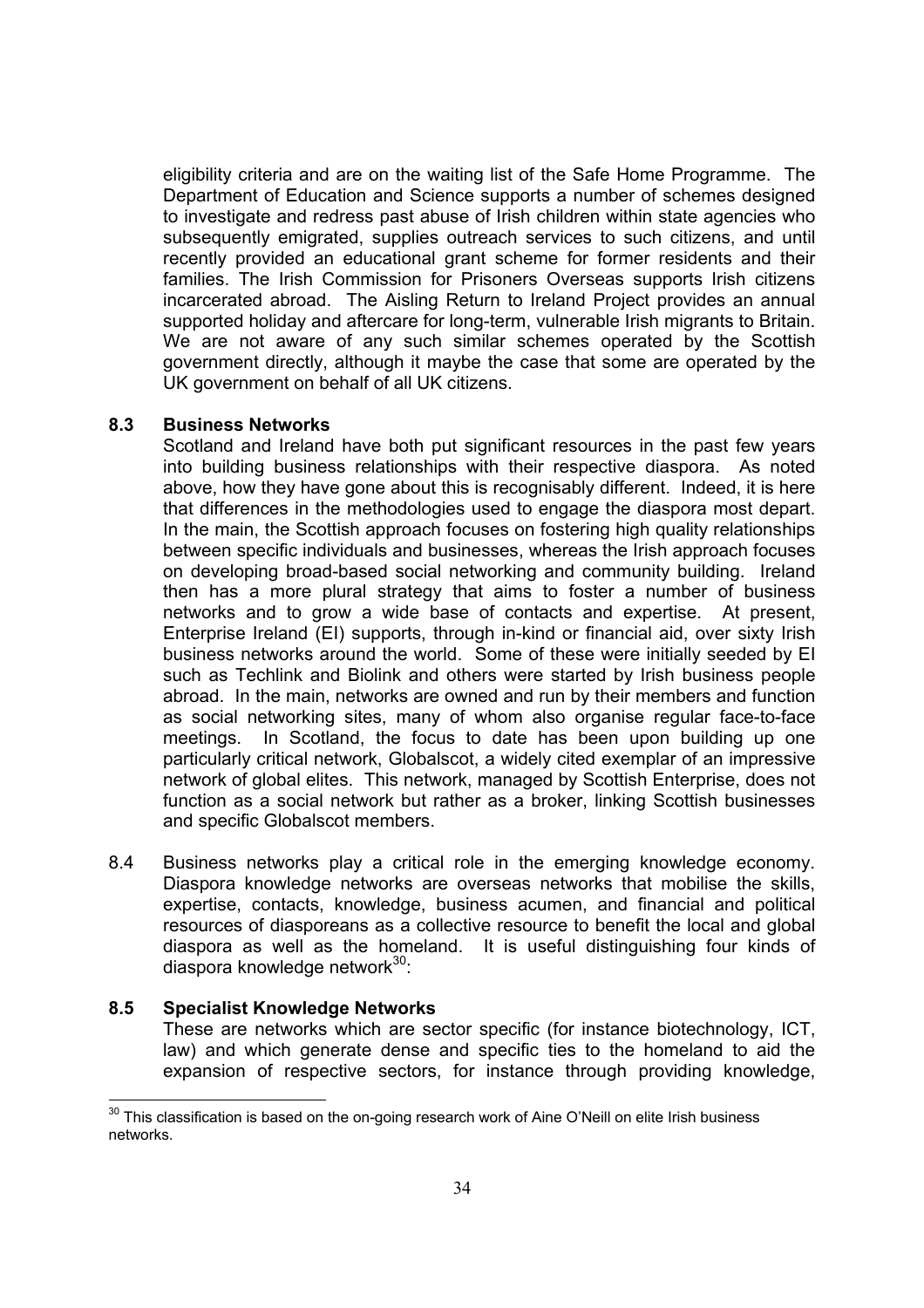mentoring, expertise and finance (venture capital). In the Irish case examples include the Irish Technology Leadership Group in Silicon Valley (an elite network of Irish corporate leaders who support the Irish ICT sector through the soliciting of Irish business ideas in a Dragon's Den format<sup>31</sup>), Biolink (a network of biotechnical professionals spread across the USA), and Techlink UK (a network of Irish scientists based in London looking to commercialise laboratory breakthroughs). Whilst there would appear to be no obvious example of such a network in the Scottish diaspora, GlobalScot does have a variety of sector interests and specialisms

### **8.6 Professional Knowledge Networks**

These are regional and local networks of professional and highly skilled expatriates located in cosmopolitan cities. The focus is upon dual social and business networking and the exchange of contacts, skills, advice and ideas. The nearest Scottish example that we are aware of is the 'Scots In' network. This social networking site describes itself as a global Scottish business and people network. Originally based in London, it is now transforming itself into a global network and already has over 5,000 members. As well as online services the network has started to organise face to face events. In the Irish case examples include the Irish Network New York, the Irish Network San Francisco, and the Irish Professional Network of London, each with over 1,000 members.

### **8.7 Transnational Business Networks**

These are networks whose primary purpose is the fostering of economic ties between the destination region and the homeland. Here the diaspora plays the role of a broker of relationships to a particular country. The network resources produced include knowledge of markets, cultural knowledge and access to transnational opportunities. In the Irish case examples include the Irish Hungarian Business Circle, the Norwegian Irish Business Association, and the Irish Business Club of Finland. Whilst Scotland has specific offices in Brussels and other world centres, it also would have access to such networks through British diasporic ties between regions of migration and Britain.

### **8.8 Global Knowledge Networks**

Global knowledge networks are transnational networks linking global regions with the homeland, including trade missions, business forums, philanthropy, mentoring, advice and access to decision makes. In Scotland, the emphasis has been put on establishing an elite business network, Globalscot as part of a Global Connections Strategy. Globalscot targets high achieving members of the Scottish Diaspora (almost 50% of the 840 Globalscot members operate at company Chairman, CEO or President level) who are specially selected and invited to join. In Ireland, examples would include the Asia Pacific Business forum which links 11 Irish business groups in Asia Pacific and the Gulf to

<sup>-</sup> $31$  The Irish Technology Leadership Group explicitly recognises the Indian and Chinese knowledge transfers from Silicon Valley which as Saxeninan has shown have been of importance to the development of the ICT sector in India and China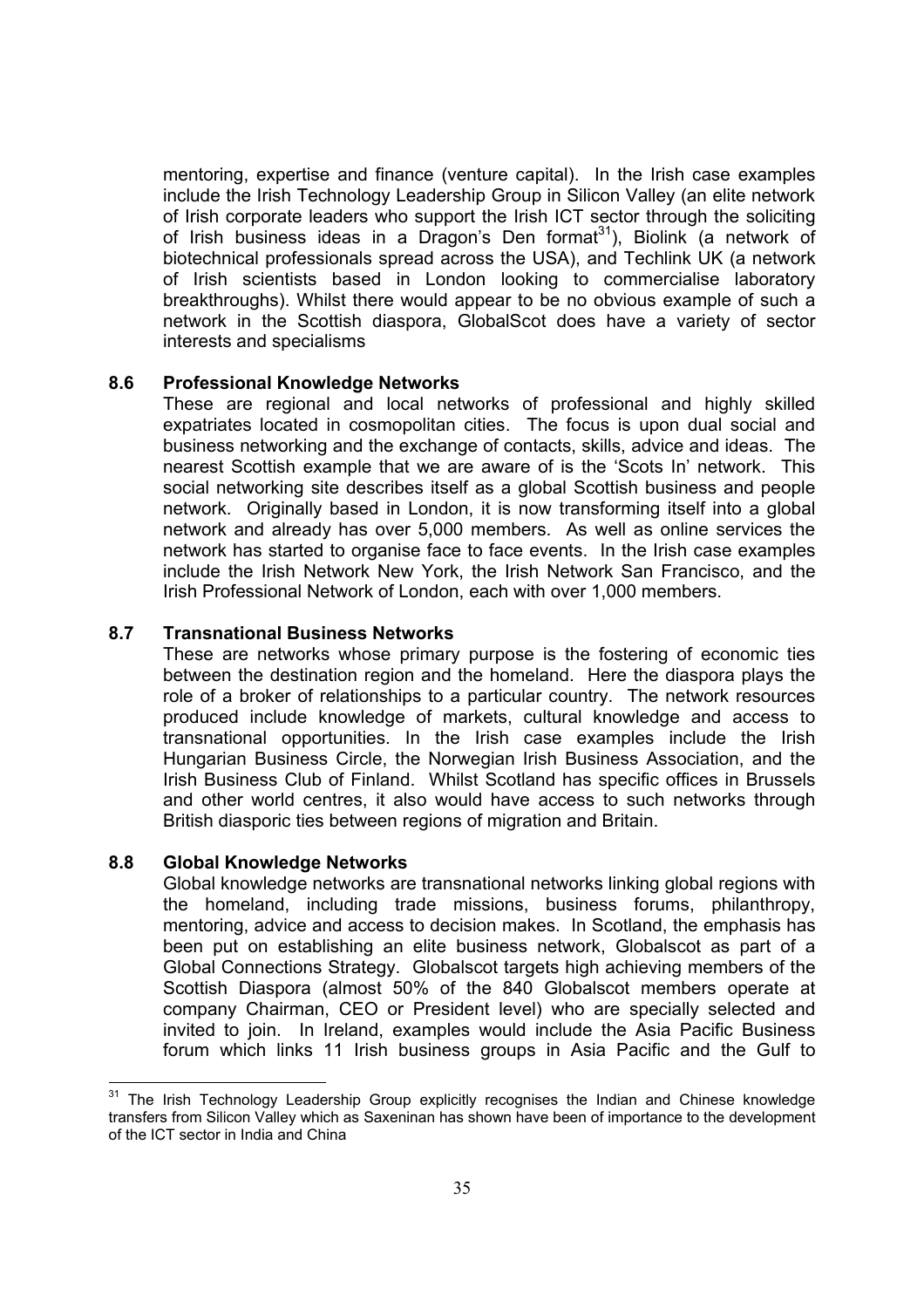facilitate an exchange of ideas and resources and to leverage reputation and connections. In addition, the Ireland Funds is a global philanthropic, but also business and social, network with 23 chapters spread across 10 countries, whilst the Irish Chamber of Commerce USA is a transnational economic network with 13 chapters across the USA.

### **8.9 Returnees**

As noted, Scotland and Ireland both have sizable overseas populations. Both countries are seeking immigrants who have desirable skills and talents. Both have only made marginal efforts to encourage their respective disapora to return to the home country to live permanently. Through the Scotland.org web site, the Fresh Talent Scheme, the work of the Relocation Advisory Agency Scotland, and TalentScotland, Scotland has put in place an infrastructure through which those who want to relocate can secure information and advice. Whilst returnee Scots have been only one of five priority groups for the Fresh Talent Initiative, and whilst to date arguably greatest attention has been given to attracting overseas students, it remains the case that the apparatus is available to all overseas Scots. In addition, the organisation of the Homecoming Scotland 2009 event has resulted in a new prioritisation of the Scottish expatriate community. An important feature of Homecoming 2009 will be the capacity of agencies to translate holiday visits into longer term business, social, and cultural ties, and perhaps then to relocation.

8.10 In the Irish case, proactive programmes were perhaps not needed given that the strength of the Irish economy and the lure of well paid jobs was enough to entice people back. In general, Irish returnees were treated in the same fashion as other desirable skilled migrants. For example, from the mid-1990s, the Department of Enterprise, Trade and Employment and FAS (the state training agency) organised a series of overseas trade fairs aimed at attracting talent to Ireland. These fairs were mainly aimed at potential overseas immigrants, but also encouraged Irish diasporeans to consider returning home. To aid those thinking of returning, the Department of Social and Family Affairs funded a number of organisations that provided advice to returnees. For example, Emigrant Advice provides information through its 'Returning to Ireland' service on the statutory services and entitlements available to those 'coming home'. In addition, the Safe Home Programme was established to help vulnerable Irish abroad to return to live in Ireland and the Aisling Return to Ireland Project helps them visit on short-term holidays.

### **8.11 Affinity diaspora**

Both Scotland and Ireland have attracted significant numbers of immigrants to live in their respective countries. As a result, there are significant sized diaspora of other nation states residing in Scotland and Ireland. These populations are clearly a target for other countries' diaspora strategies, but they also represent a potential affinity diaspora for Scotland and Ireland. Scotland has sought to develop this relationship through the Fresh Talent Scotland programme and the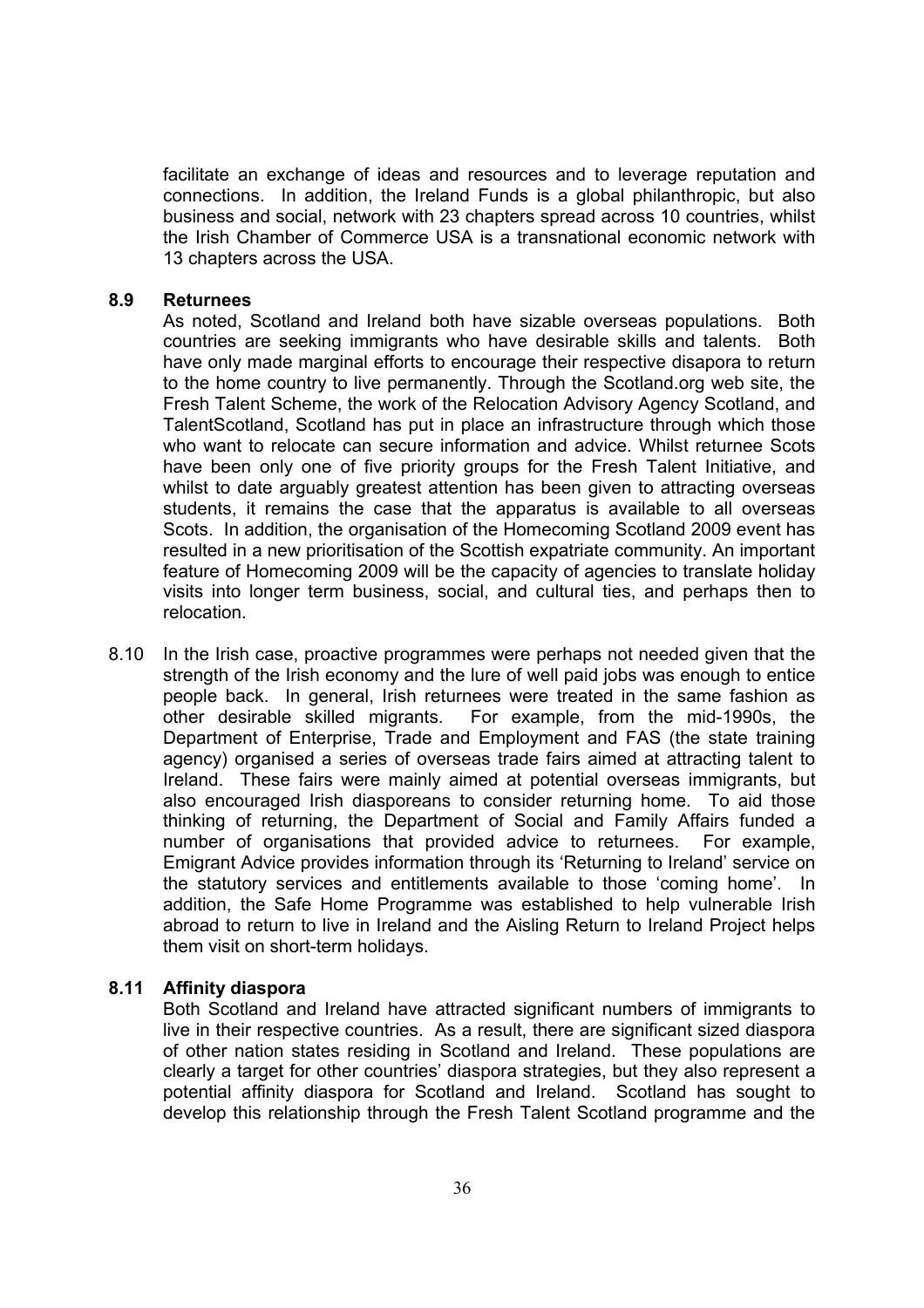Scottish Networks International programme. Fresh Talent Scotland aims to attract skilled migrants to the higher education sector in Scotland and to encourage them to stay afterwards by offering favourable visa conditions that will enable them to work after their course has finished. Scottish Networks International seeks to partner postgraduate students with Scottish companies for work placements. By developing a relationship with the company it is hoped that if and when the student leaves Scotland they will help their partner company and other Scottish companies do business in their home country. In effect they will continue to play for 'Team Scotland' when they leave. Scottish Networks International is currently being restructured but its ethos is a valuable lesson for Ireland. In Ireland there has been little attempt to build an affinity diaspora although some Irish-Other Country business networks based in Ireland perform this function. For example, the Ireland Turkey Business Association (ITBA) builds links between Turkish businesspeople in Ireland and Irish businesses and also helps Irish businesses seeking to do business in Turkey. In this latter sense, the ITBA is playing for 'Team Ireland' overseas. Of course more generally, the international development work both states do in countries such as, among others, Malawi is part of the sowing of goodwill.

### **8.12 Philanthropy**

There is a well developed network of philanthropic enterprises based in Scotland supporting Scottish society but the anecdotal evidence collected in the course of the research suggests that there is relatively little overseas Scottish philanthropy contributing to Scotland. In contrast, Ireland has a very poorly developed indigenous philanthropic set-up, but has successfully cultivated philanthropy in the diaspora. The Ireland Funds, International Fund for Ireland (IFI), and Atlantic Philanthropies (AP) are the prime examples. Over the past thirty years, the Ireland Funds have raised more than €300m to be spent on projects in Ireland, IFI more than €850m and AP more than €500m. It is hoped that with the newly generated wealth in Ireland (there are 33,000 cash millionaires in Ireland [not including the value of their main property]) that indigenous philanthropy will grow rapidly in the next 5 to 30 years. The Ireland Funds are currently going through a period of introspection as the Peace Process in Northern Ireland and the economic success enjoyed by the Republic of Ireland has largely removed some of the rationale for expenditure in Ireland. It is likely that the Ireland Funds will increasingly seek to position itself in terms of a number of global responsibilities and will channel donations to trouble spots and needy regions. It is unclear what Scotland's strategy for developing overseas philanthropy will be given the recent winding up of the Scotland Funds (mirrored on the Ireland Funds) but there is clearly a potential, untapped reservoir of financial goodwill that needs to be explored.

### **8.13 Cultural and Social Building**

Both countries have cultural policies which pay due cognisance to the value of the diaspora as a generator and audience for Scottish and Irish culture. In Scotland, as observed above, a raft of initiatives is now underway which will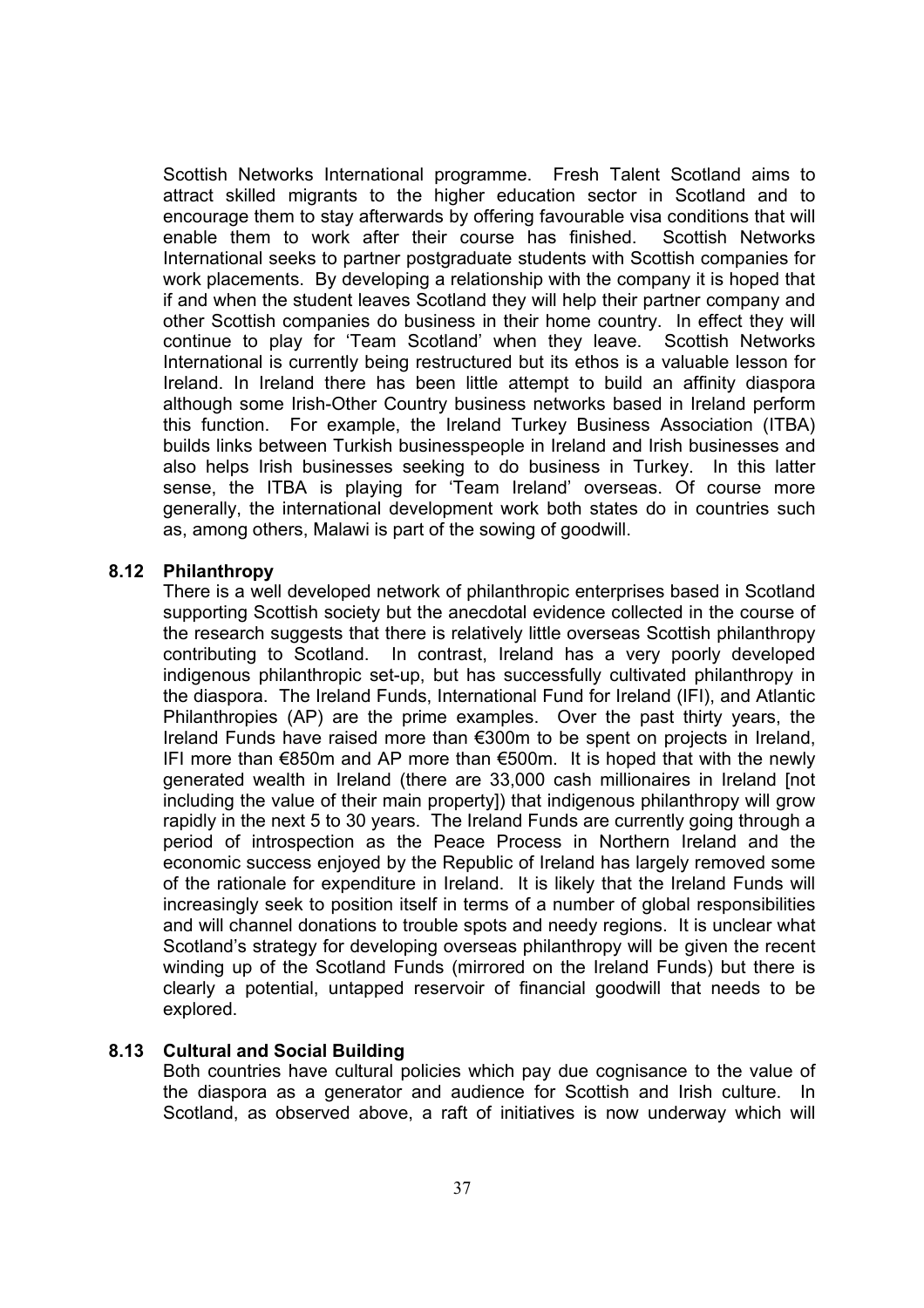contribute to building a heightened awareness of the country among its diaspora. Homecoming 2009, a year long tourist oriented 'festival' and hallmark event, will be the flagship campaign in the near future and the challenge will be to harness the attachments to the country which will be generated during the year so as to secure a lasting legacy. Scotland has perhaps more work to do to re-energise its diaspora which is commonly believed to be less engaged. In contrast, Ireland's challenge is to ensure that the historical affiliation which the diaspora has had to the country is maintained in achangin set of circumstances. Ireland already has an important set of media connections to the diaspora, not least through the popular weekly e-mail bulletin of the Irish Emigrant online which is sent to over 30,000 addresses. In addition, there is an interesting debate continuing as to how RTE, through its service charter, might cater for the diaspora including the use of a free to air Satellite Channel in the UK.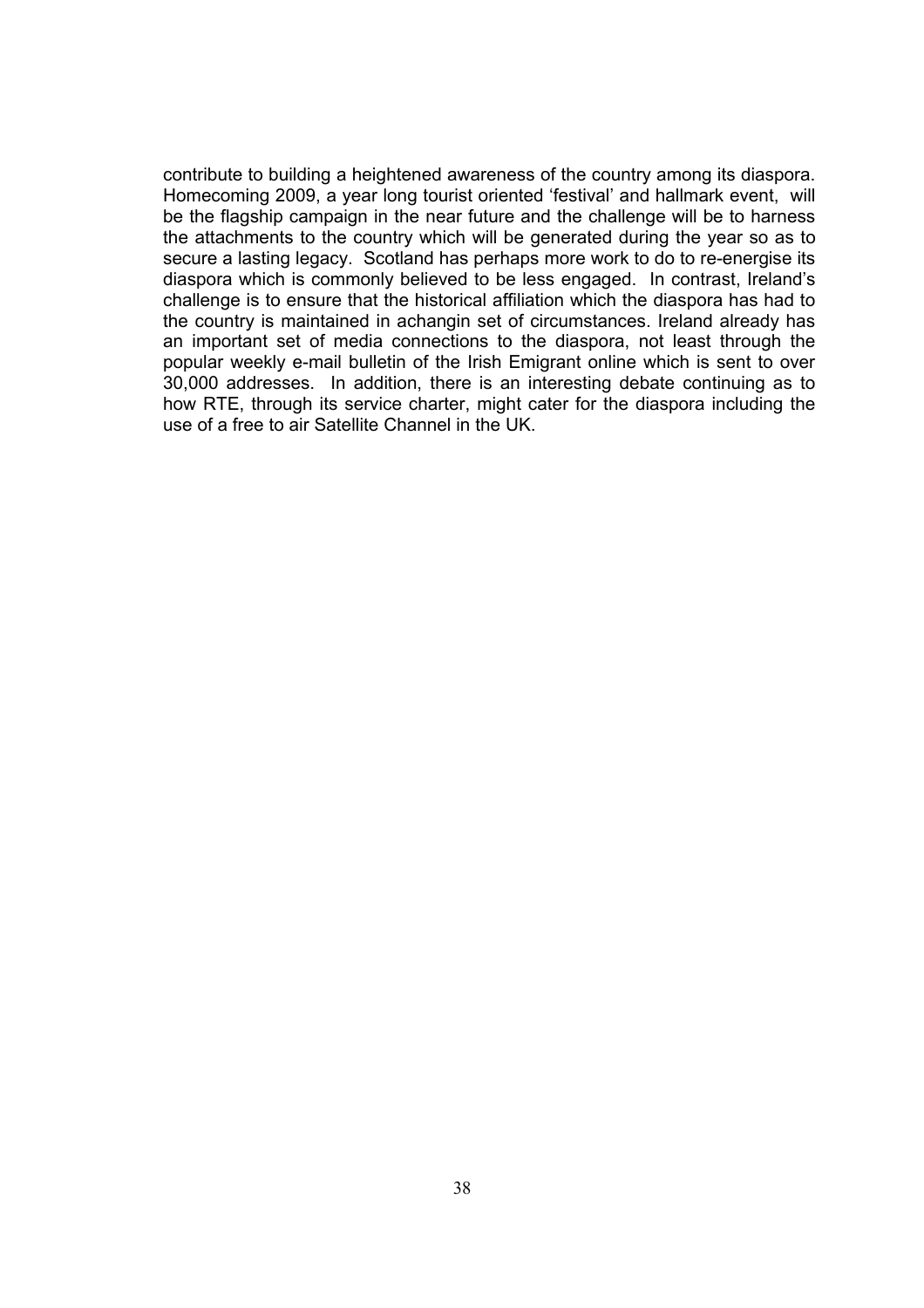# *9. CONCLUSION: AN AGENDA FOR ROUNDTABLE DISCUSSION*

- 9.1 Diaspora strategies are built around five key pillars: firstly, a clear understanding of who belongs to the diaspora and which groups are being targeted for attention; secondly, a conscious appreciation of how and using what means states might best engage their diasporic populations; thirdly, an awareness of the histories and geographies of diasporas which produce different levels of desire and different competencies to connect with the homeland; fourthly, the social, cultural, economic, and demographic rationales which ought to guide and give purpose to specific kinds of intervention; and lastly, the range of innovative and effective concrete policy interventions available. Any comparative analysis of Scotland and Ireland's diaspora policies needs to take account of these five foundations. Whilst inevitably simplifying a more nuanced and complex reality, this report has attempted to identify the key similarities and differences which exist between Scotland and Ireland in each case.
- 9.2 In overall terms both Scotland and Ireland have no clear definition as to who might be part of their diaspora policies but do show a keen interest in widening the concept of diaspora and incorporating a range of overseas populations with an interest in playing for 'Team Scotland' and 'Team Ireland'. Ireland's approach to its diaspora thereafter takes the form of what might be referred to as a developmental state, lightly incubating initiatives which have emerged organically from an already existing diasporic community. While the Irish state has placed a priority upon the provision of welfare from Ireland to vulnerable diasporic groups and to the preservation of strong social and cultural ties to Ireland, it also increasingly aspires to harness the diaspora to stimulate the country's faltering knowledge economy. In contrast, the Scottish Government remains embedded within the British state and has a more narrowly defined and structured approach to engaging the Scottish diaspora, which in turns is believed to be less organised and primed. To date the Scottish approach would appear to be motivated by a number of demographic and economic concerns which are assumed to be contributing to an under-performing economy. That said, reigniting the social and cultural attachment of the diaspora to Scotland is now being recognised as an emerging priority. Reflecting these conditions, both Scotland and Ireland undertake a range of concrete policy interventions, but place different emphases upon which interventions to adopt and how to implement them.

### **9.3 Key questions for further reflection and debate**

This report has been written as an invitation to debate as to how Scotland might progress towards a diaspora strategy. We have noted that the term 'strategy' is best used loosely in this context, to refer to firstly the securing of an overview of the range of actual and potential public, private, and voluntary ties between diasporic groups and Scotland, and secondly to a preferred orientation as to how these ties might best be developed. It need not imply, and may not be best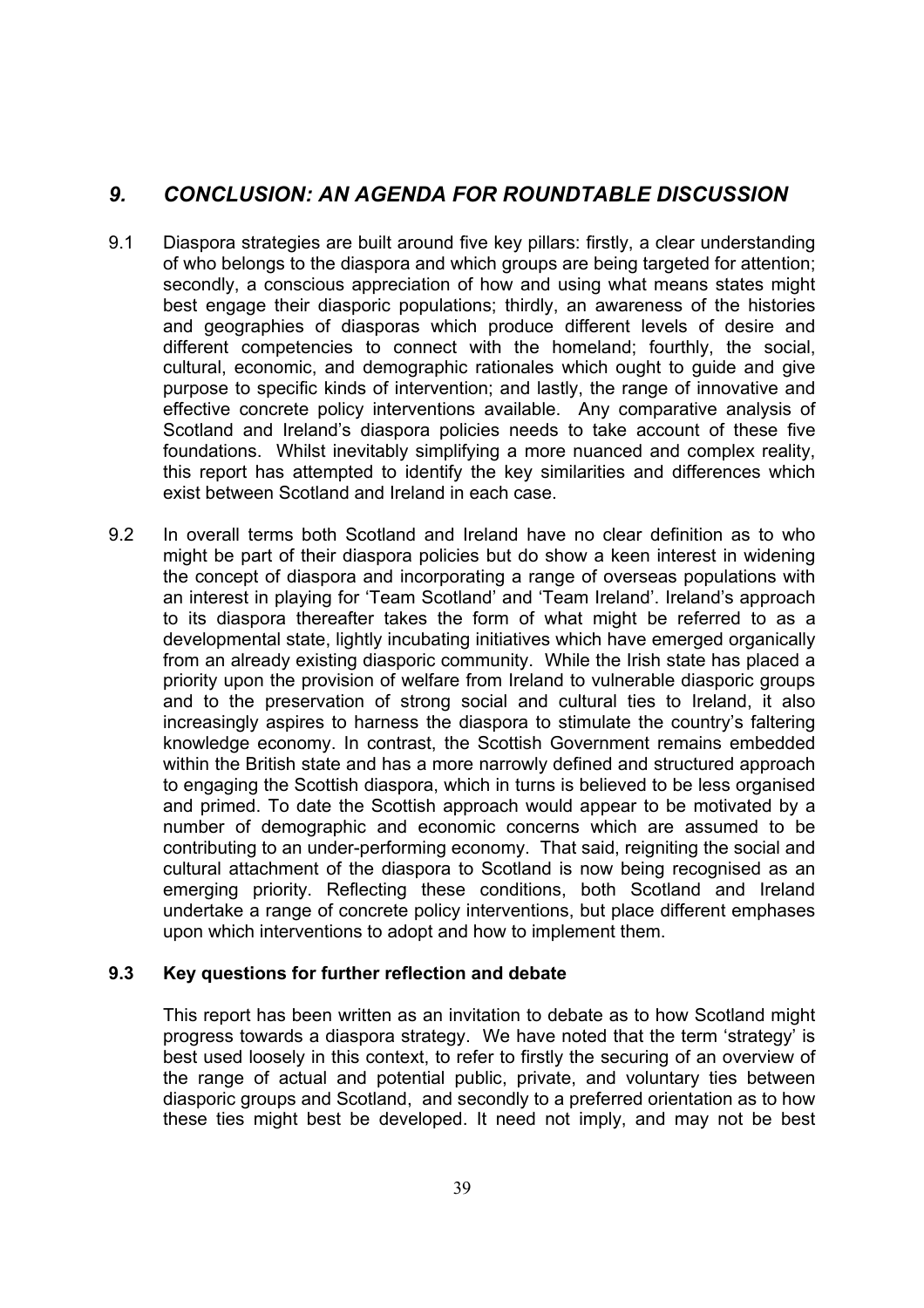served by, a coherent and formalised top down, bureaucratically regulated, and managerialist, blueprint. As such, our intention has not been to produce a set of firm recommendations. Nevertheless a number of key questions emerge and by way of conclusion it is worthwhile drawing attention to them.

### *9.4 Which populations constitute the Scottish diaspora and should be included as part of a targeted diaspora strategy?*

 For pragmatic and political reasons there is an urgent need to define and delineate the range of constituencies which might constitute the Scottish diaspora. There is merit in widening the definition of diaspora to include as many constituencies who might be prepared to play for 'Team Scotland' as possible. This widening might include expatriates irrespective of the grounds for their departure, later day descendants with a sense of heritage, mobile Scots and business travellers leading a transnational existence, and other nationalities both resident in Scotland and elsewhere with an affinity towards the country.

### *9.5 What government structures and programmes are best suited to the establishment of new relations with diasporic populations?*

The Irish approach to diaspora is relatively successful, particularly with respect to business, because it is light and flexible in structure, gives ownership and freedom to its members, and is developmental without being muscular. The state's role is to nurture and incubate, not manage and over-determine. The state has also recognized its role in supporting vulnerable Irish abroad and in fostering Irish-mindedness as prerequisite for creating a sustainable relationship with its diaspora. Scotland, in contrast, has pursued a strategy that is more muscular, state-centric and centrally managed. If it is true to say that the Scottish diaspora is less well articulated and organised, then there might be good reason for this. Moreover, the Scottish approach has clearly delivered a number of impressive schemes, in particular the much heralded GlobalScot network. This said, we believe that the Scottish Government might usefully reflect on the position and role of the state in managing diaspora initiatives, conduct research into already existing diaspora networks and consider complimenting existing state run schemes by seeding, serving as midwife and performing a husbandary role for wider social and economic networks amongst the Scottish diaspora. The metrics through which schemes are evaluated and judged to have succeeded or failed should also be considered. Public accountability, transparency, and auditability are crucial for the legitimacy of schemes but diaspora initiatives often require sustained and long term investment before they bear fruits and these fruits are often intangible and unquantifiable but undeniably beneficial. As such public administration of diaspora schemes should consider creating a specific set of measurable deliverables suitable to the task and timeframe at hand.

*9.6 How are diaspora organized and how does their underlying structure and logic predispose them to engage in different ways with the home nation?*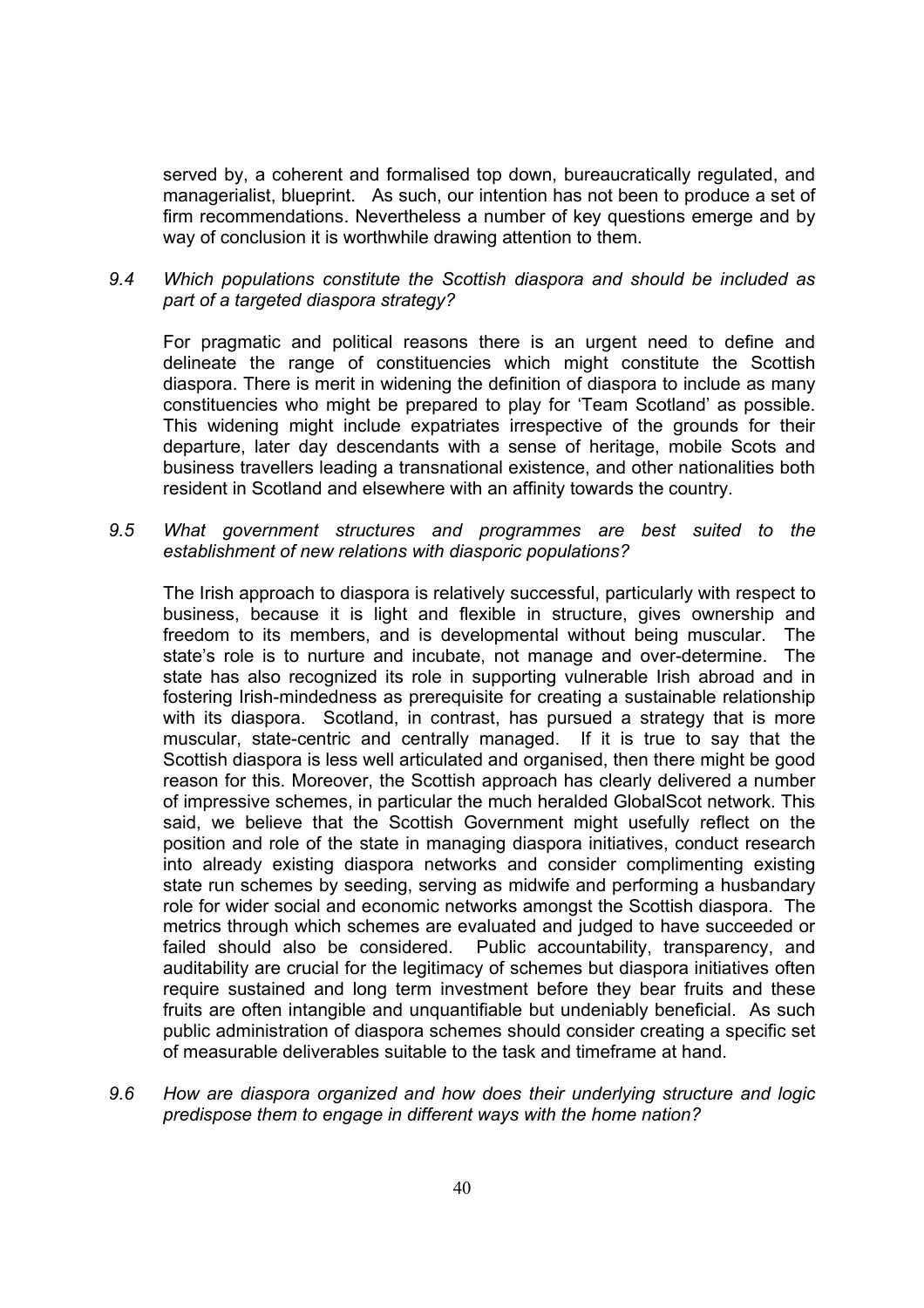The Scottish diaspora is almost as expansive and large as the Irish diaspora and is a huge and relatively untapped resource for Scotland. Nevertheless, as a consequence of the historical formation of the diaspora, and in particular the voluntary nature of much of the emigration and speed of assimilation into the new communities, it is widely believed that it is not as well organized or culturally ready to be engaged. Fundamental to the building of a Scottish diaspora strategy must be a renewed interest in fortifying and stimulating Scottish patriotism and Scottish-mindedness in the diaspora. This must come before all other forms of engagement and is a prerequisite for success. The nature of these cultural foundations also needs reflection and certainly has to move beyond stereotypical tropes of clan, tartan, whiskey, bagpipes, Burns and golf to engage with the full diversity of the Scottish diaspora. It is clear that a critical mass of high profile culture building projects are now underway and these will surely make a significant contribution to the building of the diaspora. Nevertheless. a full and open debate is required as to the extent to which Scottish Independence will be required if Scotland is to expect its diaspora to be as lively and vibrant as Ireland or whether the diaspora can be enlivened within the existing constitutional arrangements.

*9.7 What social, economic, and demographic objectives ought to underpin the engagement with diasporic populations?* 

Scotland has different social, cultural, and economic needs from Ireland and has a different set of rationales for engaging with its diaspora. Return migration to meet population growth targets, the establishment of global economic networks to broker the globalization of Scottish firms and the localization of TNCs in Scotland, as well as the cultural nurturing of the Scottish diaspora are all key and pressing priorities. In addition, many countries are viewing their diaspora as a primed resource waiting to be exploited for economic gain. We feel that this view will deliver short-term gains but will potentially fail over the long term. People will quickly tire of a relationship that is unidirectional and any scheme has to be structured in such a way that the diaspora gains as much out of the relationship as Scotland. From this perspective, the diaspora becomes a precious resource to be cared for and tended, valued and re-energised, so that Scotland grows in partnership with its diaspora.

*9.8 What concrete policies and interventions are current being introduced and what innovations merit closer scrutiny?* 

Scottish policy makers should look in particular at the possibilities of reworking the following Irish schemes into a Scottish diaspora strategy.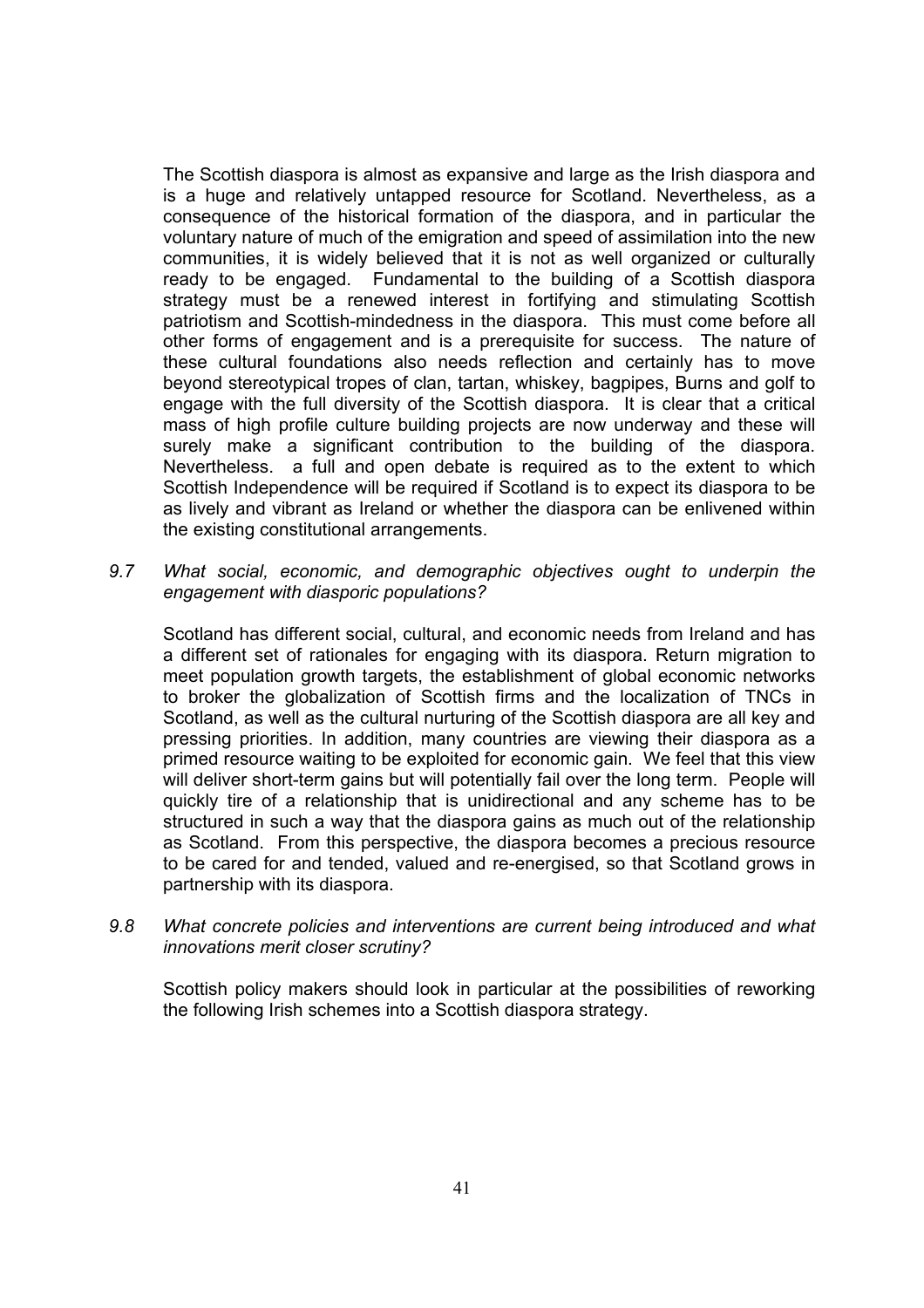Irish Abroad Unit Emigrant Advice Network Enterprise Ireland's approach to building business and social networks Emigrant News Online Ireland Funds

- 9.9 And they should consider building a larger version of Scottish Networks International and help to nurture (though not own and run) ventures such as Scots in London network.
- 9.10 Ireland should in turn study and draw lessons from : Globalscot Scottish Network International Fresh Talent Initiative which includes Relocation Advisory Service Scottish Centre for Diaspora Studies Scotland.org Web portal Homecoming Scotland 2009 campaign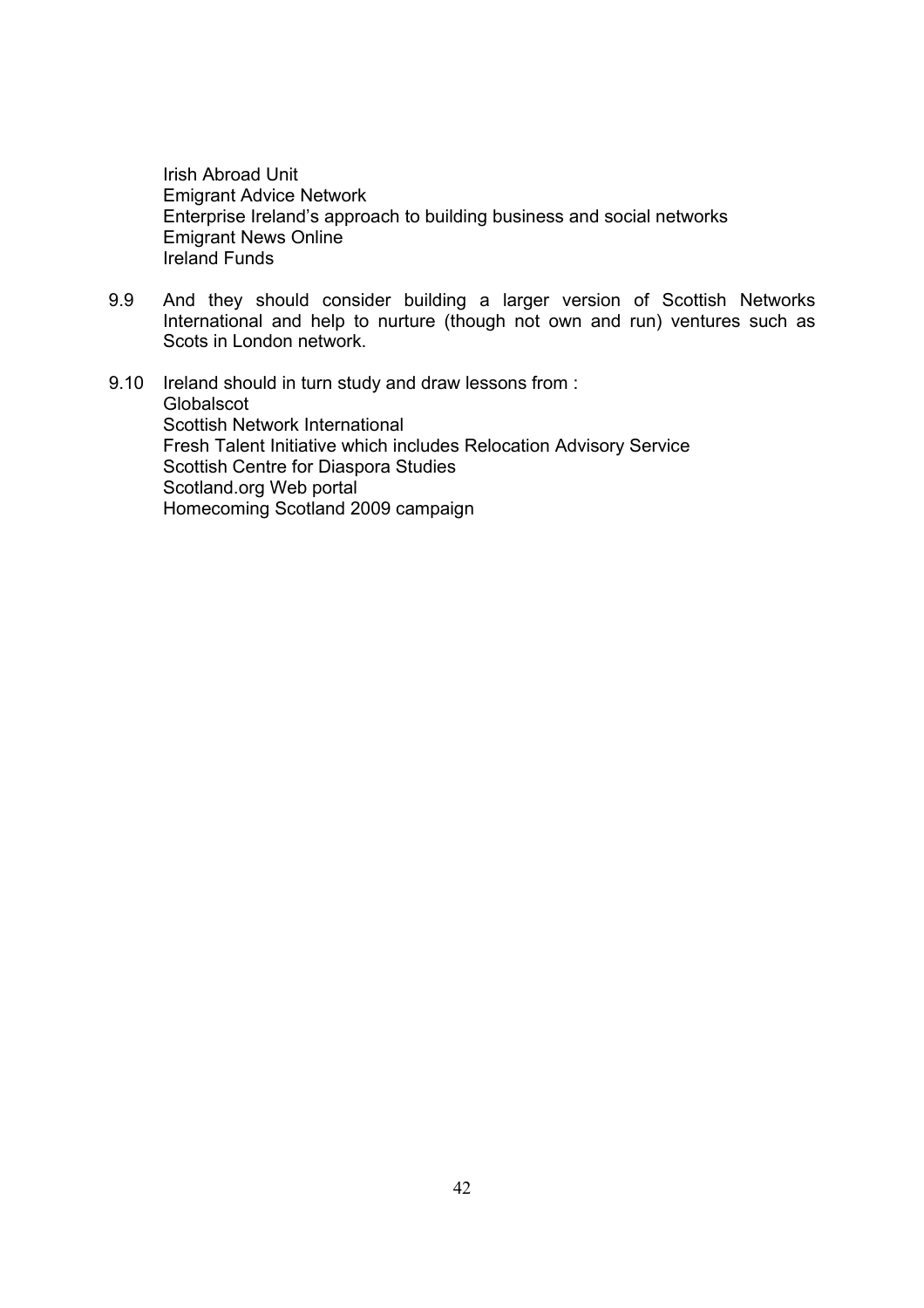# *10 SUMMARY AND NEXT STEPS*

- 10.1 Scotland and Ireland have much to learn from each other with regards to how they conceive and develop their relationship with their respective diasporas. This report has documented the various schemes and policies that operate in both countries and outlined the prospective ways that relationships with diaspora can be usefully forged. Our intention has been to provide an initial starting point for further reflection and dialogue by presenting an empirically-informed platform upon which a more widely conceived diaspora strategy for Scotland can be debated and built. Our view is that any strategy for Scotland should:
	- seek to focus on the cultural as well as economic;
	- be light in touch and flexible where appropriate rather than heavily structured and over-determined;
	- be formulated to work over the long term;
	- have an open view of who constitutes the diaspora and the value of an affinity diaspora;
	- recognize that the intangible benefits of a strategy will be as important as tangible ones;
	- understand that the relationship with the diaspora has to be reciprocal for it to be sustainable.
- 10.2 The Scottish diaspora represents a huge potential resource for Scotland and Scotland offers the diaspora many benefits, the key to both parties success is to grow that relationship in partnership with each other. In order to progress such a partnership we believe that further steps are required to map out what a re-envisioned Scottish diaspora strategy might look like. These steps are:
	- 1. Research and formulation of potential schemes and ways forward. This report is part of that process, but further research is required including an in-depth study of best practice in countries other than Ireland.
	- 2. Consultation with Scottish diaspora organizations and affinity Scots, Scottish Government units and agencies, and global agencies such as the World Bank and UNESCO who have aided a number of countries formulate their strategies.
	- 3. The formulation of a draft, overarching diaspora strategy that sets out its basic principles, including full details on suggested schemes, their remit and operation.
	- 4. An open debate on the proposed diaspora strategy as a mechanism to refine the path towards creating a fruitful partnership between Scotland, its diaspora and its affinity diaspora.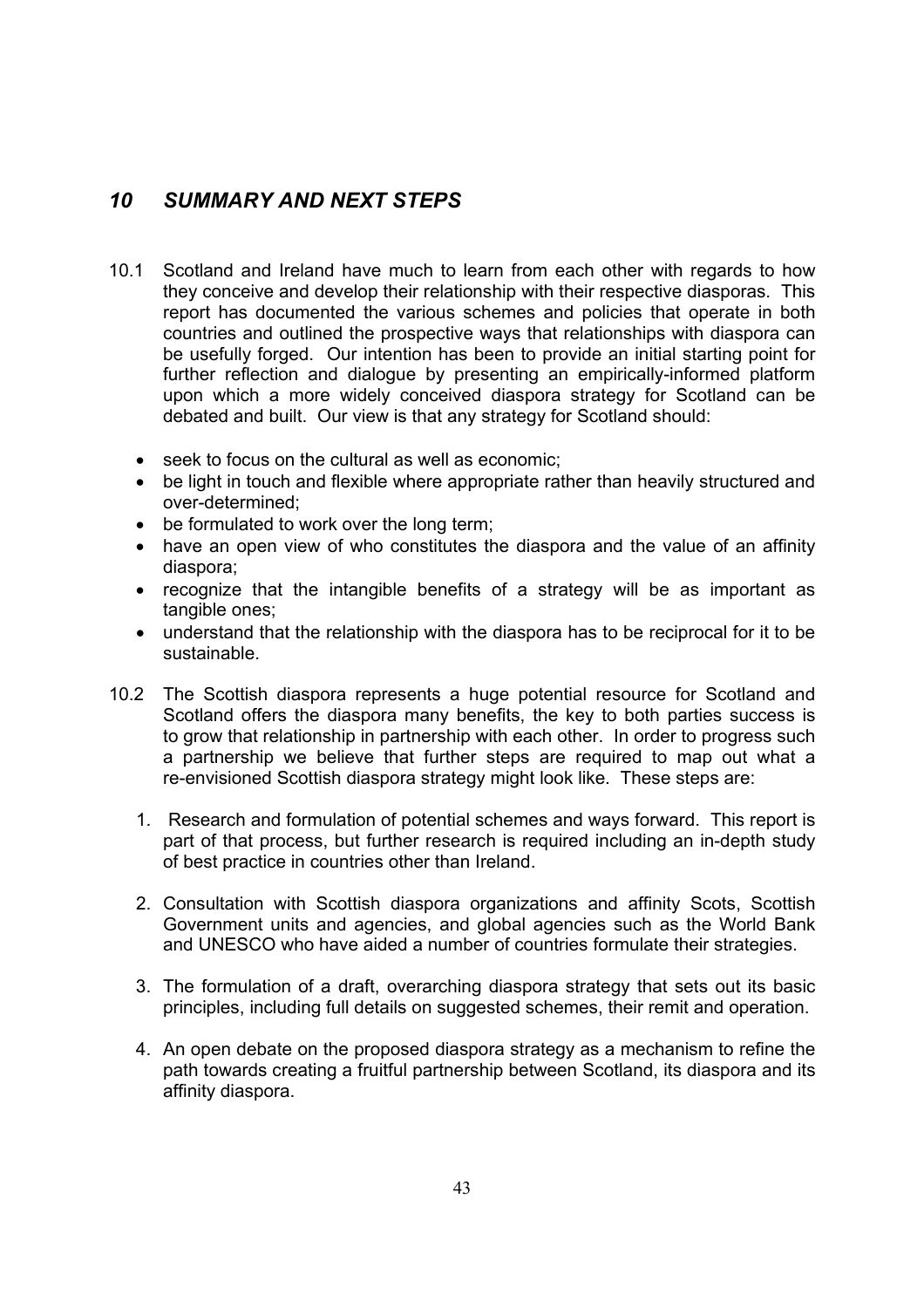# *REFERENCES AND USEFUL WEB PAGES*

Armitage, D. (2005), The Scottish Diaspora. In J. Wormald (ed.) *Scotland: A History*. Oxford: Oxford University Press: 272-303

Bielenberg, A. (ed.) (2000), The Irish Diaspora. Harlow and New York: Longman.

Boyle, M. (2001), Towards a (Re)Theorisation of the Historical Geography of Nationalism in Diasporas: The Irish Diaspora as an Exemplar. *International Journal of Population Geography 7*: 429-446

Boyle, M. (2006), Culture in the Rise of Tiger Economies: Scottish Expatriates in Dublin and the 'Creative Class' Thesis. *International Journal of Urban and Regional Research 30(2)*: 403-426

Boyle, M. and Kitchin, R. (2008), Towards an Irish Diaspora Strategy: A Position Paper. NIRSA Working Paper Series No 37, May 2008: http://www.nuim.ie/nirsa/research/documents/WP37\_BoyleandKitchin.pdf

Boyle, M. and Motherwell, S. (2005), Attracting and Retaining Talent: Lessons for Scottish Policy Makers from the Experiences of Scottish Expatriates in Dublin. Scottish Economic Policy Network: http://www.scotecon.net/publications/Boyle%20Full.pdf

Breathnach, P. (1998), Exploring the 'Celtic Tiger' Phenomenon: causes and consequences of Ireland's economic miracle, *European Urban and Regional Studies,* 5(4): 305-316

Cruset, M.E. (2007), Diplomacy and Diasporas: The Irish-Argentine Case. Paper presented at the conference on "Adventurers, Emissaries and Settlers: Ireland and Latin America", 27-30 June 2007, National University of Ireland, Galway: http://www.irlandeses.org/galway\_cruset.htm

Culture Ireland (2006), Culture Ireland Strategy 2006-2010. March 2006: http://www.cultureireland.gov.ie/aboutus/ci\_strategy2006\_2010.pdf

Devine, T.M. (2003), Scotland's Empire, 1600-1815. London: Allen Lane

Díon Committee (2008), Díon Strategic Plan and Guidelines: http://www.embassyofireland.co.uk/uploads/documents/Anglo-Irish/guidelines%20and%20strategic%20plan%202008.doc

Economic and Social Research Institute (2005), Irish Economic Overview: http://www.esri.ie/content.cfm?t=Irish%20Economyandmid=4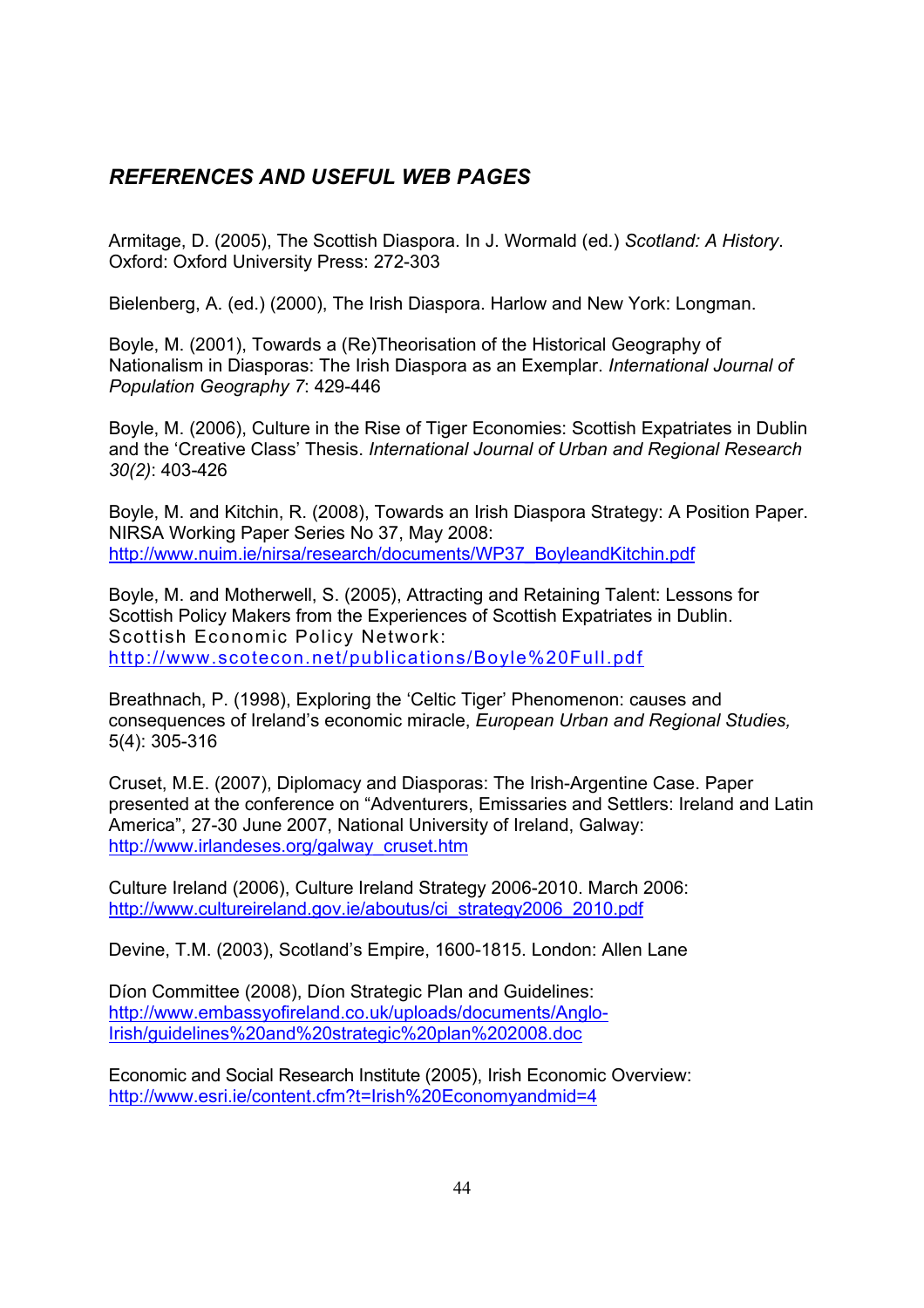Eirich, F. and McLaren, J.-G. (2008), Engaging the Scottish Diaspora – Internal Document. The Scottish Government's Europe, External Affairs and Culture Analytical Unit

Ferrie, L. and Bowden, N. (2008), Creating a Portal Website for the Global Irish Community. Irish Emigrant Publications and Emigrant Advice Network, January 2008

Frontline Consultants (2007), Evaluation of Globalscot Report for Scottish Enterprise National. April 2007

Houston, D., Findlay, A., Harrison, R. and Mason C. (2008), Will Attracting the "Creative Class" Boost Economic Growth in Old Industrial Regions? A Case-Study of Scotland. *Geografiska Annaler: Series B, Human Geography 90(2)*: 133-149

Kenny, K. (2003), Diaspora and Comparison: The Global Irish as a Case Study. *Journal of American History 90(1)*:134-162

Kuznetsov, Y. (ed.) (2006), Diaspora Networks and the International Migration of Skills – How Countries Can Draw on Their Talent Abroad. Washington, DC: World Bank Institute, WBI Development Studies

Larner, W. (2007) Expatriate Experts and Globalising Governmentalities: the New Zealand Diaspora Strategy. *Transaction of the Institute of British Geographers NS 32*: 331-345

Lentin, R. (2007), Illegal in Ireland, Irish Illegals: Diaspora Nation as Racial State. *Irish Political Studies 22(4)*: 433-453

MacRae, M. and Wright, M. (Date Unknown)The Role of Home Organizations in Home Countries: Globalscot and Scottish Enterprise. World Bank: http://info.worldbank.org/etools/docs/library/152387/mairimacrae.pdf

McCarthy, A. (ed.) (2006), A Global clan: Scottish Migrant Networks and Identities since the Eighteenth Century. London and New York: Tauris Academic Studies

National Economic and Social Council (1991), The Economic and Social Implications of Emigration*.* Dublin: Stationery Office

O'Neill, A. (2008), Exploring Ireland's Diaspora Option – The Emergence and Role of Diaspora Knowledge Networks. Unpublished working paper, July 2008.

O'Sullivan, P. (ed.) (1997), The Irish World Wide: History, Heritage, Identity. London and Leicester: Leicester University Press

O'Toole, A., Ó Marcaigh, F., and Cunningham, M. (2008), Enterprise Ireland: Web 2.0 Research and Recommendations. AMAS Ltd./Enterprise Ireland, January 2008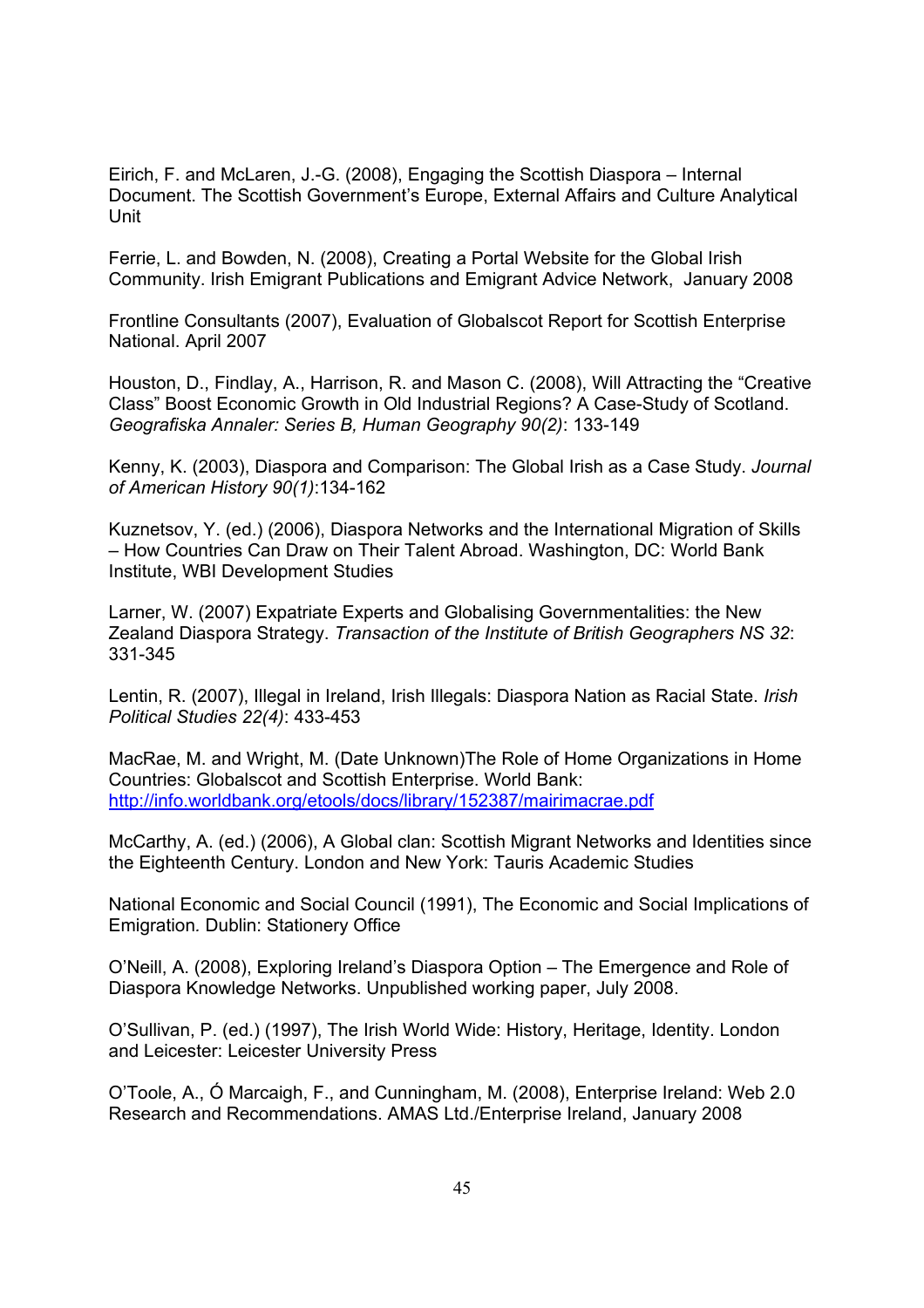Rogerson, R., Boyle, M. and Mason, C. (2006), Progress Report on the Fresh Talent Initiative. Scottish Executive Social Research, October 2006: http://www.scotland.gov.uk/Resource/Doc/152086/0040945.pdf

Scottish Executive (2004), New Scots – Attracting Fresh Talent to Meet the Challenge of Growth. February 2004: http://www.scotland.gov.uk/Resource/Doc/47210/0025759.pdf

Scottish Government (2007), The Government Economic Strategy. November 2007: http://www.scotland.gov.uk/Resource/Doc/202993/0054092.pdf

Scottish Government (2008), The Scottish Government International Framework. April 2008: http://www.scotland.gov.uk/Resource/Doc/221041/0059464.pdf

Task Force on Policy regarding Emigrants (2002), Ireland and the Irish Abroad, Report of the Task Force on Policy regarding Emigrants. August 2002: http://www.foreignaffairs.gov.ie/uploads/documents/task%20force%20on%20policy%20r egarding%20emigrants.pdf

Trigger, R. (2007), The Irish and Scottish Diasporas in Historical Context: A Bibliography of Comparative and Transnational Studies. AHRC Centre for Irish and Scottish Studies:

http://www.abdn.ac.uk/riiss/Documents/RIISS%20diaspora%20bibliography.pdf

Walsh, J. A. (2005), Regional Population Projections: Policy Implications. NIRSA, NUI Maynooth

Walter, B., Gray, B., Almeida Dowling, L. and Morgan S. (2002), A Study of the Existing Sources of Information and Analysis about Irish Emigrants and Irish Communities Abroad. http://www.dfa.ie/uploads/documents/taskforcestudy.pdf

Zumkhawala-Cook, R. (2005), The Mark of Scottish America: Heritage Identity and the Tartan Monster. *Diaspora: A Journal of Transnational Studies 14(1)*: 109-136.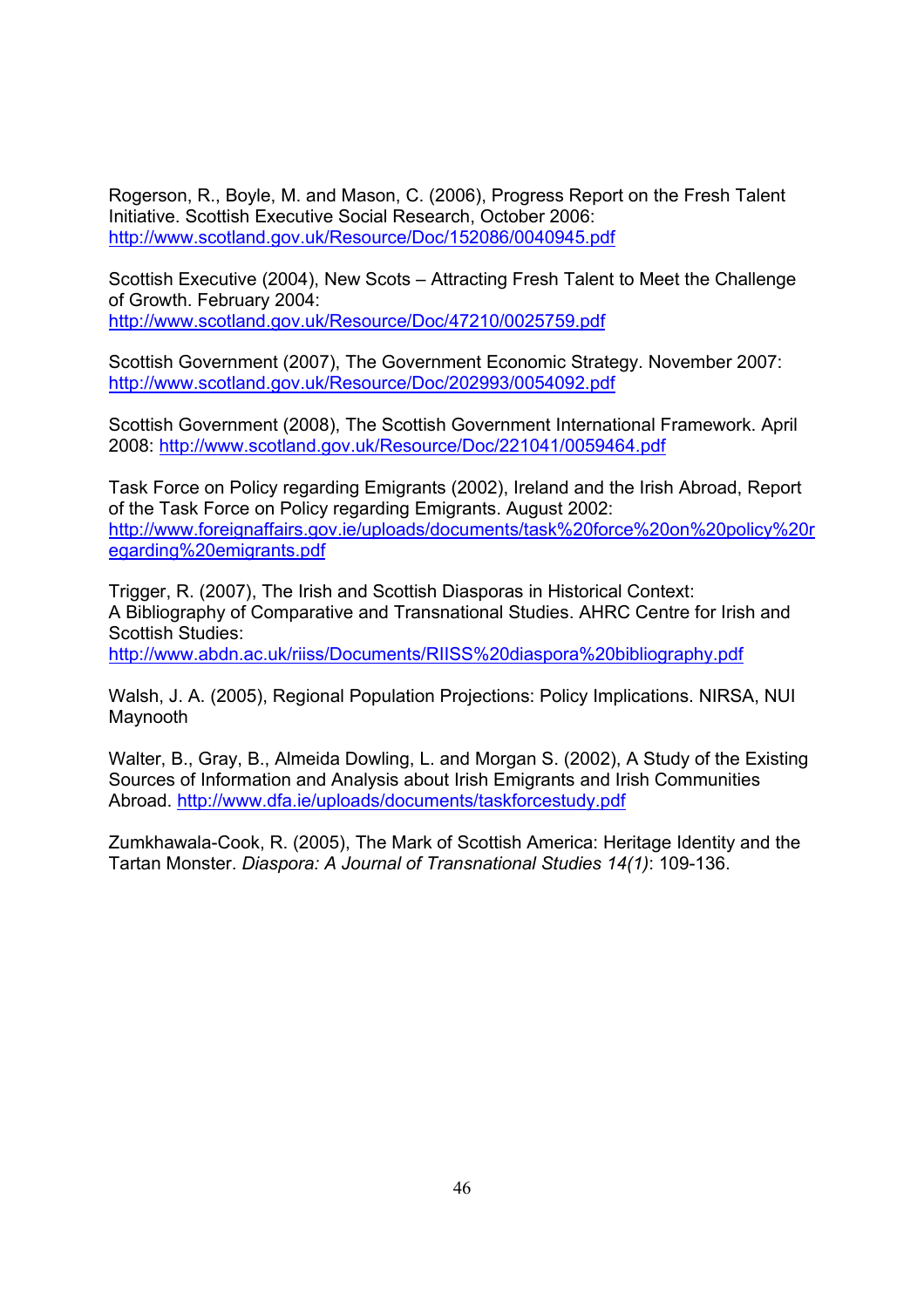### **Scotland**

### *Government*

UK's Department of Foreign Affairs/Foreign and Commonwealth Office: http://www.fco.gov.uk/en/

Scottish Enterprise: http://www.scottish-enterprise.com/

Highlands and Islands Enterprise: http://www.hie.co.uk/

Fresh Talent Initiative: http://www.scotlandistheplace.com/

Global Scot: https://www.globalscot.com/public/index.aspx

Scottish Network International: http://www.scottishni.org/

Global Friends of Scotland: http://www.friendsofscotland.gov.uk/

Homecoming Scotland 2009: http://www.homecomingscotland.com/

Event Scotland: http://www.eventscotland.org/

Visit Scotland: http://www.visitscotland.com/

*Scottish business and social networking*  ScotsIn: http://www.scotsin.com/

US Scots: http://www.usscots.com/

### *Philanthropy*

Scotland Funds: http://www.thescotlandfunds.org.uk/

American-Scottish Foundation: http://www.americanscottishfoundation.com

### **Ireland**

*Government*  Department of Foreign Affairs: http://www.dfa.ie

Irish Abroad Unit: http://www.dfa.ie/home/index.aspx?id=291

Enterprise Ireland: http://www.enterprise-ireland.com/

Department of Social and Family Affairs: http://www.welfare.ie/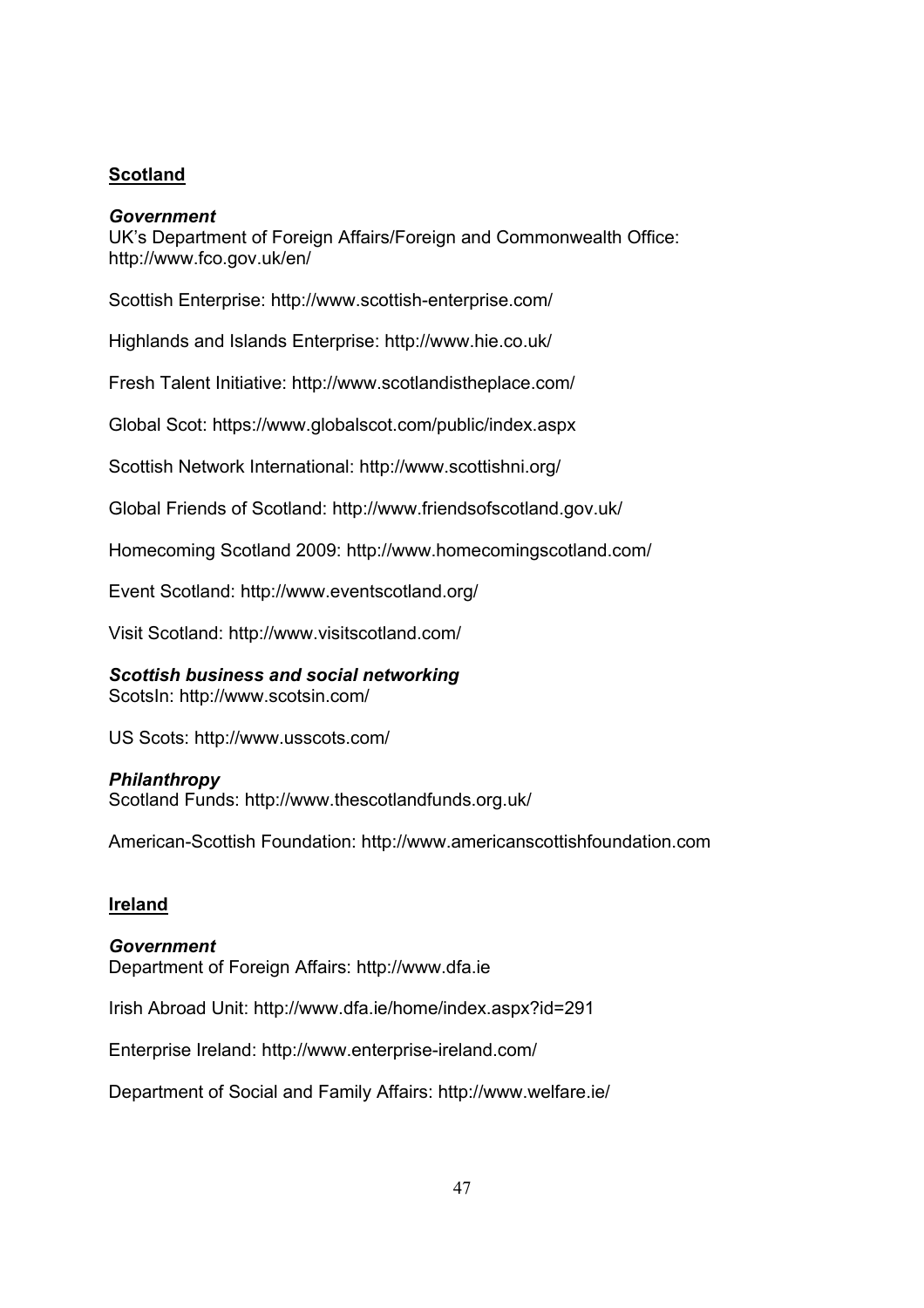Department of Education and Science: http://www.education.ie/

Department of Environment, Heritage and Local Government: http://www.environ.ie/

Culture Ireland: http://www.cultureireland.gov.ie/

Tourism Ireland: http:// www.tourismireland.com/

*Voluntary-sector support for Irish overseas*  Irish Council for Prisoners Overseas: http://www.catholicbishops.ie/prisoners-overseas

Crosscare Migrant Project: http://www.migrantproject.ie/

*Irish returning home*  Emigrant Advice Network: http://www.ean.ie/

Emigrant Advice: http://www.migrantproject.ie/publications.htm

Citizens Advice concerning returning to Ireland http://www.citizensinformation.ie/categories/moving-country/moving-to-ireland/comingto-live-in-ireland/irish-citizens-coming-or-returning-to-ireland

IrishAbroad.com returning home advice http://www.irishabroad.com/Irish-World/Expats/Moving-to-Ireland/

Safe Home Programme: http://www.safehomeireland.com/links.htm

Aisling Return To Ireland Project: http://www.aisling.org.uk/drupal/index.php

### *Irish business and social networking*

IrishAbroad.com: http://www.irishabroad.com/Home/Default.aspx

European Irish: http://www.europeanirish.com/index.php

Irish Technology Leadership Group – Silicon Valley: http://www.itlg.org/

Biolink USA-Ireland: http://www.biolinkusaireland.org/

Techlink UK-Ireland: http://www.biotechnologyireland.com/pooled/profiles/BF\_COMP/view.asp?Q=BF\_COM P\_23951

IBEC – Irish Business and Employers Confederation: http://www.ibec.ie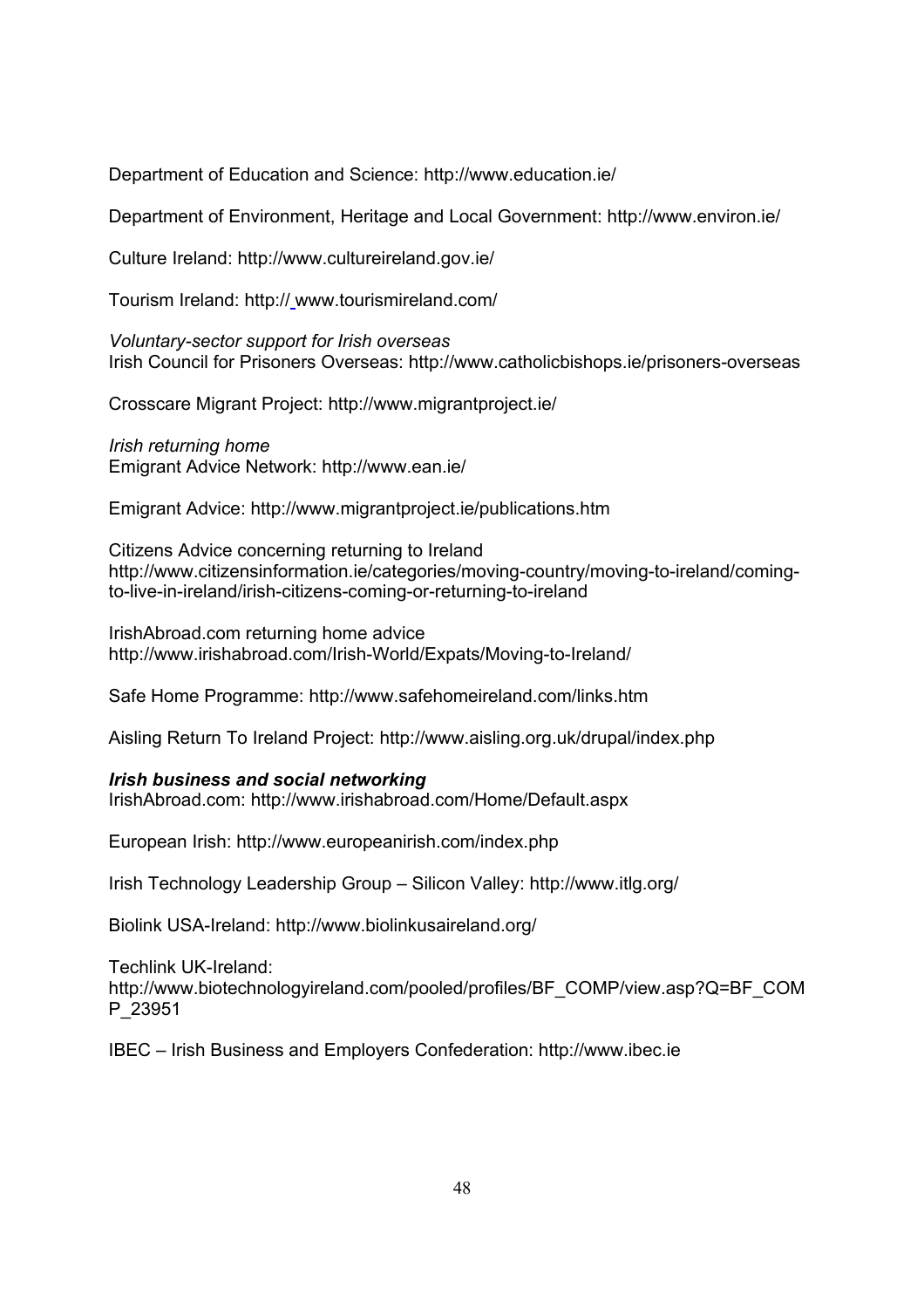### *News services for Irish Abroad*

The Irish Emigrant: http://www.emigrant.ie/

Irish Voice: http://www.irishvoice.com/

RTÉ: http:// www.rte.ie/

### *Immigration services*

The Irish Lobby for Immigration Reform (ILIR): http://www.irishlobbyusa.org/

Irish Immigration Centre: http://www.iicenter.org/index.html

### *Philanthropy*

Ireland Funds: http://www.irlfunds.org/

International Fund for Ireland: http://www.internationalfundforireland.com/

Atlantic Philanthropies: http://atlanticphilanthropies.org/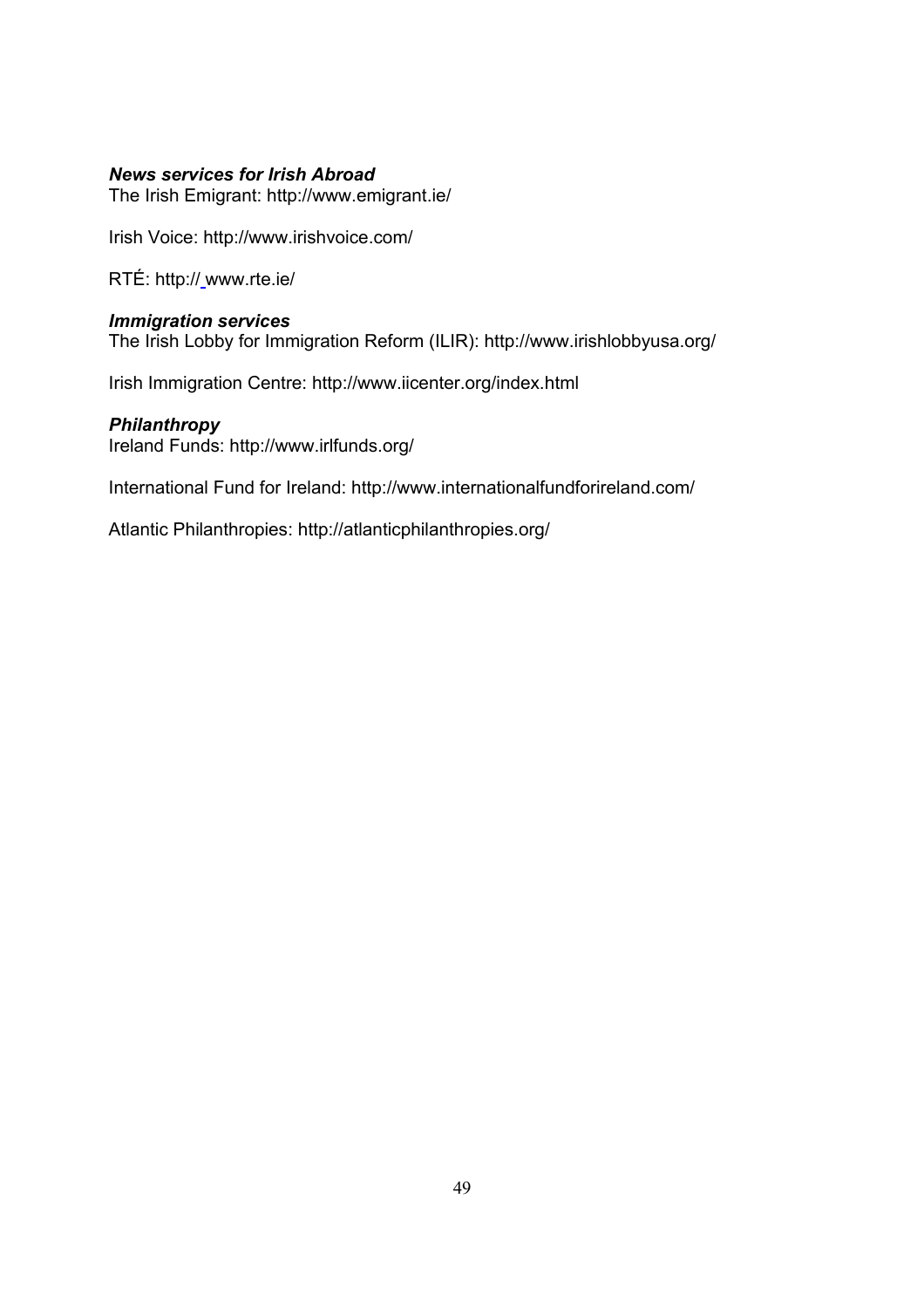# *APPENDIX 1: PEOPLE INTERVIEWED AS PART OF THE RESEARCH*

### **Scotland**

Irene Johnstone, Director, Scottish Enterprise and International Networks Ben Guthrie, British Council Coordinator, Scottish Networks International Dick Mungin, Former Chief Executive Officer, Scotland funds Ruth Steel, Global Friends of Scotland Ian Kernohan, Scottish Government Joanne Deponio, Homecoming Scotland, Event Scotland Denise Hill, Director, Visit Scotland Luke Cavanagh, Scottish Government, Analytical Services

### **Ireland**

Kingley Aikens, Chairperson, Ireland Funds Ray Bassett, Assistant Secretary, Department of Foreign Affairs Noreen Bowden, Director, Emigrant Advice Network Jim Carroll, Irish Abroad Unit, Department of Foreign Affairs Goan Cathal, Director-General, RTE Liam Ferrie, Emigrant News Conor Fahy, Regional Director, Southern Europe, Middle East and Africa, Enterprise Ireland Gerry Murphy, Director, International Sales & Partnering, Enterprise Ireland Tim O'Connor, Secretary General, President's Office